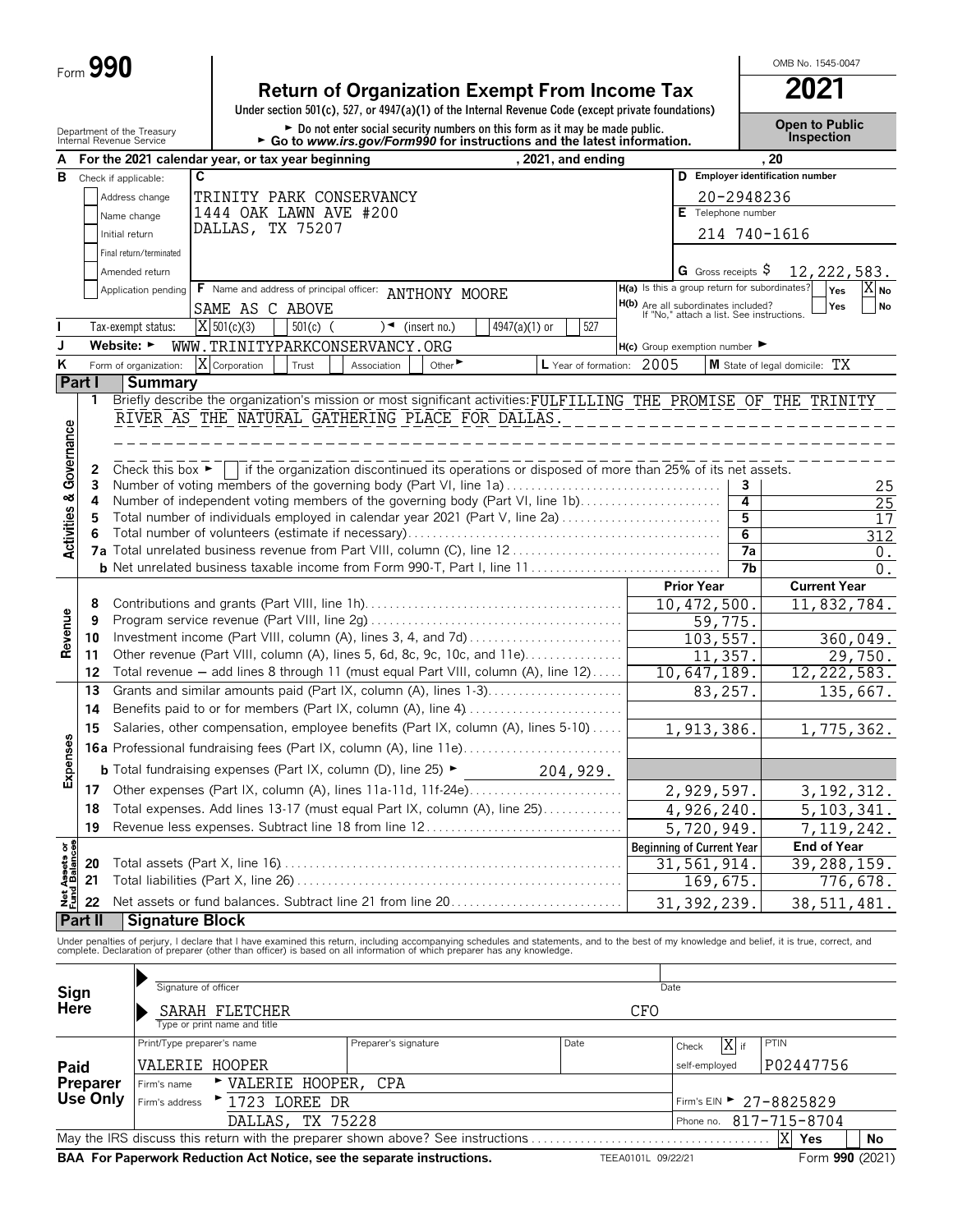|            | Form 990 (2021) |           |                                                 |                           | TRINITY PARK CONSERVANCY                                |                                   |                                                                                                                      |                                                                                                                                                                                                                                                                                  | 20-2948236 |                 | Page 2 |
|------------|-----------------|-----------|-------------------------------------------------|---------------------------|---------------------------------------------------------|-----------------------------------|----------------------------------------------------------------------------------------------------------------------|----------------------------------------------------------------------------------------------------------------------------------------------------------------------------------------------------------------------------------------------------------------------------------|------------|-----------------|--------|
| Part III   |                 |           |                                                 |                           | <b>Statement of Program Service Accomplishments</b>     |                                   |                                                                                                                      |                                                                                                                                                                                                                                                                                  |            |                 |        |
|            |                 |           |                                                 |                           |                                                         |                                   |                                                                                                                      |                                                                                                                                                                                                                                                                                  |            |                 | X      |
| 1          |                 |           | Briefly describe the organization's mission:    |                           |                                                         |                                   |                                                                                                                      |                                                                                                                                                                                                                                                                                  |            |                 |        |
|            |                 |           | SEE SCHEDULE O                                  |                           |                                                         |                                   |                                                                                                                      |                                                                                                                                                                                                                                                                                  |            |                 |        |
|            |                 |           |                                                 |                           |                                                         |                                   |                                                                                                                      |                                                                                                                                                                                                                                                                                  |            |                 |        |
|            |                 |           |                                                 |                           |                                                         |                                   |                                                                                                                      |                                                                                                                                                                                                                                                                                  |            |                 |        |
|            |                 |           |                                                 |                           |                                                         |                                   | 2 Did the organization undertake any significant program services during the year which were not listed on the prior |                                                                                                                                                                                                                                                                                  |            |                 |        |
|            |                 |           | Form 990 or 990-EZ?                             |                           |                                                         |                                   |                                                                                                                      |                                                                                                                                                                                                                                                                                  |            | Yes             | No     |
|            |                 |           |                                                 |                           | If "Yes," describe these new services on Schedule O.    |                                   |                                                                                                                      |                                                                                                                                                                                                                                                                                  |            |                 |        |
| 3          |                 |           |                                                 |                           |                                                         |                                   |                                                                                                                      | Did the organization cease conducting, or make significant changes in how it conducts, any program services?                                                                                                                                                                     |            | X<br>Yes        | No     |
|            |                 |           | If "Yes," describe these changes on Schedule O. |                           |                                                         |                                   |                                                                                                                      |                                                                                                                                                                                                                                                                                  |            |                 |        |
| 4          |                 |           |                                                 |                           | and revenue, if any, for each program service reported. |                                   |                                                                                                                      | Describe the organization's program service accomplishments for each of its three largest program services, as measured by expenses.<br>Section 501(c)(3) and 501(c)(4) organizations are required to report the amount of grants and allocations to others, the total expenses, |            |                 |        |
|            | 4a (Code:       |           |                                                 | ) (Expenses $\frac{1}{2}$ |                                                         |                                   | $4, 296, 270$ . including grants of $\$$                                                                             | $134,667.$ ) (Revenue \$                                                                                                                                                                                                                                                         |            |                 |        |
|            |                 |           |                                                 |                           |                                                         |                                   |                                                                                                                      | STEWARDSHIP OF DALLAS' LARGEST PUBLIC GREEN SPACE, THE 10,000 ACRES OF THE TRINITY                                                                                                                                                                                               |            |                 |        |
|            | RIVER.          |           |                                                 |                           |                                                         |                                   |                                                                                                                      | DEVELOPING PARKS ALONG THE TRINITY RIVER BEGINNING WITH HAROLD SIMMONS PARK.                                                                                                                                                                                                     |            |                 |        |
|            |                 |           |                                                 |                           | ADVOCACY FOR A CONNECTED AND EQUITABLE DALLAS.          |                                   |                                                                                                                      | EDUCATION AND ENGAGEMENT ABOUT THE TRINITY RIVER, ECONOMIC DEVELOPMENT AND NATURE.                                                                                                                                                                                               |            |                 |        |
|            |                 |           |                                                 |                           |                                                         |                                   |                                                                                                                      |                                                                                                                                                                                                                                                                                  |            |                 |        |
|            |                 |           |                                                 |                           |                                                         |                                   |                                                                                                                      |                                                                                                                                                                                                                                                                                  |            |                 |        |
|            |                 |           |                                                 |                           |                                                         |                                   |                                                                                                                      |                                                                                                                                                                                                                                                                                  |            |                 |        |
|            |                 |           |                                                 |                           |                                                         |                                   |                                                                                                                      |                                                                                                                                                                                                                                                                                  |            |                 |        |
|            |                 |           |                                                 |                           |                                                         |                                   |                                                                                                                      |                                                                                                                                                                                                                                                                                  |            |                 |        |
|            |                 |           |                                                 |                           |                                                         |                                   |                                                                                                                      |                                                                                                                                                                                                                                                                                  |            |                 |        |
|            |                 |           |                                                 |                           |                                                         |                                   |                                                                                                                      |                                                                                                                                                                                                                                                                                  |            |                 |        |
|            | $4b$ (Code:     |           |                                                 | ) (Expenses $\frac{1}{2}$ |                                                         |                                   | including grants of $\frac{6}{7}$                                                                                    | ) (Revenue \$                                                                                                                                                                                                                                                                    |            |                 |        |
|            |                 |           |                                                 |                           |                                                         |                                   |                                                                                                                      |                                                                                                                                                                                                                                                                                  |            |                 |        |
|            |                 |           |                                                 |                           |                                                         |                                   |                                                                                                                      |                                                                                                                                                                                                                                                                                  |            |                 |        |
|            |                 |           |                                                 |                           |                                                         |                                   |                                                                                                                      |                                                                                                                                                                                                                                                                                  |            |                 |        |
|            |                 |           |                                                 |                           |                                                         |                                   |                                                                                                                      |                                                                                                                                                                                                                                                                                  |            |                 |        |
|            |                 |           |                                                 |                           |                                                         |                                   |                                                                                                                      |                                                                                                                                                                                                                                                                                  |            |                 |        |
|            |                 |           |                                                 |                           |                                                         |                                   |                                                                                                                      |                                                                                                                                                                                                                                                                                  |            |                 |        |
|            |                 |           |                                                 |                           |                                                         |                                   |                                                                                                                      |                                                                                                                                                                                                                                                                                  |            |                 |        |
|            |                 |           |                                                 |                           |                                                         |                                   |                                                                                                                      |                                                                                                                                                                                                                                                                                  |            |                 |        |
|            |                 |           |                                                 |                           |                                                         |                                   |                                                                                                                      |                                                                                                                                                                                                                                                                                  |            |                 |        |
|            |                 |           |                                                 |                           |                                                         |                                   |                                                                                                                      |                                                                                                                                                                                                                                                                                  |            |                 |        |
|            |                 |           |                                                 |                           |                                                         |                                   |                                                                                                                      |                                                                                                                                                                                                                                                                                  |            |                 |        |
|            | 4c (Code:       |           |                                                 | ) (Expenses \$            |                                                         |                                   |                                                                                                                      | including grants of $\beta$ (Revenue $\beta$                                                                                                                                                                                                                                     |            |                 |        |
|            |                 |           |                                                 |                           |                                                         |                                   |                                                                                                                      |                                                                                                                                                                                                                                                                                  |            |                 |        |
|            |                 |           |                                                 |                           |                                                         |                                   |                                                                                                                      |                                                                                                                                                                                                                                                                                  |            |                 |        |
|            |                 |           |                                                 |                           |                                                         |                                   |                                                                                                                      |                                                                                                                                                                                                                                                                                  |            |                 |        |
|            |                 |           |                                                 |                           |                                                         |                                   |                                                                                                                      |                                                                                                                                                                                                                                                                                  |            |                 |        |
|            |                 |           |                                                 |                           |                                                         |                                   |                                                                                                                      |                                                                                                                                                                                                                                                                                  |            |                 |        |
|            |                 |           |                                                 |                           |                                                         |                                   |                                                                                                                      |                                                                                                                                                                                                                                                                                  |            |                 |        |
|            |                 |           |                                                 |                           |                                                         |                                   |                                                                                                                      |                                                                                                                                                                                                                                                                                  |            |                 |        |
|            |                 |           |                                                 |                           |                                                         |                                   |                                                                                                                      |                                                                                                                                                                                                                                                                                  |            |                 |        |
|            |                 |           |                                                 |                           |                                                         |                                   |                                                                                                                      |                                                                                                                                                                                                                                                                                  |            |                 |        |
|            |                 |           |                                                 |                           |                                                         |                                   |                                                                                                                      |                                                                                                                                                                                                                                                                                  |            |                 |        |
|            |                 |           |                                                 |                           |                                                         |                                   |                                                                                                                      |                                                                                                                                                                                                                                                                                  |            |                 |        |
|            |                 |           |                                                 |                           | 4d Other program services (Describe on Schedule O.)     |                                   |                                                                                                                      |                                                                                                                                                                                                                                                                                  |            |                 |        |
|            |                 | (Expenses | \$                                              |                           |                                                         | including grants of $\frac{1}{2}$ |                                                                                                                      | ) (Revenue \$                                                                                                                                                                                                                                                                    |            |                 |        |
|            |                 |           | 4 e Total program service expenses ►            |                           |                                                         | 4,296,270.                        |                                                                                                                      |                                                                                                                                                                                                                                                                                  |            |                 |        |
| <b>BAA</b> |                 |           |                                                 |                           |                                                         |                                   | TEEA0102L 09/22/21                                                                                                   |                                                                                                                                                                                                                                                                                  |            | Form 990 (2021) |        |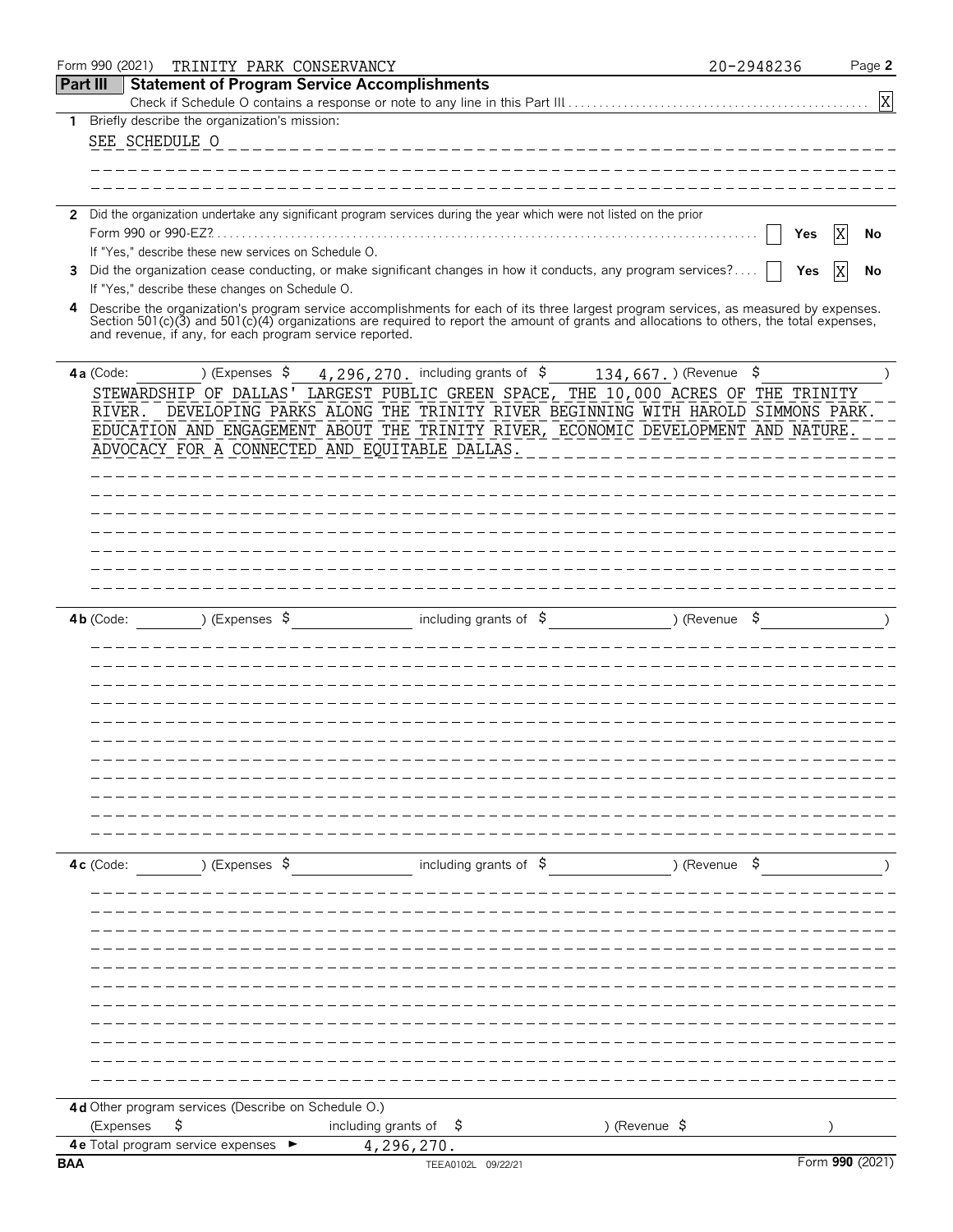Form 990 (2021) Page **3 Part IV Checklist of Required Schedules** TRINITY PARK CONSERVANCY 20-2948236

|     |                                                                                                                                                                                                                                                     |                 | Yes | No              |
|-----|-----------------------------------------------------------------------------------------------------------------------------------------------------------------------------------------------------------------------------------------------------|-----------------|-----|-----------------|
|     | 1 Is the organization described in section 501(c)(3) or $4947(a)(1)$ (other than a private foundation)? If 'Yes,' complete                                                                                                                          | 1               | Χ   |                 |
|     | 2 Is the organization required to complete Schedule B, Schedule of Contributors? See instructions                                                                                                                                                   | $\overline{2}$  | X   |                 |
| 3   | Did the organization engage in direct or indirect political campaign activities on behalf of or in opposition to candidates<br>for public office? If 'Yes,' complete Schedule C, Part I                                                             | 3               |     | Χ               |
|     | 4 Section 501(c)(3) organizations. Did the organization engage in lobbying activities, or have a section 501(h) election                                                                                                                            | 4               |     | Χ               |
|     | 5 Is the organization a section 501(c)(4), 501(c)(5), or 501(c)(6) organization that receives membership dues,<br>assessments, or similar amounts as defined in Revenue Procedure 98-19? If 'Yes,' complete Schedule C, Part III                    | 5               |     | Χ               |
| 6   | Did the organization maintain any donor advised funds or any similar funds or accounts for which donors have the right<br>to provide advice on the distribution or investment of amounts in such funds or accounts? If 'Yes,' complete Schedule D,  | 6               |     | X               |
| 7   | Did the organization receive or hold a conservation easement, including easements to preserve open space, the<br>environment, historic land areas, or historic structures? If 'Yes,' complete Schedule D, Part II.                                  | $\overline{7}$  |     | Χ               |
| 8   | Did the organization maintain collections of works of art, historical treasures, or other similar assets? If 'Yes,'                                                                                                                                 | 8               |     | Χ               |
|     | Did the organization report an amount in Part X, line 21, for escrow or custodial account liability, serve as a custodian<br>for amounts not listed in Part X; or provide credit counseling, debt management, credit repair, or debt negotiation    | 9               |     | Χ               |
|     | 10 Did the organization, directly or through a related organization, hold assets in donor-restricted endowments                                                                                                                                     | 10              |     | X               |
|     | 11 If the organization's answer to any of the following questions is 'Yes', then complete Schedule D, Parts VI, VII, VIII, IX,<br>or X, as applicable.                                                                                              |                 |     |                 |
|     | a Did the organization report an amount for land, buildings, and equipment in Part X, line 10? If 'Yes,' complete Schedule                                                                                                                          | 11 a            | Χ   |                 |
|     | <b>b</b> Did the organization report an amount for investments – other securities in Part X, line 12, that is 5% or more of its total                                                                                                               | 11 b            |     | Χ               |
|     | c Did the organization report an amount for investments - program related in Part X, line 13, that is 5% or more of its total                                                                                                                       | 11c             |     | X               |
|     | d Did the organization report an amount for other assets in Part X, line 15, that is 5% or more of its total assets reported                                                                                                                        | 11d             | Χ   |                 |
|     | e Did the organization report an amount for other liabilities in Part X, line 25? If 'Yes,' complete Schedule D, Part X                                                                                                                             | 11 e            |     | X               |
|     | f Did the organization's separate or consolidated financial statements for the tax year include a footnote that addresses<br>the organization's liability for uncertain tax positions under FIN 48 (ASC 740)? If 'Yes,' complete Schedule D, Part X | 11 f            |     | Χ               |
|     | 12a Did the organization obtain separate, independent audited financial statements for the tax year? If 'Yes,' complete                                                                                                                             | 12a             |     | Χ               |
|     | <b>b</b> Was the organization included in consolidated, independent audited financial statements for the tax year? If 'Yes,' and if the organization answered 'No' to line 12a, then completing Schedule D, Parts XI and XII is opt                 | 12 <sub>b</sub> | Χ   |                 |
|     |                                                                                                                                                                                                                                                     | 13              |     | Χ               |
|     |                                                                                                                                                                                                                                                     | 14a             |     | Χ               |
|     | <b>b</b> Did the organization have aggregate revenues or expenses of more than \$10,000 from grantmaking, fundraising,<br>business, investment, and program service activities outside the United States, or aggregate foreign investments valued   | 14b             |     | X               |
|     | 15 Did the organization report on Part IX, column (A), line 3, more than \$5,000 of grants or other assistance to or for any                                                                                                                        | 15              |     | Χ               |
|     | 16 Did the organization report on Part IX, column (A), line 3, more than \$5,000 of aggregate grants or other assistance to                                                                                                                         | 16              |     | X               |
|     | 17 Did the organization report a total of more than \$15,000 of expenses for professional fundraising services on Part IX,<br>column (A), lines 6 and 11e? If 'Yes,' complete Schedule G, Part I. See instructions                                  | 17              |     | X               |
| 18  | Did the organization report more than \$15,000 total of fundraising event gross income and contributions on Part VIII,                                                                                                                              | 18              |     | Χ               |
|     | 19 Did the organization report more than \$15,000 of gross income from gaming activities on Part VIII, line 9a? If 'Yes,'                                                                                                                           | 19              |     | Χ               |
|     |                                                                                                                                                                                                                                                     | 20a             |     | Χ               |
|     |                                                                                                                                                                                                                                                     | 20 <sub>b</sub> |     |                 |
|     | 21 Did the organization report more than \$5,000 of grants or other assistance to any domestic organization or                                                                                                                                      | 21              | Χ   |                 |
| BAA | TEEA0103L 09/22/21                                                                                                                                                                                                                                  |                 |     | Form 990 (2021) |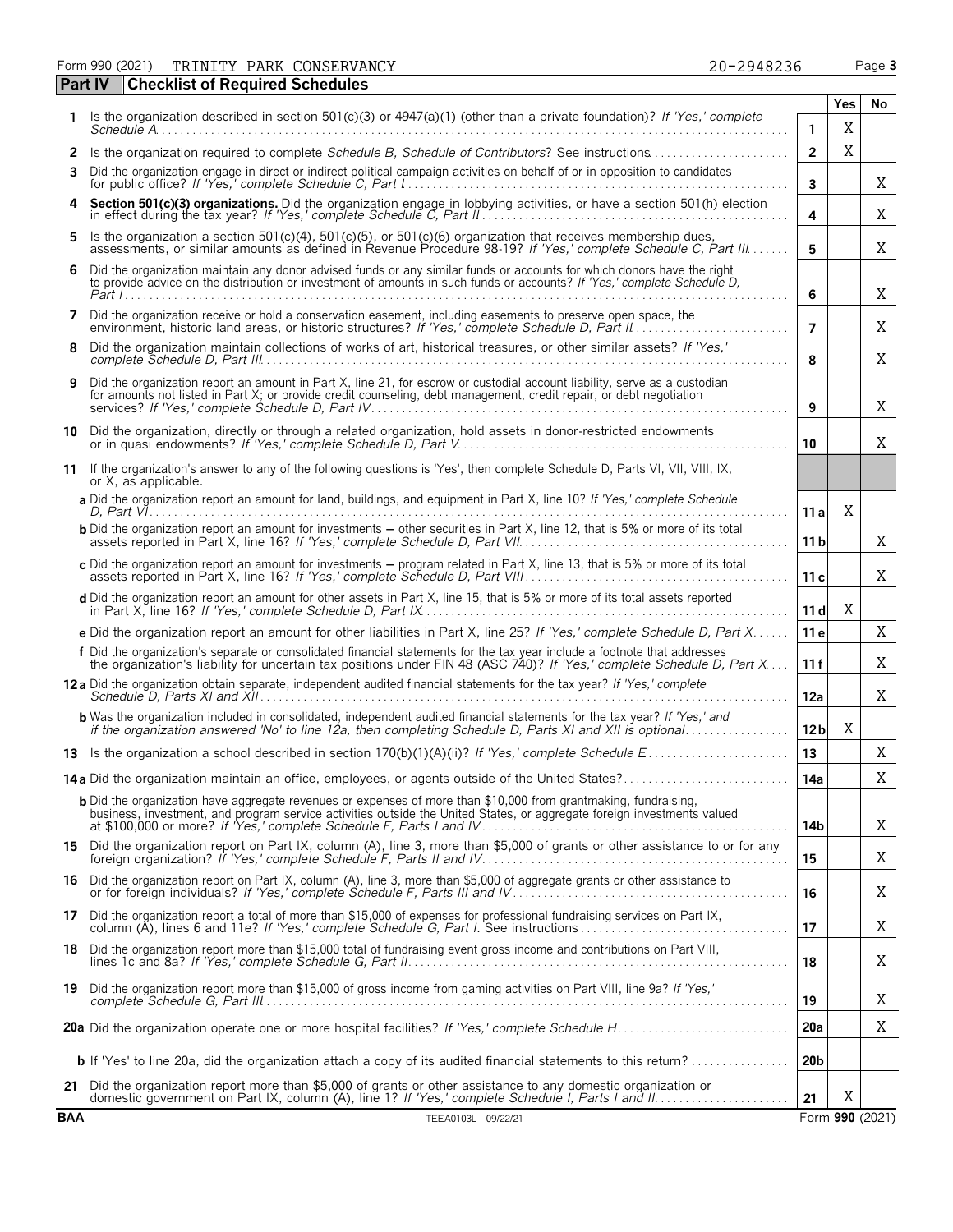Form 990 (2021) Page **4** TRINITY PARK CONSERVANCY 20-2948236

|            | <b>Checklist of Required Schedules</b> (continued)<br>  Part IV                                                                                                                                                                                                                                                                       |                 |                 |                |
|------------|---------------------------------------------------------------------------------------------------------------------------------------------------------------------------------------------------------------------------------------------------------------------------------------------------------------------------------------|-----------------|-----------------|----------------|
|            |                                                                                                                                                                                                                                                                                                                                       |                 | <b>Yes</b>      | No             |
|            | 22 Did the organization report more than \$5,000 of grants or other assistance to or for domestic individuals on Part IX,                                                                                                                                                                                                             | 22              |                 | X              |
|            | 23 Did the organization answer 'Yes' to Part VII, Section A, line 3, 4, or 5, about compensation of the organization's current<br>and former officers, directors, trustees, key employees, and highest compensated employees? If 'Yes,' complete                                                                                      | 23              | X               |                |
|            | 24 a Did the organization have a tax-exempt bond issue with an outstanding principal amount of more than \$100,000 as of the last day of the year, that was issued after December 31, 2002? If 'Yes,' answer lines 24b through                                                                                                        | 24a             |                 | X              |
|            |                                                                                                                                                                                                                                                                                                                                       | 24 <sub>b</sub> |                 |                |
|            | c Did the organization maintain an escrow account other than a refunding escrow at any time during the year to defease                                                                                                                                                                                                                | 24c             |                 |                |
|            | d Did the organization act as an 'on behalf of' issuer for bonds outstanding at any time during the year?                                                                                                                                                                                                                             | 24d             |                 |                |
|            | 25 a Section 501(c)(3), 501(c)(4), and 501(c)(29) organizations. Did the organization engage in an excess benefit                                                                                                                                                                                                                     | 25a             |                 | X              |
|            | <b>b</b> Is the organization aware that it engaged in an excess benefit transaction with a disqualified person in a prior year, and<br>that the transaction has not been reported on any of the organization's prior Forms 990 or 990-EZ? If 'Yes,' complete                                                                          | 25 <sub>b</sub> |                 | X              |
|            | 26 Did the organization report any amount on Part X, line 5 or 22, for receivables from or payables to any current or<br>former officer, director, trustee, key employee, creator or founder, substantial contributor, or 35% controlled entity                                                                                       | 26              |                 | Χ              |
| 27         | Did the organization provide a grant or other assistance to any current or former officer, director, trustee, key<br>employee, creator or founder, substantial contributor or employee thereof, a grant selection committee<br>member, or to a 35% controlled entity (including an employee thereof) or family member of any of these | 27              |                 | X              |
| 28         | Was the organization a party to a business transaction with one of the following parties (see the Schedule L, Part IV,<br>instructions for applicable filing thresholds, conditions, and exceptions):                                                                                                                                 |                 |                 |                |
|            | a A current or former officer, director, trustee, key employee, creator or founder, or substantial contributor? If                                                                                                                                                                                                                    | 28a             |                 | Χ              |
|            | <b>b</b> A family member of any individual described in line 28a? If 'Yes,' complete Schedule L, Part IV                                                                                                                                                                                                                              | 28 <sub>b</sub> |                 | X              |
|            | c A 35% controlled entity of one or more individuals and/or organizations described in line 28a or 28b? If Yes,'                                                                                                                                                                                                                      | 28c             |                 | Χ              |
|            | 29 Did the organization receive more than \$25,000 in non-cash contributions? If 'Yes,' complete Schedule M                                                                                                                                                                                                                           | 29              |                 | $\overline{X}$ |
| 30         | Did the organization receive contributions of art, historical treasures, or other similar assets, or qualified conservation                                                                                                                                                                                                           | 30              |                 | Χ              |
| 31         | Did the organization liquidate, terminate, or dissolve and cease operations? If 'Yes,' complete Schedule N, Part I                                                                                                                                                                                                                    | 31              |                 | $\overline{X}$ |
| 32         | Did the organization sell, exchange, dispose of, or transfer more than 25% of its net assets? If 'Yes,' complete                                                                                                                                                                                                                      | 32              |                 | Χ              |
| 33         | Did the organization own 100% of an entity disregarded as separate from the organization under Regulations sections                                                                                                                                                                                                                   | 33              | Χ               |                |
|            | 34 Was the organization related to any tax-exempt or taxable entity? If 'Yes,' complete Schedule R, Part II, III, or IV,                                                                                                                                                                                                              | 34              | X               |                |
|            |                                                                                                                                                                                                                                                                                                                                       | 35a             |                 | Χ              |
|            | b If 'Yes' to line 35a, did the organization receive any payment from or engage in any transaction with a controlled<br>entity within the meaning of section 512(b)(13)? If 'Yes,' complete Schedule R, Part V, line 2                                                                                                                | 35 <sub>b</sub> |                 |                |
|            |                                                                                                                                                                                                                                                                                                                                       | 36              |                 | X              |
|            | 37 Did the organization conduct more than 5% of its activities through an entity that is not a related organization and that is treated as a partnership for federal income tax purposes? If 'Yes,' complete Schedule R, Part                                                                                                         | 37              |                 | X              |
| 38         | Did the organization complete Schedule O and provide explanations on Schedule O for Part VI, lines 11b and 19?                                                                                                                                                                                                                        | 38              | Χ               |                |
|            | Part V Statements Regarding Other IRS Filings and Tax Compliance                                                                                                                                                                                                                                                                      |                 |                 |                |
|            |                                                                                                                                                                                                                                                                                                                                       |                 | Yes             | No             |
|            | 38                                                                                                                                                                                                                                                                                                                                    |                 |                 |                |
|            | <b>b</b> Enter the number of Forms W-2G included on line 1a. Enter -0- if not applicable<br>1 <sub>b</sub>                                                                                                                                                                                                                            | 0               |                 |                |
|            |                                                                                                                                                                                                                                                                                                                                       | 1 <sub>c</sub>  | $\overline{X}$  |                |
| <b>BAA</b> | C Did the organization comply with backup withholding rules for reportable payments to vendors and reportable gaming<br>(gambling) winnings to prize winners?<br>TEEA0104L 09/22/21                                                                                                                                                   |                 | Form 990 (2021) |                |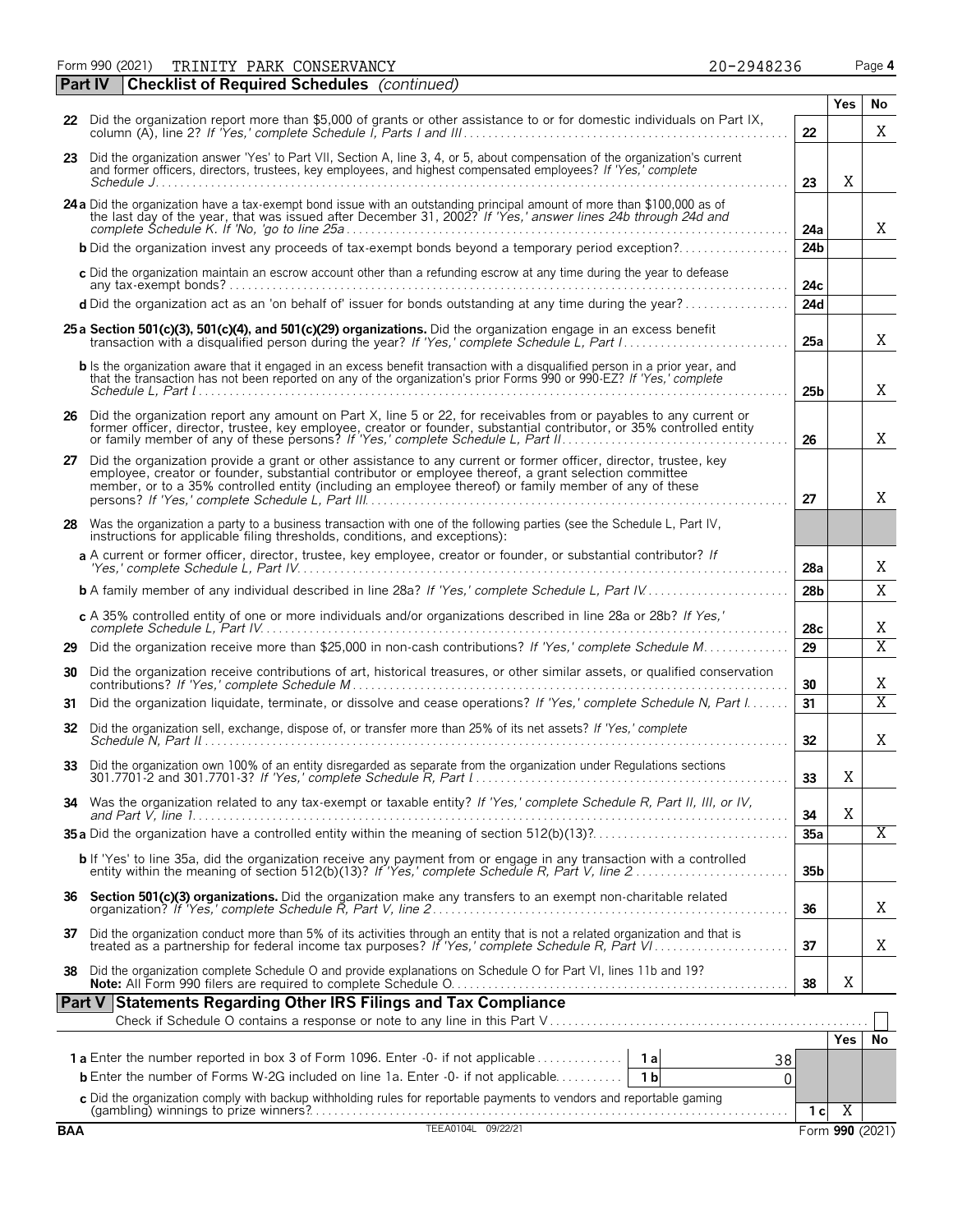|               | Form 990 (2021)<br>TRINITY PARK CONSERVANCY<br>20-2948236                                                                                                                                                                                          |                |      | Page 5 |
|---------------|----------------------------------------------------------------------------------------------------------------------------------------------------------------------------------------------------------------------------------------------------|----------------|------|--------|
| <b>Part V</b> | Statements Regarding Other IRS Filings and Tax Compliance (continued)                                                                                                                                                                              |                |      |        |
|               |                                                                                                                                                                                                                                                    |                | Yes. | No     |
|               | 2a Enter the number of employees reported on Form W-3, Transmittal of Wage and Tax Statements, filed for the calendar year ending with or within the year covered by this return<br>2a                                                             |                |      |        |
|               | 17<br><b>b</b> If at least one is reported on line 2a, did the organization file all required federal employment tax returns?                                                                                                                      | 2 <sub>b</sub> | Χ    |        |
|               | Note: If the sum of lines 1a and 2a is greater than 250, you may be required to e-file. See instructions.                                                                                                                                          |                |      |        |
|               | 3a Did the organization have unrelated business gross income of \$1,000 or more during the year?                                                                                                                                                   | Зa             |      | Χ      |
|               |                                                                                                                                                                                                                                                    | 3 <sub>b</sub> |      |        |
|               |                                                                                                                                                                                                                                                    |                |      |        |
|               | 4 a At any time during the calendar year, did the organization have an interest in, or a signature or other authority over, a financial account in a foreign country (such as a bank account, securities account, or other fin                     | 4a             |      | X      |
|               | b If 'Yes,' enter the name of the foreign country                                                                                                                                                                                                  |                |      |        |
|               | See instructions for filing requirements for FinCEN Form 114, Report of Foreign Bank and Financial Accounts (FBAR).                                                                                                                                |                |      |        |
|               | <b>5a</b> Was the organization a party to a prohibited tax shelter transaction at any time during the tax year?                                                                                                                                    | 5a             |      | Χ      |
|               | <b>b</b> Did any taxable party notify the organization that it was or is a party to a prohibited tax shelter transaction?                                                                                                                          | 5 <sub>b</sub> |      | Χ      |
|               |                                                                                                                                                                                                                                                    | 5с             |      |        |
|               | 6 a Does the organization have annual gross receipts that are normally greater than \$100,000, and did the organization solicit any contributions that were not tax deductible as charitable contributions?                                        | 6 a            |      | Χ      |
|               | b If 'Yes,' did the organization include with every solicitation an express statement that such contributions or gifts were                                                                                                                        | 6b             |      |        |
|               | 7 Organizations that may receive deductible contributions under section 170(c).                                                                                                                                                                    |                |      |        |
|               | a Did the organization receive a payment in excess of \$75 made partly as a contribution and partly for goods and                                                                                                                                  | 7a             |      | Χ      |
|               |                                                                                                                                                                                                                                                    | 7 <sub>b</sub> |      |        |
|               | c Did the organization sell, exchange, or otherwise dispose of tangible personal property for which it was required to file                                                                                                                        |                |      |        |
|               |                                                                                                                                                                                                                                                    | 7 с            |      | Χ      |
|               |                                                                                                                                                                                                                                                    |                |      |        |
|               | e Did the organization receive any funds, directly or indirectly, to pay premiums on a personal benefit contract?                                                                                                                                  | 7e             |      | Χ      |
|               | f Did the organization, during the year, pay premiums, directly or indirectly, on a personal benefit contract?                                                                                                                                     | 7f             |      | Χ      |
|               | q If the organization received a contribution of qualified intellectual property, did the organization file Form 8899                                                                                                                              | 7q             |      |        |
|               | h If the organization received a contribution of cars, boats, airplanes, or other vehicles, did the organization file a                                                                                                                            | 7 h            |      |        |
|               | 8 Sponsoring organizations maintaining donor advised funds. Did a donor advised fund maintained by the sponsoring                                                                                                                                  |                |      |        |
|               |                                                                                                                                                                                                                                                    | 8              |      |        |
|               | Sponsoring organizations maintaining donor advised funds.                                                                                                                                                                                          |                |      |        |
|               |                                                                                                                                                                                                                                                    | 9 a            |      |        |
|               |                                                                                                                                                                                                                                                    | 9 b            |      |        |
|               | 10 Section 501(c)(7) organizations. Enter:                                                                                                                                                                                                         |                |      |        |
|               | 10a <br>a Initiation fees and capital contributions included on Part VIII, line 12                                                                                                                                                                 |                |      |        |
|               | <b>b</b> Gross receipts, included on Form 990, Part VIII, line 12, for public use of club facilities<br>10 <sub>b</sub>                                                                                                                            |                |      |        |
|               | 11 Section 501(c)(12) organizations. Enter:                                                                                                                                                                                                        |                |      |        |
|               | 11a                                                                                                                                                                                                                                                |                |      |        |
|               | <b>b</b> Gross income from other sources. (Do not net amounts due or paid to other sources<br>11 <sub>b</sub>                                                                                                                                      |                |      |        |
|               | 12a Section 4947(a)(1) non-exempt charitable trusts. Is the organization filing Form 990 in lieu of Form 1041?                                                                                                                                     | 12 a           |      |        |
|               | <b>b</b> If 'Yes,' enter the amount of tax-exempt interest received or accrued during the year<br>12 <sub>b</sub>                                                                                                                                  |                |      |        |
|               | 13 Section 501(c)(29) qualified nonprofit health insurance issuers.                                                                                                                                                                                |                |      |        |
|               |                                                                                                                                                                                                                                                    | 13a            |      |        |
|               | <b>Note:</b> See the instructions for additional information the organization must report on Schedule O.                                                                                                                                           |                |      |        |
|               | <b>b</b> Enter the amount of reserves the organization is required to maintain by the states in<br>which the organization is licensed to issue qualified health plans<br>13 <sub>b</sub>                                                           |                |      |        |
|               | 13c                                                                                                                                                                                                                                                |                |      |        |
|               | 14a Did the organization receive any payments for indoor tanning services during the tax year?                                                                                                                                                     | 14 a           |      | X      |
|               | <b>b</b> If 'Yes,' has it filed a Form 720 to report these payments? If 'No,' provide an explanation on Schedule O                                                                                                                                 | 14 b           |      |        |
|               | 15 Is the organization subject to the section 4960 tax on payment(s) of more than \$1,000,000 in remuneration or                                                                                                                                   | 15             |      | Χ      |
|               | If 'Yes,' see the instructions and file Form 4720, Schedule N.<br>16 Is the organization an educational institution subject to the section 4968 excise tax on net investment income?                                                               | 16             |      | Χ      |
|               | If 'Yes,' complete Form 4720, Schedule O.                                                                                                                                                                                                          |                |      |        |
|               | 17 Section 501(c)(21) organizations. Did the trust, any disqualified person, or mine operator engage in any<br>activities that would result in the imposition of an excise tax under section 4951, 4952, or 4953?<br>If 'Yes,' complete Form 6069. | 17             |      |        |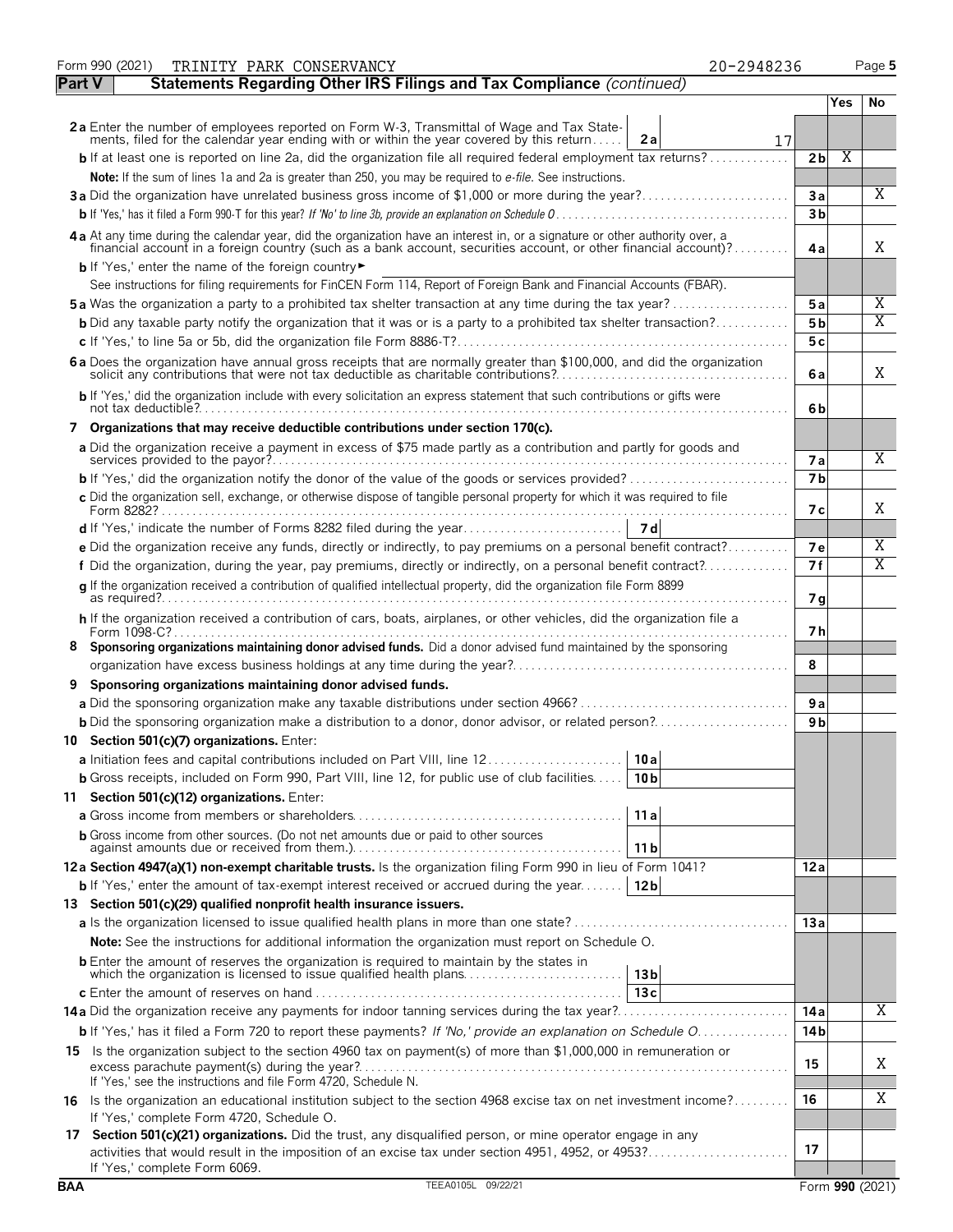|     |                                                                                                                                                                                                                                         | $\mathbf{2}$    |                       | Χ              |
|-----|-----------------------------------------------------------------------------------------------------------------------------------------------------------------------------------------------------------------------------------------|-----------------|-----------------------|----------------|
| 3   | Did the organization delegate control over management duties customarily performed by or under the direct supervision<br>of officers, directors, trustees, or key employees to a management company or other person?                    | 3               |                       | Χ              |
| 4   | Did the organization make any significant changes to its governing documents                                                                                                                                                            |                 |                       |                |
|     |                                                                                                                                                                                                                                         | 4               |                       | Χ              |
| 5   | Did the organization become aware during the year of a significant diversion of the organization's assets?                                                                                                                              | 5               |                       | $\overline{X}$ |
| 6   |                                                                                                                                                                                                                                         | 6               |                       | X              |
|     | 7 a Did the organization have members, stockholders, or other persons who had the power to elect or appoint one or more                                                                                                                 | 7а              |                       | Χ              |
|     | <b>b</b> Are any governance decisions of the organization reserved to (or subject to approval by) members,                                                                                                                              | 7 b             |                       | Χ              |
|     | Did the organization contemporaneously document the meetings held or written actions undertaken during the year by<br>the following:                                                                                                    |                 |                       |                |
|     |                                                                                                                                                                                                                                         | <b>8a</b>       | X                     |                |
|     |                                                                                                                                                                                                                                         | 8 <sub>b</sub>  | $\overline{\text{X}}$ |                |
|     | 9 Is there any officer, director, trustee, or key employee listed in Part VII, Section A, who cannot be reached at the<br>organization's mailing address? If 'Yes,' provide the names and addresses on Schedule Q                       | 9               |                       | X              |
|     | Section B. Policies (This Section B requests information about policies not required by the Internal Revenue Code.)                                                                                                                     |                 |                       |                |
|     |                                                                                                                                                                                                                                         |                 | <b>Yes</b>            | <b>No</b>      |
|     |                                                                                                                                                                                                                                         | 10a             |                       | X              |
|     | b If 'Yes,' did the organization have written policies and procedures governing the activities of such chapters, affiliates, and branches to ensure their                                                                               | 10 b            |                       |                |
|     |                                                                                                                                                                                                                                         | 11a             | Χ                     |                |
|     | <b>b</b> Describe on Schedule O the process, if any, used by the organization to review this Form 990. SEE SCHEDULE O                                                                                                                   |                 |                       |                |
|     |                                                                                                                                                                                                                                         | 12a             | Χ                     |                |
|     | <b>b</b> Were officers, directors, or trustees, and key employees required to disclose annually interests that could give rise                                                                                                          | 12 <sub>b</sub> | Χ                     |                |
|     | c Did the organization regularly and consistently monitor and enforce compliance with the policy? If 'Yes,' describe on                                                                                                                 | 12c             | Χ                     |                |
| 13. |                                                                                                                                                                                                                                         | 13              | $\overline{\text{X}}$ |                |
| 14  | Did the organization have a written document retention and destruction policy?                                                                                                                                                          | 14              | $\overline{\text{X}}$ |                |
| 15  | Did the process for determining compensation of the following persons include a review and approval by independent<br>persons, comparability data, and contemporaneous substantiation of the deliberation and decision?                 |                 |                       |                |
|     |                                                                                                                                                                                                                                         | 15a             | $\overline{X}$        |                |
|     |                                                                                                                                                                                                                                         | 15 <sub>b</sub> | $\overline{X}$        |                |
|     | If 'Yes' to line 15a or 15b, describe the process on Schedule O. See instructions.                                                                                                                                                      |                 |                       |                |
|     | 16a Did the organization invest in, contribute assets to, or participate in a joint venture or similar arrangement with a                                                                                                               | 16 a            |                       | Χ              |
|     | b If 'Yes,' did the organization follow a written policy or procedure requiring the organization to evaluate its<br>participation in joint venture arrangements under applicable federal tax law, and take steps to safeguard the       | 16 b            |                       |                |
|     | <b>Section C. Disclosure</b>                                                                                                                                                                                                            |                 |                       |                |
| 17. | List the states with which a copy of this Form 990 is required to be filed ►<br>NONE                                                                                                                                                    |                 |                       |                |
| 18  | Section 6104 requires an organization to make its Forms 1023 (1024 or 1024-A, if applicable), 990, and 990-T (Section 501(c)(3)s only)<br>available for public inspection. Indicate how you made these available. Check all that apply. |                 |                       |                |
|     | Own website<br>Another's website<br>Upon request<br>Χ<br>X<br>Other (explain on Schedule O)                                                                                                                                             |                 |                       |                |
| 19  | Describe on Schedule O whether (and if so, how) the organization made its governing documents, conflict of interest policy, and financial statements available to<br>the public during the tax year.<br>SEE SCHEDULE O                  |                 |                       |                |
| 20  | State the name, address, and telephone number of the person who possesses the organization's books and records ►                                                                                                                        |                 |                       |                |
|     | SARAH FLETCHER 1444 OAK LAWN AVE, STE 200 DALLAS TX 75207 214 740-1616                                                                                                                                                                  |                 |                       |                |
| BAA | TEEA0106L 09/22/21                                                                                                                                                                                                                      |                 | Form 990 (2021)       |                |

| Form 990 (2021) TRINITY PARK CONSERVANCY | 20-2948236 | Page 6 |
|------------------------------------------|------------|--------|
|------------------------------------------|------------|--------|

**Section A. Governing Body and Management**

**Part VI Governance, Management, and Disclosure.** *For each 'Yes' response to lines 2 through 7b below, and for a 'No' response to line 8a, 8b, or 10b below, describe the circumstances, processes, or changes on Schedule O. See instructions.*

| Check if Schedule O contains a response or note to any line in this Part VI |  |  |  |  |  |  |
|-----------------------------------------------------------------------------|--|--|--|--|--|--|
|                                                                             |  |  |  |  |  |  |

authority to an executive committee or similar committee, explain on Schedule O.

1 **a** Enter the number of voting members of the governing body at the end of the tax year...... 1 **a**<br>If there are material differences in voting rights among members<br>of the governing body, or if the governing body delegat

**b** Enter the number of voting members included on line 1a, above, who are independent..... 1 **1b** 

**2** Did any officer, director, trustee, or key employee have a family relationship or a business relationship with any other

25

25

Check if Schedule O contains a response or note to any line in this Part VI. . . . . . . . . . . . . . . . . . . . . . . . . . . . . . . . . . . . . . . . . . . . . . . . . .

X

**Yes No**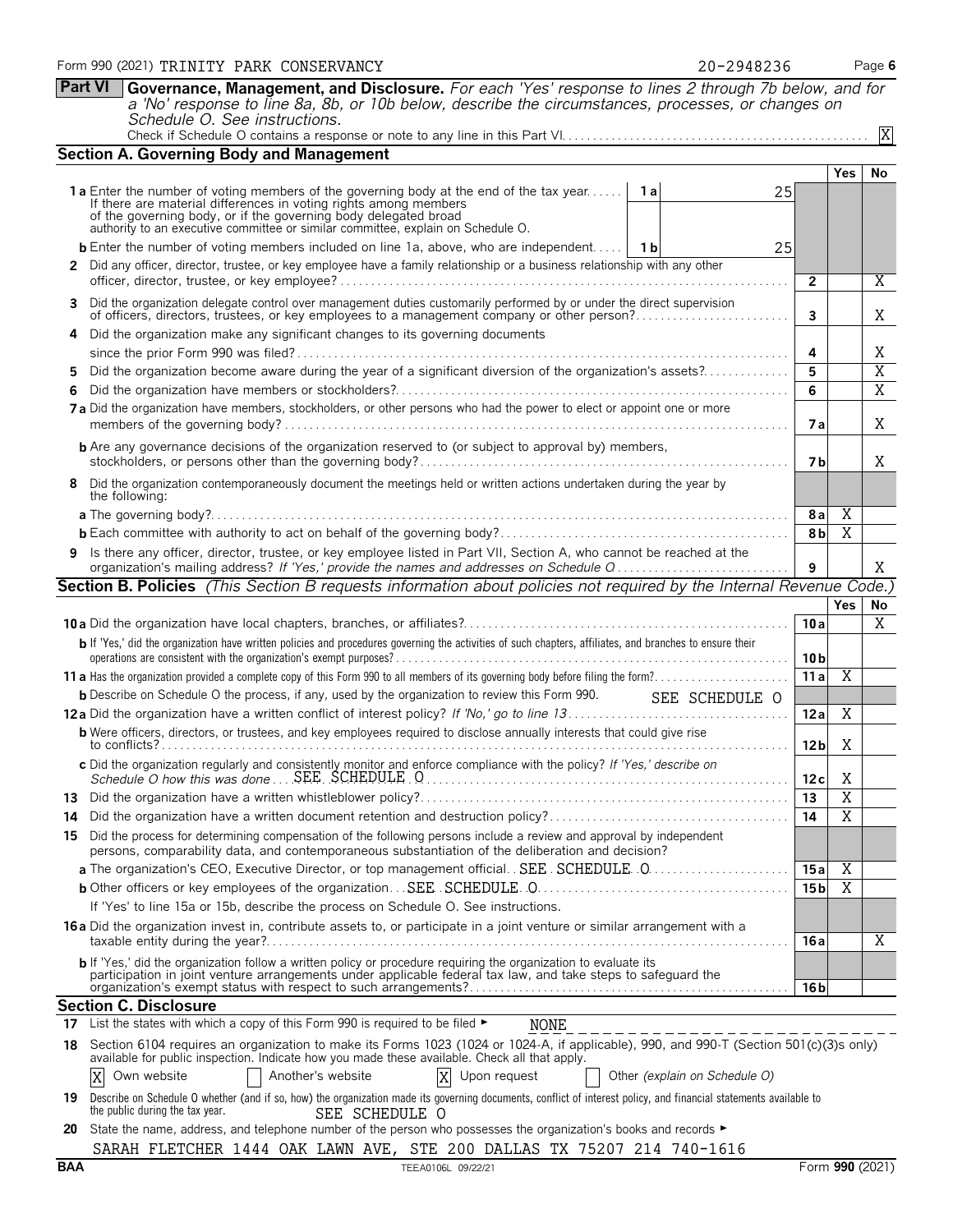| Form 990 (2021) TRINITY PARK CONSERVANCY                                                                                                                              | 20-2948236 | Page 7 |
|-----------------------------------------------------------------------------------------------------------------------------------------------------------------------|------------|--------|
| Part VII   Compensation of Officers, Directors, Trustees, Key Employees, Highest Compensated Employees, and<br>Independent Contractors                                |            |        |
|                                                                                                                                                                       |            |        |
| Section A. Officers, Directors, Trustees, Key Employees, and Highest Compensated Employees                                                                            |            |        |
| <b>1 a</b> Complete this table for all persons required to be listed. Report compensation for the calendar year ending with or within the<br>organization's tax year. |            |        |

? List all of the organization's **current** officers, directors, trustees (whether individuals or organizations), regardless of amount of compensation. Enter -0- in columns (D), (E), and (F) if no compensation was paid.

? List all of the organization's **current** key employees, if any. See the instructions for definition of 'key employee.'

? List the organization's five **current** highest compensated employees (other than an officer, director, trustee, or key employee) who received reportable compensation (box 5 of Form W-2, Form 1099-MISC, and/or box 1 of Form 1099-NEC) of more than \$100,000 from the organization and any related organizations.

? List all of the organization's **former** officers, key employees, and highest compensated employees who received more than \$100,000 of reportable compensation from the organization and any related organizations.

? List all of the organization's **former directors or trustees** that received, in the capacity as a former director or trustee of the

organization, more than \$10,000 of reportable compensation from the organization and any related organizations.

See the instructions for the order in which to list the persons above.

Check this box if neither the organization nor any related organization compensated any current officer, director, or trustee.

|            |                                                        |                                                                                             |                              |                      | (C)         |                   |                                                                                        |   |                                                            |                                                                 |                                                                       |
|------------|--------------------------------------------------------|---------------------------------------------------------------------------------------------|------------------------------|----------------------|-------------|-------------------|----------------------------------------------------------------------------------------|---|------------------------------------------------------------|-----------------------------------------------------------------|-----------------------------------------------------------------------|
|            | (A)<br>Name and title                                  | (B)<br>Average<br>hours<br>per                                                              |                              |                      |             | director/trustee) | Position (do not check more<br>than one box, unless person<br>is both an officer and a |   | (D)<br>Reportable<br>compensation from<br>the organization | (E)<br>Reportable<br>compensation from<br>related organizations | (F)<br>Estimated amount<br>of other                                   |
|            |                                                        | week<br>(list any<br>hours for<br>related<br>organiza-<br>tions<br>below<br>dotted<br>line) | ndividual<br>direct<br>mstee | nstitutional trustee | Officer     | Key employee      | Former<br>Highest compensated<br>employee                                              |   | (W-2/1099-<br>MISC/1099-NEC)                               | (W-2/1099-<br>MISC/1099-NEC)                                    | compensation from<br>the organization<br>and related<br>organizations |
|            | (1) ANTHONY MOORE                                      | 40                                                                                          |                              |                      |             |                   |                                                                                        |   |                                                            |                                                                 |                                                                       |
|            | PRESIDENT & CEO                                        | $\Omega$                                                                                    |                              |                      | $\mathbf X$ |                   |                                                                                        |   | 279,155                                                    | $\mathbf{0}$ .                                                  | 15,680.                                                               |
|            | (2) CAROLINE LAW                                       | 40                                                                                          |                              |                      |             |                   |                                                                                        |   |                                                            |                                                                 |                                                                       |
|            | <b>CAO</b>                                             | $\theta$                                                                                    |                              |                      |             | X                 |                                                                                        |   | 210,750                                                    | 0.                                                              | 17,995.                                                               |
|            | (3) ELISSA IZMAILYAN<br>SR DIR OF COMMUNITY AND ECON D | 40<br>0                                                                                     |                              |                      |             | X                 |                                                                                        |   | 175,000                                                    | $\theta$ .                                                      | 17,389.                                                               |
|            | (4) SARAH FLETCHER                                     | 40                                                                                          |                              |                      |             |                   |                                                                                        |   |                                                            |                                                                 |                                                                       |
|            | <b>CFO</b>                                             | 5                                                                                           |                              |                      | X           |                   |                                                                                        |   | 175,000                                                    | $\mathbf{0}$ .                                                  | 7,000.                                                                |
|            | (5) MARCUS SHROPSHIRE                                  | 40                                                                                          |                              |                      |             |                   |                                                                                        |   |                                                            |                                                                 |                                                                       |
|            | DIR CAPITAL PROJS                                      | 0                                                                                           |                              |                      |             |                   | Χ                                                                                      |   | 136,913                                                    | $\mathbf 0$ .                                                   | 15,866.                                                               |
|            | (6) LINDSAY ABERNETHY                                  | 40                                                                                          |                              |                      |             |                   |                                                                                        |   |                                                            |                                                                 |                                                                       |
|            | DIR OF DEVELOPMENT                                     | $\mathbf{0}$                                                                                |                              |                      |             |                   | X                                                                                      |   | 107,363                                                    | $\mathbf 0$ .                                                   | 14,684.                                                               |
|            | (7) JEAMY MOLINA                                       | 40                                                                                          |                              |                      |             |                   |                                                                                        |   |                                                            |                                                                 |                                                                       |
|            | DIR OF COMMS & ENG                                     | 0                                                                                           |                              |                      |             |                   | Χ                                                                                      |   | 106,851                                                    | $\mathbf 0$ .                                                   | 13,015.                                                               |
|            | (8) WALTER ELCOCK                                      | 40                                                                                          |                              |                      |             |                   |                                                                                        |   |                                                            |                                                                 |                                                                       |
|            | INTERIM PRESIDENT & CEO                                | 0                                                                                           |                              |                      |             |                   |                                                                                        | X | 51,515                                                     | 0                                                               | 0.                                                                    |
|            | (9) DEEDIE ROSE                                        | $\sqrt{4}$                                                                                  |                              |                      |             |                   |                                                                                        |   |                                                            |                                                                 |                                                                       |
|            | CHAIRMAN                                               | 0                                                                                           | Χ                            |                      | X           |                   |                                                                                        |   | 0                                                          | $\mathbf 0$                                                     | $\boldsymbol{0}$ .                                                    |
|            | (10) GARRETT BOONE                                     | 4                                                                                           |                              |                      |             |                   |                                                                                        |   |                                                            |                                                                 |                                                                       |
|            | <b>DIRECTOR</b>                                        | 0                                                                                           | Χ                            |                      | X           |                   |                                                                                        |   | 0                                                          | 0                                                               | $\boldsymbol{0}$ .                                                    |
|            | (11) JACK MATTHEWS                                     | 4                                                                                           |                              |                      |             |                   |                                                                                        |   |                                                            |                                                                 |                                                                       |
|            | TREASURER                                              | $\mathbf{0}$                                                                                | X                            |                      | X           |                   |                                                                                        |   | $\mathbf 0$                                                | $\mathbf{0}$ .                                                  | $\boldsymbol{0}$ .                                                    |
|            | (12) WALTER ELCOCK                                     | $\overline{4}$                                                                              |                              |                      |             |                   |                                                                                        |   |                                                            |                                                                 |                                                                       |
|            | <b>SECRETARY</b>                                       | 0                                                                                           | Χ                            |                      | $\rm X$     |                   |                                                                                        |   | $\mathbf 0$                                                | $\mathbf{0}$ .                                                  | $\boldsymbol{0}$ .                                                    |
|            | (13) NICOLE ACOSTA                                     | $\overline{c}$                                                                              |                              |                      |             |                   |                                                                                        |   |                                                            |                                                                 |                                                                       |
|            | <b>DIRECTOR</b>                                        | $\mathbf 0$                                                                                 | Χ                            |                      |             |                   |                                                                                        |   | $\Omega$                                                   | $\mathbf 0$ .                                                   | 0.                                                                    |
|            | (14) AJ BARKLEY                                        | $\overline{c}$                                                                              |                              |                      |             |                   |                                                                                        |   |                                                            |                                                                 |                                                                       |
|            | <b>DIRECTOR</b>                                        | $\Omega$                                                                                    | X                            |                      |             |                   |                                                                                        |   | $\mathbf 0$                                                | $\mathbf 0$ .                                                   | 0.                                                                    |
| <b>BAA</b> |                                                        | TEEA0107L 09/22/21                                                                          |                              |                      |             |                   |                                                                                        |   |                                                            |                                                                 | Form 990 (2021)                                                       |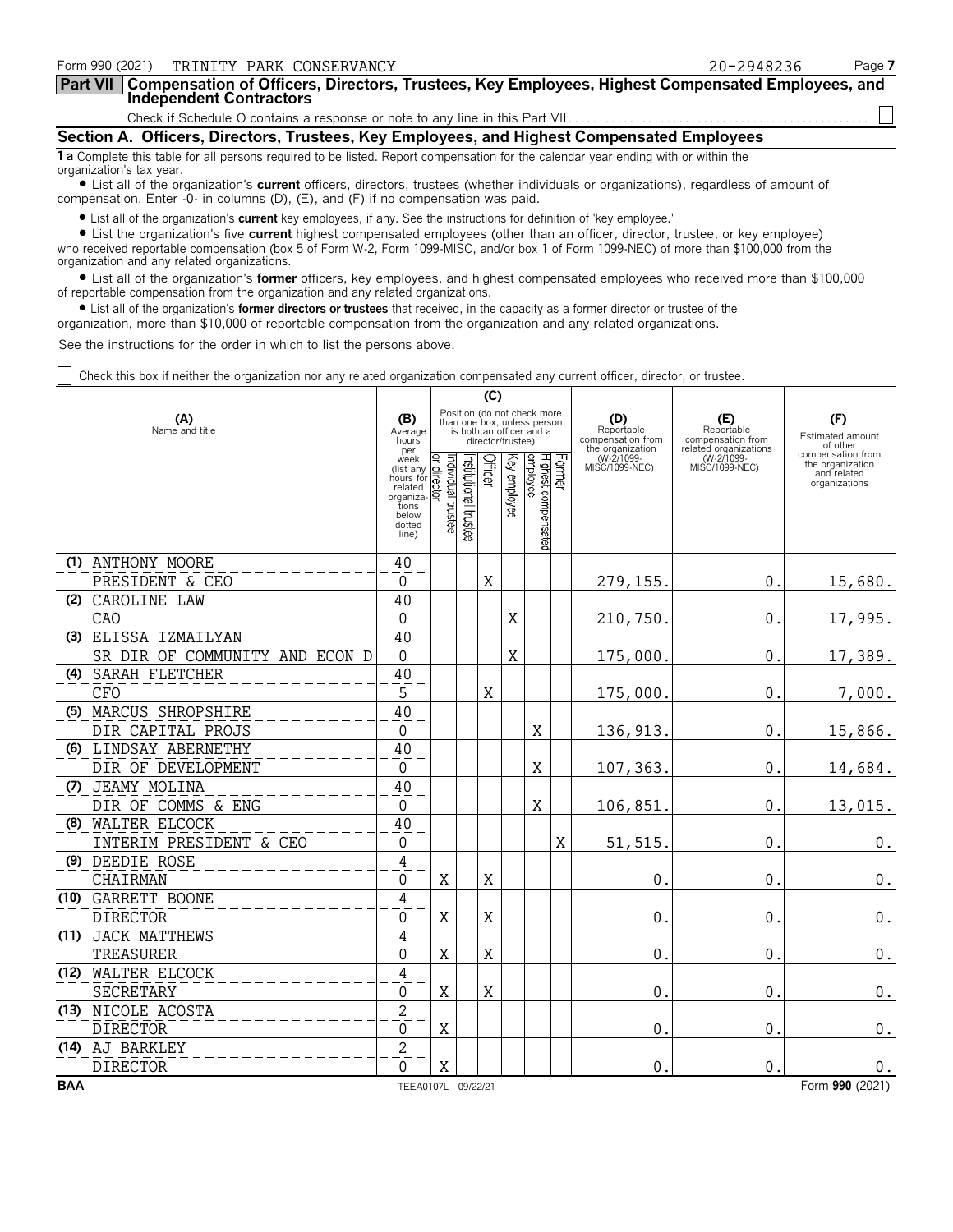#### Form 990 (2021) TRINITY PARK CONSERVANCY **20-2948236** Page 8

**Part VII Section A. Officers, Directors, Trustees, Key Employees, and Highest Compensated Employees** *(continued)* **(B) (C)** (A) **Average Conduct Position (B) (D) (E) (F) (F)** hours MISC/1099-NEC) MISC/1099-NEC) the organization Name and title<br>
Name and title<br>
Name and title<br>  $\frac{\text{top}}{\text{error of the original variable}}$ <br>  $\frac{\text{top}}{\text{error of the original variable}}$ <br>  $\frac{\text{top}}{\text{error of the original variable}}$ <br>  $\frac{\text{top}}{\text{error of the original variable}}$ <br>  $\frac{\text{top}}{\text{error of the original variable}}$ <br>  $\frac{\text{top}}{\text{error of the original variable}}$ <br>  $\frac{\text{top}}{\text{error of the original variable}}$ <br>  $\frac{\text{top}}{\text{error of the original variable}}$ <br>  $\frac{\text{top}}{\text{error of$ for  $\bar{\mathbb{R}}$   $\leq$   $\leq$   $\bar{\mathbb{R}}$   $\leq$   $\frac{1}{2}$   $\frac{1}{2}$  and  $\frac{1}{2}$  and  $\frac{1}{2}$  and  $\frac{1}{2}$  and  $\frac{1}{2}$ related 월占등|꼭 글 동원옥 \_ \_ \_ \_ \_ \_ \_ \_ \_ \_ \_ \_ \_ \_ \_ \_ \_ organizations organiza - tions Il trustee below dotted line) **(15)** LAURA BUSH 2 DIRECTOR 0 X 0. 0. 0. **(16)** REBECCA FLETCHER 2 DIRECTOR 0 X 0. 0. 0. DON GLENDENNING 2 **(17)** DIRECTOR 0 X 0. 0. 0. **(18)** GINGER HARDAGE 2 DIRECTOR 0 X 0. 0. 0. **(19)** MARGUERITE HOFFMAN 2 DIRECTOR 0 X 0. 0. 0. <u>(20) DARREN JAMES \_ \_ \_ \_ \_ \_ \_ \_ \_ \_ \_ \_ \_ \_ \_ \_ \_ 2</u> DIRECTOR 0 X 0. 0. 0. **(21)** CRIS JORDAN 2 DIRECTOR 0 X 0. 0. 0. **(22)** ROY LOPEZ 2 DIRECTOR 0 X 0. 0. 0. **(23)** NANCY CAIN ROBERTSON 2 DIRECTOR 0 X 0. 0. 0. **(24)** JOE MAY 2 DIRECTOR 0 X 0. 0. 0. **(25)** MARC NIVET 2 DIRECTOR 0 X 0. 0. 0. 1,242,547. 0. 101,629. **1 b Subtotal**. . . . . . . . . . . . . . . . . . . . . . . . . . . . . . . . . . . . . . . . . . . . . . . . . . . . . . . . . . . . . . . . . . G **c Total from continuation sheets to Part VII, Section A** . . . . . . . . . . . . . . . . . . . . . . . G 0. 0. 0. **d Total (add lines 1b and 1c)**. . . . . . . . . . . . . . . . . . . . . . . . . . . . . . . . . . . . . . . . . . . . . . . . G 1,242,547. 0. 101,629. **2** Total number of individuals (including but not limited to those listed above) who received more than \$100,000 of reportable compensation from the organization  $\blacktriangleright$ 7 **Yes No 3** Did the organization list any **former** officer, director, trustee, key employee, or highest compensated employee on line 1a? *If 'Yes,' complete Schedule J for such individual*. . . . . . . . . . . . . . . . . . . . . . . . . . . . . . . . . . . . . . . . . . . . . . . . . . . . . . . . . **3** X **4** For any individual listed on line 1a, is the sum of reportable compensation and other compensation from the organization and related organizations greater than \$150,000? *If 'Yes,' complete Schedule J for*  $\left| \frac{1}{2} \right|$ X 5 Did any person listed on line 1a receive or accrue compensation from any unrelated organization or individual<br>for services rendered to the organization? If 'Yes,' complete Schedule J for such person...................... X **Section B. Independent Contractors 1** Complete this table for your five highest compensated independent contractors that received more than \$100,000 of compensation from the organization. Report compensation for the calendar year ending with or within the organization's tax year. **(A) (B) (C)** Name and business address Description of services Compensation MVVA 231 CONCORD AVE CAMBRIDGE, MA 02138 PARK DESIGN 1,532,312. WEISS/MANFREDI ARCHITECTS 200 HUDSON ST, 10TH FLOOR NEW YORK, NY 100 PARK IMPACT 147,335. COLLOQATE 4025 ULLOA ST NEW ORLEANS, LA 70119 PARK PARK IMPACT 124,000. 115,644. C-SUITE EQUITY CONSULTING 910 S PEARL EXPWY DALLAS, TX 75201 PARK IMPACT **2** Total number of independent contractors (including but not limited to those listed above) who received more than

\$100,000 of compensation from the organization ►  $\Lambda$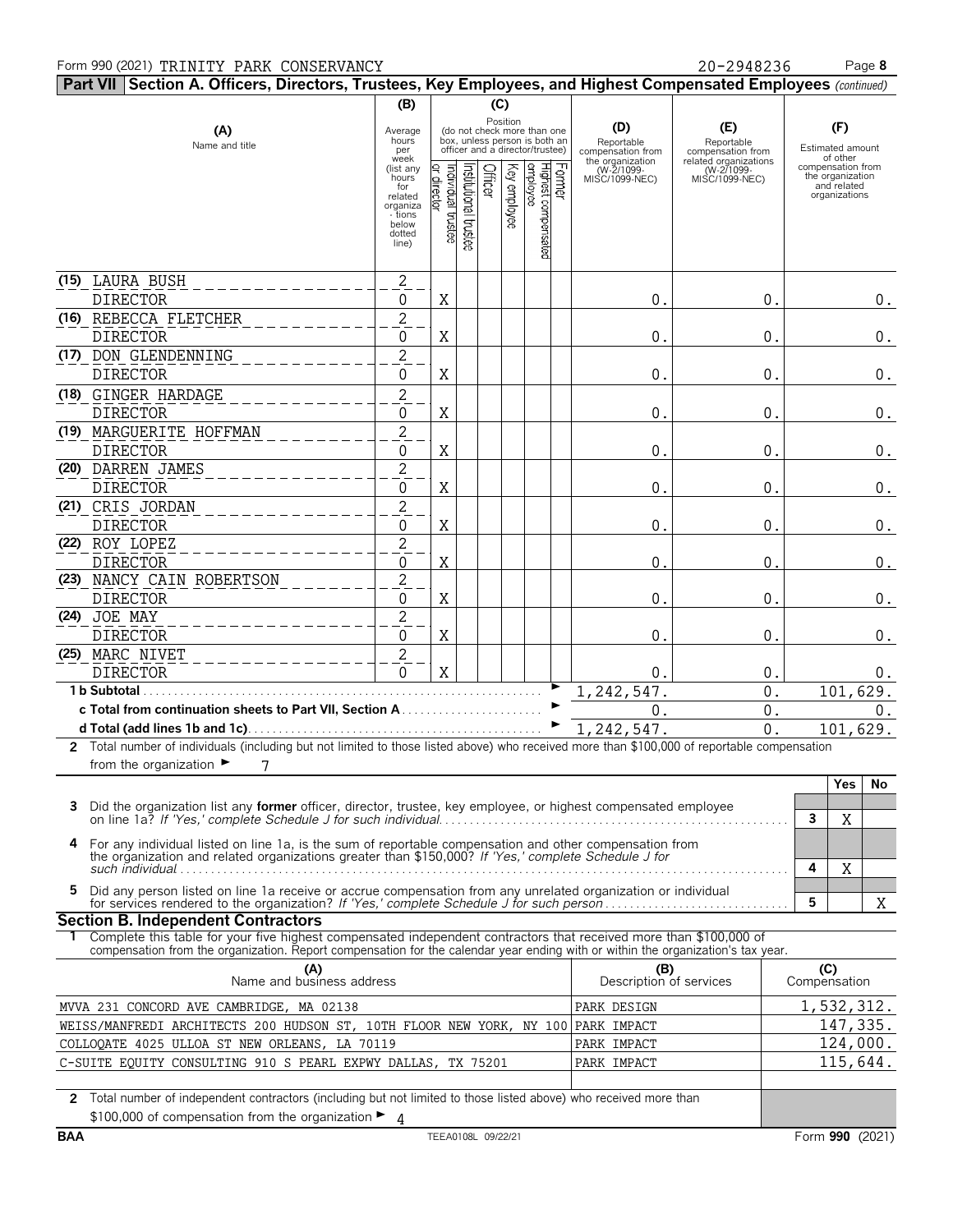# Form 990 **Continuation Sheet for Form 990 Continuation Sheet for Form 990**

Department of the Treasury  $\overline{\phantom{a}}$ Department of the Treasury<br>Internal Revenue Service

Name of the Organization **Employler Identification number Employler Identification number** 

TRINITY PARK CONSERVANCY 20-2948236

| (A)                                | (B)                                                                                                              | (C)                                |                       |                                    |              | Position (do not check more than one<br>box, unless person is both an officer |               | (D)                                                                                     | (E)                                                                                      | (F)                                                                                                      |
|------------------------------------|------------------------------------------------------------------------------------------------------------------|------------------------------------|-----------------------|------------------------------------|--------------|-------------------------------------------------------------------------------|---------------|-----------------------------------------------------------------------------------------|------------------------------------------------------------------------------------------|----------------------------------------------------------------------------------------------------------|
| Name and title                     | Average<br>hours per<br>week<br>(list any<br>hours for<br>related<br>organiza-<br>tions<br>below<br>dotted line) | Individual trustee<br> or director | Institutional trustee | and a director/trustee)<br>Officer | Key employee | Highest compensated<br>employee                                               | <b>Former</b> | Reportable<br>compensation from<br>the organization<br>(W-2/1099-NEC)<br>MISC/1099-NEC) | Reportable<br>compensation from<br>related organizations<br>(W-2/1099-<br>MISC/1099-NEC) | Estimated<br>amount of other<br>compensation<br>from the<br>organization<br>and related<br>organizations |
|                                    |                                                                                                                  |                                    |                       |                                    |              |                                                                               |               |                                                                                         |                                                                                          |                                                                                                          |
| LUCILO PENA<br><b>DIRECTOR</b>     | $\mathbf{2}$<br>$\mathbf 0$                                                                                      | Χ                                  |                       |                                    |              |                                                                               |               | 0.                                                                                      | $0$ .                                                                                    | $\boldsymbol{0}$ .                                                                                       |
| JEANNE JOHNSON PHILLIPS            | $\overline{2}$                                                                                                   |                                    |                       |                                    |              |                                                                               |               |                                                                                         |                                                                                          |                                                                                                          |
| <b>DIRECTOR</b>                    | 0                                                                                                                | Χ                                  |                       |                                    |              |                                                                               |               | 0.                                                                                      | 0.                                                                                       | 0.                                                                                                       |
| CAROLYN RATHJEN<br><b>DIRECTOR</b> | $\sqrt{2}$<br>0                                                                                                  | Χ                                  |                       |                                    |              |                                                                               |               | 0.                                                                                      | 0.                                                                                       | 0.                                                                                                       |
| <b>BYRON SANDERS</b>               | $\overline{\mathbf{c}}$                                                                                          |                                    |                       |                                    |              |                                                                               |               |                                                                                         |                                                                                          |                                                                                                          |
| <b>DIRECTOR</b>                    | 0                                                                                                                | Χ                                  |                       |                                    |              |                                                                               |               | $0$ .                                                                                   | 0.                                                                                       | 0.                                                                                                       |
| EMILY SUMMERS<br><b>DIRECTOR</b>   | $\overline{2}$<br>0                                                                                              | Χ                                  |                       |                                    |              |                                                                               |               | $0$ .                                                                                   | 0.                                                                                       | 0.                                                                                                       |
| CLYDE VALENTIN                     | $\overline{2}$                                                                                                   |                                    |                       |                                    |              |                                                                               |               |                                                                                         |                                                                                          |                                                                                                          |
| <b>DIRECTOR</b>                    | 0                                                                                                                | Χ                                  |                       |                                    |              |                                                                               |               | 0.                                                                                      | 0.                                                                                       | 0.                                                                                                       |
| KELVIN WALKER<br><b>DIRECTOR</b>   | $\overline{2}$<br>0                                                                                              | Χ                                  |                       |                                    |              |                                                                               |               | 0.                                                                                      | 0.                                                                                       | 0.                                                                                                       |
| ROBERT WITTE                       | $\overline{c}$                                                                                                   |                                    |                       |                                    |              |                                                                               |               |                                                                                         |                                                                                          |                                                                                                          |
| <b>DIRECTOR</b>                    | 0                                                                                                                | Χ                                  |                       |                                    |              |                                                                               |               | 0.                                                                                      | 0.                                                                                       | 0.                                                                                                       |
|                                    | $\pmb{0}$<br>$\mathbf{0}$                                                                                        |                                    |                       |                                    |              |                                                                               | Χ             | 0.                                                                                      | 0.                                                                                       | 0.                                                                                                       |
|                                    |                                                                                                                  |                                    |                       |                                    |              |                                                                               |               |                                                                                         |                                                                                          |                                                                                                          |
|                                    |                                                                                                                  |                                    |                       |                                    |              |                                                                               |               |                                                                                         |                                                                                          |                                                                                                          |
|                                    |                                                                                                                  |                                    |                       |                                    |              |                                                                               |               |                                                                                         |                                                                                          |                                                                                                          |
|                                    |                                                                                                                  |                                    |                       |                                    |              |                                                                               |               |                                                                                         |                                                                                          |                                                                                                          |
|                                    |                                                                                                                  |                                    |                       |                                    |              |                                                                               |               |                                                                                         |                                                                                          |                                                                                                          |
|                                    |                                                                                                                  |                                    |                       |                                    |              |                                                                               |               |                                                                                         |                                                                                          |                                                                                                          |
|                                    |                                                                                                                  |                                    |                       |                                    |              |                                                                               |               |                                                                                         |                                                                                          |                                                                                                          |
|                                    |                                                                                                                  |                                    |                       |                                    |              |                                                                               |               |                                                                                         |                                                                                          |                                                                                                          |
|                                    |                                                                                                                  |                                    |                       |                                    |              |                                                                               |               |                                                                                         |                                                                                          |                                                                                                          |
|                                    |                                                                                                                  |                                    |                       |                                    |              |                                                                               |               |                                                                                         |                                                                                          |                                                                                                          |
|                                    |                                                                                                                  |                                    |                       |                                    |              |                                                                               |               |                                                                                         |                                                                                          |                                                                                                          |
|                                    |                                                                                                                  |                                    |                       |                                    |              |                                                                               |               |                                                                                         |                                                                                          |                                                                                                          |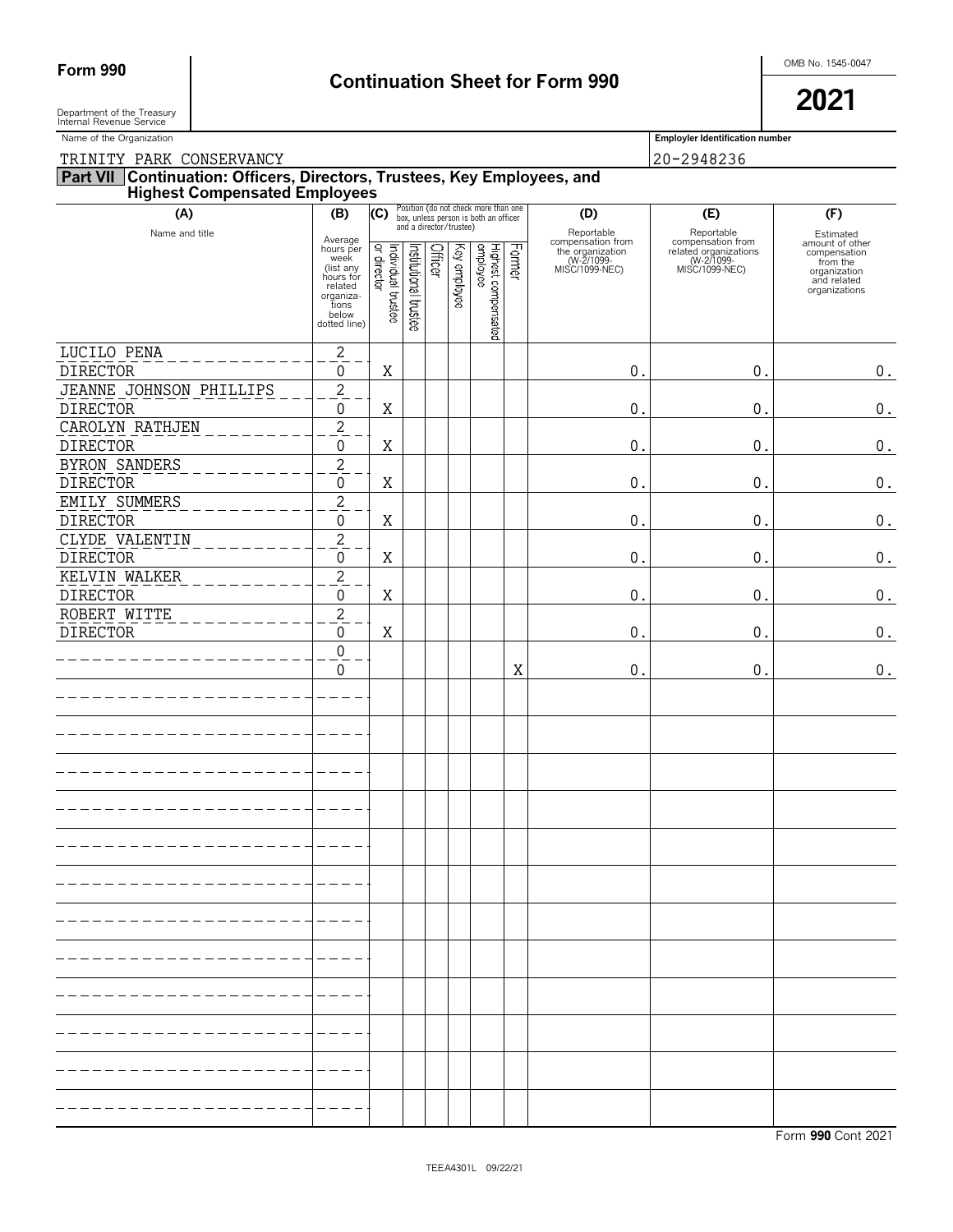#### Form 990 (2021) Page **9** TRINITY PARK CONSERVANCY 20-2948236

#### **Part VIII Statement of Revenue**

|                                                            |    |                                                                                      |                |                      | (A)<br>Total revenue               | (B)<br>Related or<br>exempt<br>function<br>revenue | (C)<br>Unrelated<br>business<br>revenue | (D)<br>Revenue<br>excluded from tax<br>under sections<br>512-514 |
|------------------------------------------------------------|----|--------------------------------------------------------------------------------------|----------------|----------------------|------------------------------------|----------------------------------------------------|-----------------------------------------|------------------------------------------------------------------|
|                                                            |    | 1a Federated campaigns                                                               | 1a             |                      |                                    |                                                    |                                         |                                                                  |
| Contributions, Gifts, Grants,<br>and Other Similar Amounts |    | <b>b</b> Membership dues                                                             | 1 <sub>b</sub> |                      |                                    |                                                    |                                         |                                                                  |
|                                                            |    | c Fundraising events                                                                 | 1 <sub>c</sub> |                      |                                    |                                                    |                                         |                                                                  |
|                                                            |    | <b>d</b> Related organizations $\ldots$                                              | 1 <sub>d</sub> |                      |                                    |                                                    |                                         |                                                                  |
|                                                            |    | e Government grants (contributions)<br>f All other contributions, gifts, grants, and | 1 <sub>e</sub> | 314, 472.            |                                    |                                                    |                                         |                                                                  |
|                                                            |    | similar amounts not included above                                                   | 1f             | 11, 518, 312.        |                                    |                                                    |                                         |                                                                  |
|                                                            |    | g Noncash contributions included in                                                  | 1 <sub>g</sub> |                      |                                    |                                                    |                                         |                                                                  |
|                                                            |    |                                                                                      |                | ۲                    | 11,832,784                         |                                                    |                                         |                                                                  |
|                                                            |    |                                                                                      |                | <b>Business Code</b> |                                    |                                                    |                                         |                                                                  |
| Program Service Revenue                                    | 2a |                                                                                      |                |                      |                                    |                                                    |                                         |                                                                  |
|                                                            |    | b                                                                                    |                |                      |                                    |                                                    |                                         |                                                                  |
|                                                            |    |                                                                                      |                |                      |                                    |                                                    |                                         |                                                                  |
|                                                            |    |                                                                                      |                |                      |                                    |                                                    |                                         |                                                                  |
|                                                            |    |                                                                                      |                |                      |                                    |                                                    |                                         |                                                                  |
|                                                            |    | All other program service revenue                                                    |                |                      |                                    |                                                    |                                         |                                                                  |
|                                                            |    |                                                                                      |                |                      |                                    |                                                    |                                         |                                                                  |
|                                                            | 3  | Investment income (including dividends, interest, and                                |                |                      | 360,049.                           |                                                    |                                         | 360,049.                                                         |
|                                                            | 4  | Income from investment of tax-exempt bond proceeds ▶                                 |                |                      |                                    |                                                    |                                         |                                                                  |
|                                                            | 5  |                                                                                      |                |                      |                                    |                                                    |                                         |                                                                  |
|                                                            |    | (i) Real                                                                             |                | (ii) Personal        |                                    |                                                    |                                         |                                                                  |
|                                                            |    | 6a<br>6a Gross rents                                                                 | 29,600.        |                      |                                    |                                                    |                                         |                                                                  |
|                                                            |    | <b>b</b> Less: rental expenses<br>6b                                                 |                |                      |                                    |                                                    |                                         |                                                                  |
|                                                            |    | c Rental income or (loss) 6c                                                         | 29,600.        |                      |                                    |                                                    |                                         |                                                                  |
|                                                            |    | (i) Securities                                                                       |                | (ii) Other           | 29,600.                            |                                                    |                                         | 29,600.                                                          |
|                                                            |    | 7 a Gross amount from<br>sales of assets                                             |                |                      |                                    |                                                    |                                         |                                                                  |
|                                                            |    | 7a<br>other than inventory<br><b>b</b> Less: cost or other basis                     |                |                      |                                    |                                                    |                                         |                                                                  |
|                                                            |    | and sales expenses<br>7b                                                             |                |                      |                                    |                                                    |                                         |                                                                  |
|                                                            |    | 7c<br><b>c</b> Gain or (loss) $\ldots$ .                                             |                |                      |                                    |                                                    |                                         |                                                                  |
|                                                            |    | <b>d</b> Net gain or (loss)                                                          |                |                      |                                    |                                                    |                                         |                                                                  |
|                                                            |    | <b>8 a</b> Gross income from fundraising events                                      |                |                      |                                    |                                                    |                                         |                                                                  |
|                                                            |    | (not including $\sharp$<br>of contributions reported on line 1c).                    |                |                      |                                    |                                                    |                                         |                                                                  |
|                                                            |    | See Part IV, line 18                                                                 | 8a             |                      |                                    |                                                    |                                         |                                                                  |
| <b>Other Revenue</b>                                       |    | <b>b</b> Less: direct expenses $\ldots$ .                                            | 8b             |                      |                                    |                                                    |                                         |                                                                  |
|                                                            |    | c Net income or (loss) from fundraising events                                       |                |                      |                                    |                                                    |                                         |                                                                  |
|                                                            |    | <b>9 a</b> Gross income from gaming activities.                                      |                |                      |                                    |                                                    |                                         |                                                                  |
|                                                            |    | See Part IV, line 19.                                                                | 9a             |                      |                                    |                                                    |                                         |                                                                  |
|                                                            |    | <b>b</b> Less: direct expenses                                                       | 9 <sub>b</sub> |                      |                                    |                                                    |                                         |                                                                  |
|                                                            |    | c Net income or (loss) from gaming activities                                        |                |                      |                                    |                                                    |                                         |                                                                  |
|                                                            |    | <b>10a</b> Gross sales of inventory, less<br>returns and allowances                  | 10a            |                      |                                    |                                                    |                                         |                                                                  |
|                                                            |    | <b>b</b> Less: cost of goods sold                                                    | 10b            |                      |                                    |                                                    |                                         |                                                                  |
|                                                            |    | c Net income or (loss) from sales of inventory                                       |                |                      |                                    |                                                    |                                         |                                                                  |
|                                                            |    |                                                                                      |                | <b>Business Code</b> |                                    |                                                    |                                         |                                                                  |
| Miscellaneous                                              |    | 11a <u>OTHER MISC. REVENUE</u>                                                       |                | 900099               | 150                                | 150                                                |                                         |                                                                  |
|                                                            |    | b                                                                                    |                |                      |                                    |                                                    |                                         |                                                                  |
| Revenue                                                    |    |                                                                                      |                |                      |                                    |                                                    |                                         |                                                                  |
|                                                            |    | d All other revenue                                                                  |                |                      |                                    |                                                    |                                         |                                                                  |
|                                                            | 12 | e Total. Add lines 11a-11d<br>Total revenue. See instructions                        |                |                      | 150                                |                                                    |                                         |                                                                  |
| <b>BAA</b>                                                 |    |                                                                                      |                |                      | 12, 222, 583<br>TEEA0109L 09/22/21 | 150                                                | 0.                                      | 389,649.<br>Form 990 (2021)                                      |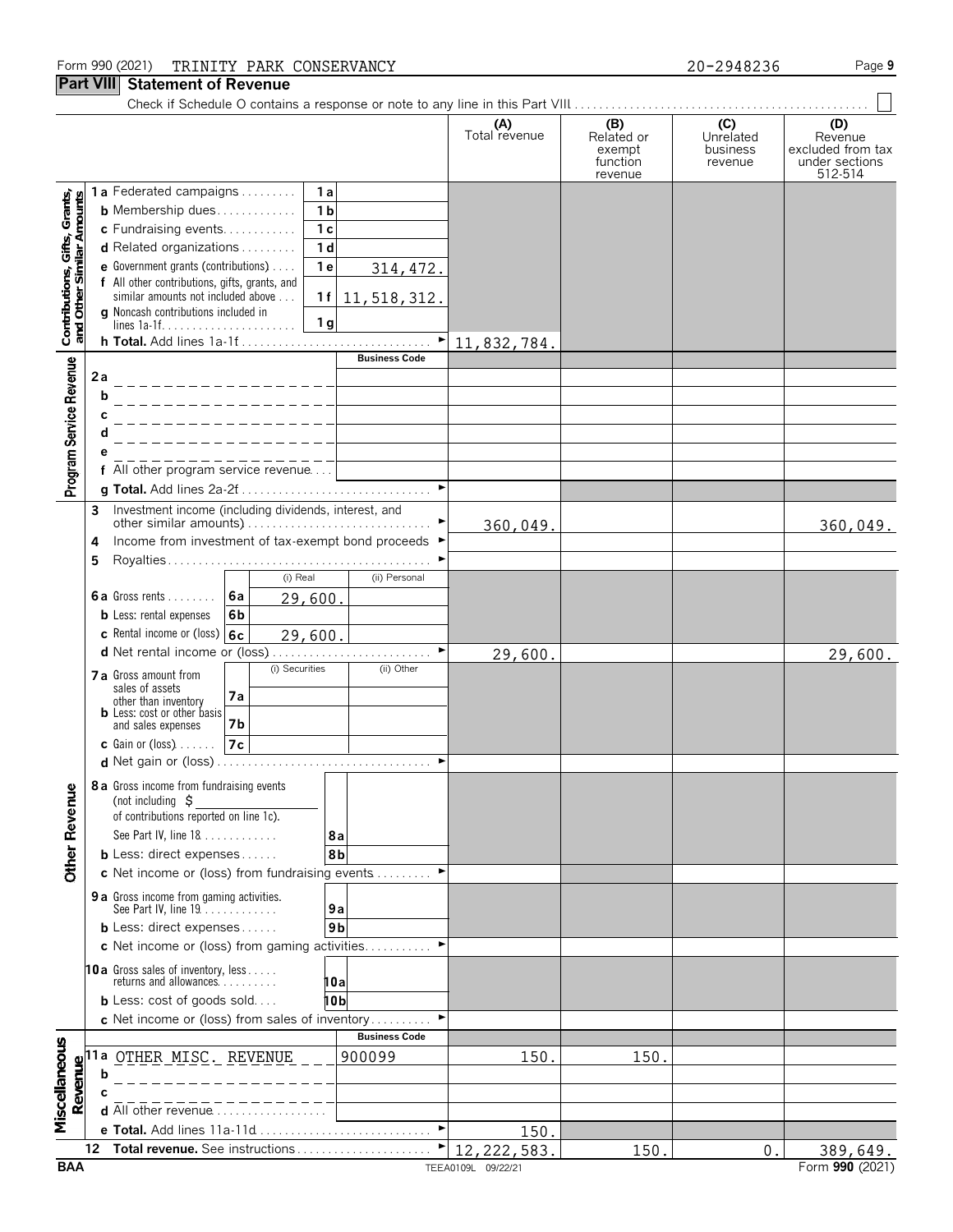*Section 501(c)(3) and 501(c)(4) organizations must complete all columns. All other organizations must complete column (A).* Check if Schedule O contains a response or note to any line in this Part IX.

|               |                                                                                                                                                                                                                                                                                               |                       |                                    |                                                                 | X                              |
|---------------|-----------------------------------------------------------------------------------------------------------------------------------------------------------------------------------------------------------------------------------------------------------------------------------------------|-----------------------|------------------------------------|-----------------------------------------------------------------|--------------------------------|
|               | Do not include amounts reported on lines<br>6b, 7b, 8b, 9b, and 10b of Part VIII.                                                                                                                                                                                                             | (A)<br>Total expenses | (B)<br>Program service<br>expenses | $\overline{(\mathsf{C})}$<br>Management and<br>general expenses | (D)<br>Fundraising<br>expenses |
| 1.            | Grants and other assistance to domestic<br>organizations and domestic governments.<br>See Part IV, line 21                                                                                                                                                                                    | 135,667.              | 135,667.                           |                                                                 |                                |
| $\mathcal{P}$ | Grants and other assistance to domestic<br>individuals. See Part IV, line 22                                                                                                                                                                                                                  |                       |                                    |                                                                 |                                |
|               | 3 Grants and other assistance to foreign<br>organizations, foreign governments, and foreign individuals. See Part IV, lines 15 and 16                                                                                                                                                         |                       |                                    |                                                                 |                                |
| 4<br>5        | Benefits paid to or for members<br>Compensation of current officers, directors,<br>trustees, and key employees                                                                                                                                                                                | 1,242,547.            | 988,185.                           | 138,002.                                                        | 116,360.                       |
| 6             | Compensation not included above to<br>disqualified persons (as defined under<br>section $4958(f)(1)$ and persons described                                                                                                                                                                    | 0.                    | $\mathbf{0}$                       | 0.                                                              | 0.                             |
| 7             | Other salaries and wages                                                                                                                                                                                                                                                                      | 267,864.              | 213,030                            | 29,750.                                                         | 25,084.                        |
| 8             | Pension plan accruals and contributions<br>(include section $401(k)$ and $403(b)$<br>employer contributions)                                                                                                                                                                                  |                       |                                    |                                                                 |                                |
|               |                                                                                                                                                                                                                                                                                               | 55, 421.              | 43,341                             | 5,083.                                                          | 6,997.                         |
| 9             | Other employee benefits                                                                                                                                                                                                                                                                       | 106,623.              | 83,382                             | 9,780.                                                          | 13,461.                        |
| 10            | Payroll taxes                                                                                                                                                                                                                                                                                 | 102,907.              | 81, 319.                           | 10,772.                                                         | 10,816.                        |
| 11            | Fees for services (nonemployees):                                                                                                                                                                                                                                                             |                       |                                    |                                                                 |                                |
|               |                                                                                                                                                                                                                                                                                               |                       |                                    |                                                                 |                                |
|               |                                                                                                                                                                                                                                                                                               | 67,039.               | 21,952                             | 45,087.                                                         |                                |
|               |                                                                                                                                                                                                                                                                                               | 84,777.               | 8,871                              | 74,073.                                                         | 1,833.                         |
|               |                                                                                                                                                                                                                                                                                               |                       |                                    |                                                                 |                                |
|               | e Professional fundraising services. See Part IV, line 17                                                                                                                                                                                                                                     |                       |                                    |                                                                 |                                |
|               | f Investment management fees                                                                                                                                                                                                                                                                  |                       |                                    |                                                                 |                                |
|               | <b>g</b> Other. (If line 11g amount exceeds 10% of line 25, column $(A)$ , amount, list line 11g expenses on Schedule OSCH. Q                                                                                                                                                                 | 2,602,355.            | 2,511,234.                         | 91,121.                                                         |                                |
|               | 12 Advertising and promotion                                                                                                                                                                                                                                                                  | 879.                  | 341.                               | 538.                                                            |                                |
| 13            | Office expenses                                                                                                                                                                                                                                                                               | 139,344.              | 57,657.                            | 78,700.                                                         | 2,987.                         |
| 14            | Information technology                                                                                                                                                                                                                                                                        | 98,498.               | 55,096.                            | 31,814.                                                         | 11,588.                        |
| 15            |                                                                                                                                                                                                                                                                                               |                       |                                    |                                                                 |                                |
| 16            | Occupancy                                                                                                                                                                                                                                                                                     | 93, 973.              | 60,777.                            | 20,543.                                                         | 12,653.                        |
| 17            |                                                                                                                                                                                                                                                                                               | 28,547.               | 13,528.                            | 15,019.                                                         |                                |
|               | <b>18</b> Payments of travel or entertainment<br>expenses for any federal, state, or local<br>public officials                                                                                                                                                                                |                       |                                    |                                                                 |                                |
| 20            | 19 Conferences, conventions, and meetings                                                                                                                                                                                                                                                     | 16,624.               | 7,048.                             | 9,506.                                                          | $70.$                          |
| 21            | Payments to affiliates                                                                                                                                                                                                                                                                        |                       |                                    |                                                                 |                                |
| 22            | Depreciation, depletion, and amortization                                                                                                                                                                                                                                                     | 19,072.               |                                    | 19,072.                                                         |                                |
| 23<br>24      | $Insurance \ldots \ldots \ldots \ldots \ldots \ldots \ldots \ldots \ldots$<br>Other expenses. Itemize expenses not<br>covered above. (List miscellaneous expenses<br>on line 24e. If line 24e amount exceeds 10%<br>of line 25, column (A), amount, list line 24e<br>expenses on Schedule O.) | 20,026.               | 14,842.                            | 2,104.                                                          | 3,080.                         |
|               | a RECRUITMENT<br><u> 1999 – Ludwi</u>                                                                                                                                                                                                                                                         | 21, 178.              |                                    | 21, 178.                                                        |                                |
|               | b                                                                                                                                                                                                                                                                                             |                       |                                    |                                                                 |                                |
|               | с                                                                                                                                                                                                                                                                                             |                       |                                    |                                                                 |                                |
|               | d<br>_______________                                                                                                                                                                                                                                                                          |                       |                                    |                                                                 |                                |
|               |                                                                                                                                                                                                                                                                                               |                       |                                    |                                                                 |                                |
| 25            | <b>Total functional expenses.</b> Add lines 1 through 24e                                                                                                                                                                                                                                     | 5, 103, 341.          | 4,296,270.                         | 602,142.                                                        | 204,929.                       |
| 26            | <b>Joint costs.</b> Complete this line only if<br>the organization reported in column (B)<br>joint costs from a combined educational<br>campaign and fundraising solicitation.<br>Check here $\blacktriangleright$<br>$\Box$ if following<br>SOP 98-2 (ASC 958-720)                           |                       |                                    |                                                                 |                                |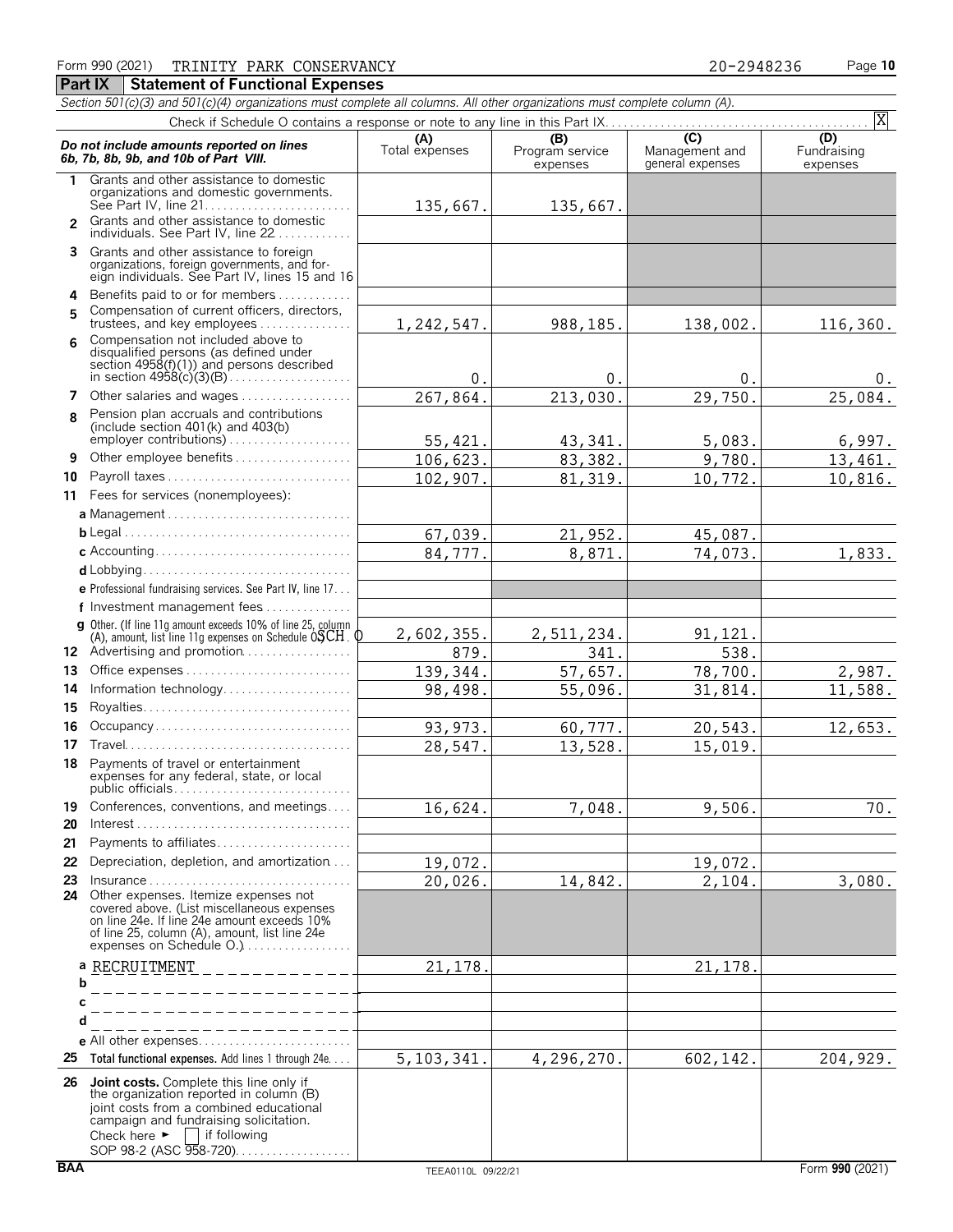#### Form 990 (2021) Page **11** TRINITY PARK CONSERVANCY 20-2948236

**Part X Balance Sheet** 

| 20-2948236 |  |  |  |
|------------|--|--|--|
|            |  |  |  |

#### Check if Schedule O contains a response or note to any line in this Part X . . . . . . . . . . . . . . . . . . . . . . . . . . . . . . . . . . . . . . . . . . . . . . . . . . **(A) (B)**<br>Beginning of year **End of year 1** Cash ' non-interest-bearing. . . . . . . . . . . . . . . . . . . . . . . . . . . . . . . . . . . . . . . . . . . . . . . . . . **1** 2,122,849. 13,144,428. **2** Savings and temporary cash investments. . . . . . . . . . . . . . . . . . . . . . . . . . . . . . . . . . . . . . **2**  $2,590,392.$  2 | 5,267,944. **3** Pledges and grants receivable, net. . . . . . . . . . . . . . . . . . . . . . . . . . . . . . . . . . . . . . . . . . . . **3** 13,936,933. **4** Accounts receivable, net. . . . . . . . . . . . . . . . . . . . . . . . . . . . . . . . . . . . . . . . . . . . . . . . . . . . . . **4** 2,000. 10,800. **5** Loans and other receivables from any current or former officer, director, trustee, key employee, creator or founder, substantial contributor, or 35% controlled entity or family member of any of these persons . . . . . . . . . . . . . . . . . . . . . **5 6** Loans and other receivables from other disqualified persons (as defined under section 4958(f)(1)), and persons described in section 4958(c)(3)(B). . . . . . . . . . . . . . **6 7** Notes and loans receivable, net. . . . . . . . . . . . . . . . . . . . . . . . . . . . . . . . . . . . . . . . . . . . . . . **7 8** Inventories for sale or use. . . . . . . . . . . . . . . . . . . . . . . . . . . . . . . . . . . . . . . . . . . . . . . . . . . . **8** Assets **9** Prepaid expenses and deferred charges. . . . . . . . . . . . . . . . . . . . . . . . . . . . . . . . . . . . . . . **9** 62,361. **10a** Land, buildings, and equipment: cost or other basis. Complete Part VI of Schedule D. . . . . . . . . . . . . . . . . . . . **10a** 370,682. **b** Less: accumulated depreciation. . . . . . . . . . . . . . . **10b**  $\begin{bmatrix} 370,682 \end{bmatrix}$  19, 072. **10c** 370,682. **11** Investments ' publicly traded securities. . . . . . . . . . . . . . . . . . . . . . . . . . . . . . . . . . . . . . . **11 12** Investments ' other securities. See Part IV, line 11. . . . . . . . . . . . . . . . . . . . . . . . . . . . **12 13** Investments ' program-related. See Part IV, line 11 . . . . . . . . . . . . . . . . . . . . . . . . . . . **13 14** Intangible assets. . . . . . . . . . . . . . . . . . . . . . . . . . . . . . . . . . . . . . . . . . . . . . . . . . . . . . . . . . . . . **14 15** Other assets. See Part IV, line 11. . . . . . . . . . . . . . . . . . . . . . . . . . . . . . . . . . . . . . . . . . . . . **15** 6,865,693. **16 Total assets.** Add lines 1 through 15 (must equal line 33). . . . . . . . . . . . . . . . . . . . . . . **16** 39,288,159. **17** Accounts payable and accrued expenses . . . . . . . . . . . . . . . . . . . . . . . . . . . . . . . . . . . . . . **17** 176,678. **18** Grants payable. . . . . . . . . . . . . . . . . . . . . . . . . . . . . . . . . . . . . . . . . . . . . . . . . . . . . . . . . . . . . . . **18 19** Deferred revenue. . . . . . . . . . . . . . . . . . . . . . . . . . . . . . . . . . . . . . . . . . . . . . . . . . . . . . . . . . . . . **19 20** Tax-exempt bond liabilities . . . . . . . . . . . . . . . . . . . . . . . . . . . . . . . . . . . . . . . . . . . . . . . . . . . **20 21** Escrow or custodial account liability. Complete Part IV of Schedule D. . . . . . . . . . . **21** Liabilities **22** Loans and other payables to any current or former officer, director, trustee, key employee, creator or founder, substantial contributor, or 35% controlled entity or family member of any of these persons . . . . . . . . . . . . . . . . . . . . . **22 23** Secured mortgages and notes payable to unrelated third parties . . . . . . . . . . . . . . . . **23 24** Unsecured notes and loans payable to unrelated third parties. . . . . . . . . . . . . . . . . . . **24 25** Other liabilities (including federal income tax, payables to related third parties, and other liabilities not included on lines 17-24). Complete Part X of Schedule D. **25 26 Total liabilities.** Add lines 17 through 25. . . . . . . . . . . . . . . . . . . . . . . . . . . . . . . . . . . . . . . **26** 776,678 **Organizations that follow FASB ASC 958, check here** G X or Fund Balances **and complete lines 27, 28, 32, and 33. 27** Net assets without donor restrictions . . . . . . . . . . . . . . . . . . . . . . . . . . . . . . . . . . . . . . . . . . **27**  $4,567,365.$  27 | 4,923,321 **28** Net assets with donor restrictions . . . . . . . . . . . . . . . . . . . . . . . . . . . . . . . . . . . . . . . . . . . . . **28** 26,824,874. 33,588,160. **Organizations that do not follow FASB ASC 958, check here** G **and complete lines 29 through 33. 29** Capital stock or trust principal, or current funds. . . . . . . . . . . . . . . . . . . . . . . . . . . . . . . . **29 Net Assets 30** Paid-in or capital surplus, or land, building, or equipment fund. . . . . . . . . . . . . . . . . . **30 31** Retained earnings, endowment, accumulated income, or other funds. . . . . . . . . . . . **31 32** Total net assets or fund balances . . . . . . . . . . . . . . . . . . . . . . . . . . . . . . . . . . . . . . . . . . . . . **32** 38,511,481. **33** Total liabilities and net assets/fund balances. . . . . . . . . . . . . . . . . . . . . . . . . . . . . . . . . . . **33** 39,288,159. **BAA** TEEA0111L 09/22/21 **Form 990** (2021)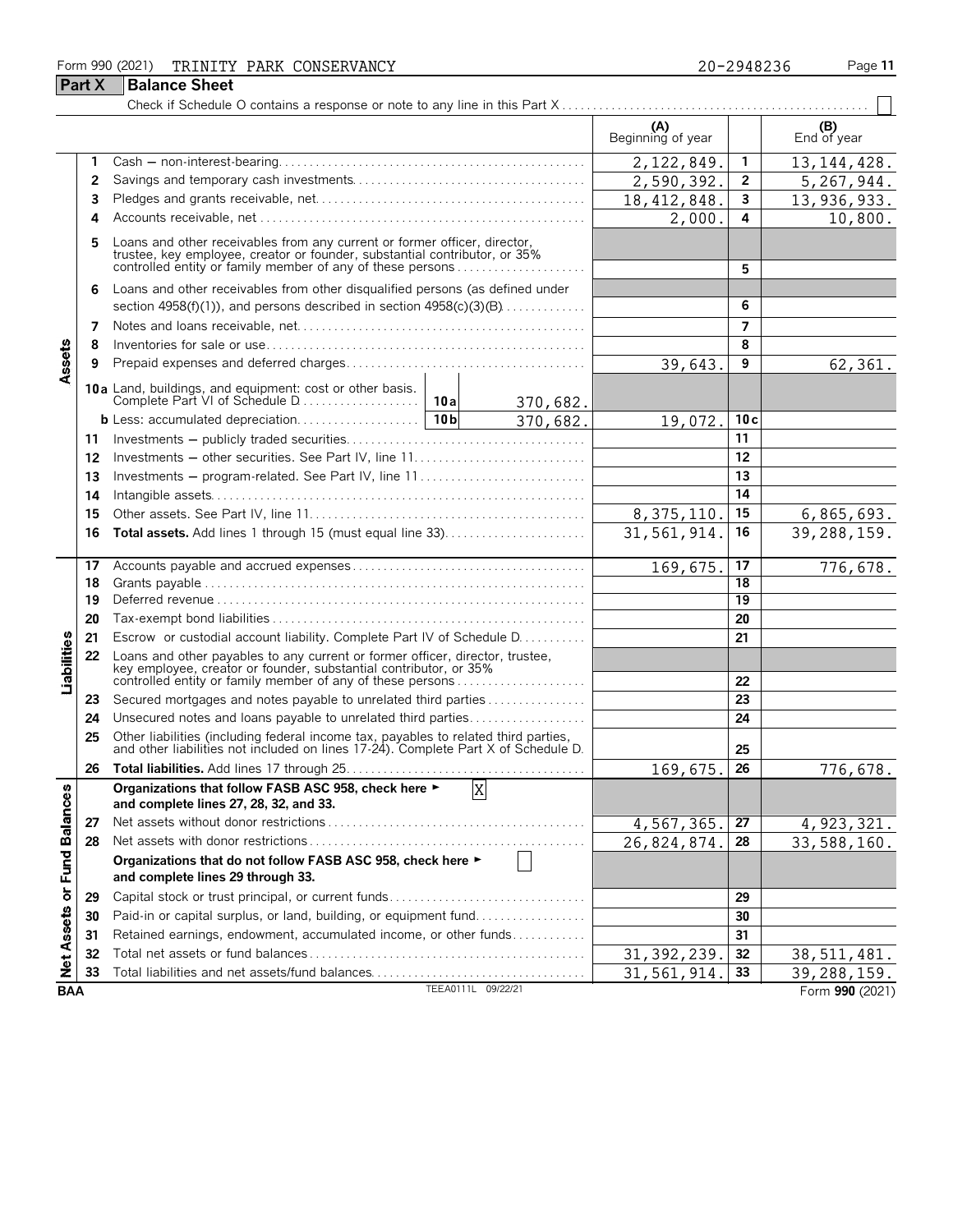|                | Form 990 (2021)<br>TRINITY PARK CONSERVANCY                                                                                                                                                                                                          | 20-2948236     |                |            | Page 12         |
|----------------|------------------------------------------------------------------------------------------------------------------------------------------------------------------------------------------------------------------------------------------------------|----------------|----------------|------------|-----------------|
| <b>Part XI</b> | Reconciliation of Net Assets                                                                                                                                                                                                                         |                |                |            |                 |
|                |                                                                                                                                                                                                                                                      |                |                |            |                 |
|                |                                                                                                                                                                                                                                                      | $\mathbf{1}$   | 12, 222, 583.  |            |                 |
| 2              |                                                                                                                                                                                                                                                      | $\overline{2}$ | 5,103,341.     |            |                 |
| 3              |                                                                                                                                                                                                                                                      | $\overline{3}$ |                |            | 7,119,242.      |
| 4              |                                                                                                                                                                                                                                                      | 4              | 31, 392, 239.  |            |                 |
| 5              |                                                                                                                                                                                                                                                      | 5              |                |            |                 |
| 6              |                                                                                                                                                                                                                                                      | 6              |                |            |                 |
| 7              |                                                                                                                                                                                                                                                      |                |                |            |                 |
| 8              |                                                                                                                                                                                                                                                      | $\overline{8}$ |                |            |                 |
| 9              |                                                                                                                                                                                                                                                      | 9              |                |            | 0.              |
| 10             | Net assets or fund balances at end of year. Combine lines 3 through 9 (must equal Part X, line 32,                                                                                                                                                   |                |                |            |                 |
|                |                                                                                                                                                                                                                                                      | 10             | 38, 511, 481.  |            |                 |
|                | <b>Part XII   Financial Statements and Reporting</b>                                                                                                                                                                                                 |                |                |            |                 |
|                |                                                                                                                                                                                                                                                      |                |                |            |                 |
|                |                                                                                                                                                                                                                                                      |                |                | <b>Yes</b> | No              |
| Τ.             | X Accrual<br>Accounting method used to prepare the Form 990:<br>  Cash<br>Other                                                                                                                                                                      |                |                |            |                 |
|                | If the organization changed its method of accounting from a prior year or checked 'Other,' explain<br>on Schedule O.                                                                                                                                 |                |                |            |                 |
|                | 2a Were the organization's financial statements compiled or reviewed by an independent accountant?                                                                                                                                                   |                | 2a             |            | X               |
|                | If 'Yes,' check a box below to indicate whether the financial statements for the year were compiled or reviewed on a<br>separate basis, consolidated basis, or both:<br>Consolidated basis<br>Both consolidated and separate basis<br>Separate basis |                |                |            |                 |
|                | <b>b</b> Were the organization's financial statements audited by an independent accountant?                                                                                                                                                          |                | 2 <sub>b</sub> | X          |                 |
|                | If 'Yes,' check a box below to indicate whether the financial statements for the year were audited on a separate<br>basis, consolidated basis, or both:<br>X Consolidated basis<br>Both consolidated and separate basis<br>Separate basis            |                |                |            |                 |
|                | c If 'Yes' to line 2a or 2b, does the organization have a committee that assumes responsibility for oversight of the audit,<br>review, or compilation of its financial statements and selection of an independent accountant?                        |                | 2c             | X          |                 |
|                | If the organization changed either its oversight process or selection process during the tax year, explain<br>on Schedule O.                                                                                                                         |                |                |            |                 |
|                | 3a As a result of a federal award, was the organization required to undergo an audit or audits as set forth in the Single                                                                                                                            |                | Зa             |            | Χ               |
|                | <b>b</b> If 'Yes,' did the organization undergo the required audit or audits? If the organization did not undergo the required audit<br>or audits, explain why on Schedule O and describe any steps taken to undergo such audits                     |                | 3 <sub>b</sub> |            |                 |
| <b>BAA</b>     | TEEA0112L 09/22/21                                                                                                                                                                                                                                   |                |                |            | Form 990 (2021) |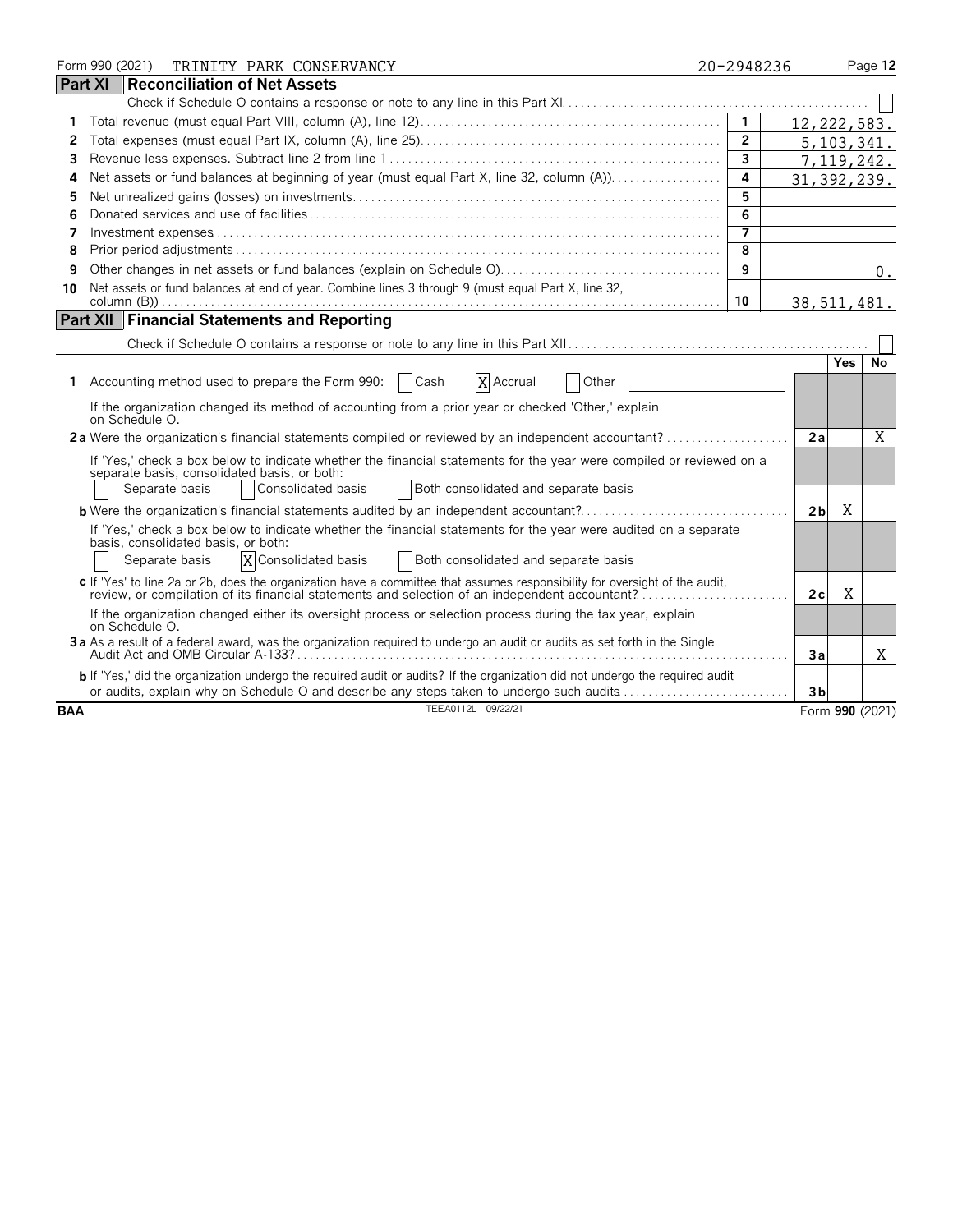| <b>SCHEDULE A</b> |  |
|-------------------|--|
| (Form 990)        |  |

**Public Charity Status and Public Support**<br>
From 990) Complete if the organization is a section 501(c)(3) organization or a section<br>
4947(a)(1) nonexempt charitable trust. **COMPOUT A**<br>
(Form 990) **Complete if the organization is a section 501(c)(3) organization or a section**<br>
4947(a)(1) nonexempt charitable trust.

Attach to Form 990 or Form 990-EZ.

| 2021                                |  |
|-------------------------------------|--|
| <b>Open to Public</b><br>Inspection |  |

|              | Department of the Treasury<br>Internal Revenue Service                                                                                                                                                                                                                                                                                                                                                                                                                                                                                                                                                                                                                                                                                                                                                                                                                                                                                             |                                          |                                               | ► Go to www.irs.gov/Form990 for instructions and the latest information.                                                                                                                                                                                                                                                                              |     |                                                                        |                                                      | Inspection                                         |  |  |  |
|--------------|----------------------------------------------------------------------------------------------------------------------------------------------------------------------------------------------------------------------------------------------------------------------------------------------------------------------------------------------------------------------------------------------------------------------------------------------------------------------------------------------------------------------------------------------------------------------------------------------------------------------------------------------------------------------------------------------------------------------------------------------------------------------------------------------------------------------------------------------------------------------------------------------------------------------------------------------------|------------------------------------------|-----------------------------------------------|-------------------------------------------------------------------------------------------------------------------------------------------------------------------------------------------------------------------------------------------------------------------------------------------------------------------------------------------------------|-----|------------------------------------------------------------------------|------------------------------------------------------|----------------------------------------------------|--|--|--|
|              | Name of the organization                                                                                                                                                                                                                                                                                                                                                                                                                                                                                                                                                                                                                                                                                                                                                                                                                                                                                                                           |                                          |                                               |                                                                                                                                                                                                                                                                                                                                                       |     |                                                                        | Employer identification number                       |                                                    |  |  |  |
|              | TRINITY PARK CONSERVANCY                                                                                                                                                                                                                                                                                                                                                                                                                                                                                                                                                                                                                                                                                                                                                                                                                                                                                                                           |                                          |                                               |                                                                                                                                                                                                                                                                                                                                                       |     |                                                                        | 20-2948236                                           |                                                    |  |  |  |
| Part I       |                                                                                                                                                                                                                                                                                                                                                                                                                                                                                                                                                                                                                                                                                                                                                                                                                                                                                                                                                    |                                          |                                               | Reason for Public Charity Status. (All organizations must complete this part.) See instructions.<br>The organization is not a private foundation because it is: (For lines 1 through 12, check only one box.)                                                                                                                                         |     |                                                                        |                                                      |                                                    |  |  |  |
| 1            |                                                                                                                                                                                                                                                                                                                                                                                                                                                                                                                                                                                                                                                                                                                                                                                                                                                                                                                                                    |                                          |                                               | A church, convention of churches, or association of churches described in <b>section 170(b)(1)(A)(i)</b> .                                                                                                                                                                                                                                            |     |                                                                        |                                                      |                                                    |  |  |  |
| 2            |                                                                                                                                                                                                                                                                                                                                                                                                                                                                                                                                                                                                                                                                                                                                                                                                                                                                                                                                                    |                                          |                                               | A school described in section 170(b)(1)(A)(ii). (Attach Schedule E (Form 990).)                                                                                                                                                                                                                                                                       |     |                                                                        |                                                      |                                                    |  |  |  |
| 3            |                                                                                                                                                                                                                                                                                                                                                                                                                                                                                                                                                                                                                                                                                                                                                                                                                                                                                                                                                    |                                          |                                               | A hospital or a cooperative hospital service organization described in section 170(b)(1)(A)(iii).                                                                                                                                                                                                                                                     |     |                                                                        |                                                      |                                                    |  |  |  |
| 4            | name, city, and state:                                                                                                                                                                                                                                                                                                                                                                                                                                                                                                                                                                                                                                                                                                                                                                                                                                                                                                                             |                                          |                                               | A medical research organization operated in conjunction with a hospital described in section 170(b)(1)(A)(iii). Enter the hospital's<br>__________________________________                                                                                                                                                                            |     |                                                                        |                                                      |                                                    |  |  |  |
| 5            |                                                                                                                                                                                                                                                                                                                                                                                                                                                                                                                                                                                                                                                                                                                                                                                                                                                                                                                                                    |                                          | section 170(b)(1)(A)(iv). (Complete Part II.) | An organization operated for the benefit of a college or university owned or operated by a governmental unit described in                                                                                                                                                                                                                             |     |                                                                        |                                                      |                                                    |  |  |  |
| 6            |                                                                                                                                                                                                                                                                                                                                                                                                                                                                                                                                                                                                                                                                                                                                                                                                                                                                                                                                                    |                                          |                                               | A federal, state, or local government or governmental unit described in section 170(b)(1)(A)(v).                                                                                                                                                                                                                                                      |     |                                                                        |                                                      |                                                    |  |  |  |
| 7            | An organization that normally receives a substantial part of its support from a governmental unit or from the general public described<br>in section 170(b)(1)(A)(vi). (Complete Part II.)                                                                                                                                                                                                                                                                                                                                                                                                                                                                                                                                                                                                                                                                                                                                                         |                                          |                                               |                                                                                                                                                                                                                                                                                                                                                       |     |                                                                        |                                                      |                                                    |  |  |  |
| 8            | A community trust described in section 170(b)(1)(A)(vi). (Complete Part II.)                                                                                                                                                                                                                                                                                                                                                                                                                                                                                                                                                                                                                                                                                                                                                                                                                                                                       |                                          |                                               |                                                                                                                                                                                                                                                                                                                                                       |     |                                                                        |                                                      |                                                    |  |  |  |
| 9            | An agricultural research organization described in section 170(b)(1)(A)(ix) operated in conjunction with a land-grant college<br>or university or a non-land-grant college of agriculture (see instructions). Enter the name, city, and state of the college or<br>university:                                                                                                                                                                                                                                                                                                                                                                                                                                                                                                                                                                                                                                                                     |                                          |                                               |                                                                                                                                                                                                                                                                                                                                                       |     |                                                                        |                                                      |                                                    |  |  |  |
| 10           | X<br>An organization that normally receives (1) more than 33-1/3% of its support from contributions, membership fees, and gross receipts<br>from activities related to its exempt functions, subject to certain exceptions; and (2) no more than 33-1/3% of its support from gross<br>investment income and unrelated business taxable income (less section 511 tax) from businesses acquired by the organization after<br>June 30, 1975. See section 509(a)(2). (Complete Part III.)                                                                                                                                                                                                                                                                                                                                                                                                                                                              |                                          |                                               |                                                                                                                                                                                                                                                                                                                                                       |     |                                                                        |                                                      |                                                    |  |  |  |
| 11<br>12     | An organization organized and operated exclusively to test for public safety. See section 509(a)(4).                                                                                                                                                                                                                                                                                                                                                                                                                                                                                                                                                                                                                                                                                                                                                                                                                                               |                                          |                                               |                                                                                                                                                                                                                                                                                                                                                       |     |                                                                        |                                                      |                                                    |  |  |  |
| a<br>b       | An organization organized and operated exclusively for the benefit of, to perform the functions of, or to carry out the purposes of one<br>or more publicly supported organizations described in section 509(a)(1) or section 509(a)(2). See section 509(a)(3). Check the box on<br>lines 12a through 12d that describes the type of supporting organization and complete lines 12e, 12f, and 12g.<br>Type I. A supporting organization operated, supervised, or controlled by its supported organization(s), typically by giving the supported organization(s) the power to regularly appoint or elect a majority of the directors<br>complete Part IV, Sections A and B.<br>Type II. A supporting organization supervised or controlled in connection with its supported organization(s), by having control or<br>management of the supporting organization vested in the same persons that control or manage the supported organization(s). You |                                          |                                               |                                                                                                                                                                                                                                                                                                                                                       |     |                                                                        |                                                      |                                                    |  |  |  |
| c            |                                                                                                                                                                                                                                                                                                                                                                                                                                                                                                                                                                                                                                                                                                                                                                                                                                                                                                                                                    | must complete Part IV, Sections A and C. |                                               | Type III functionally integrated. A supporting organization operated in connection with, and functionally integrated with, its supported organization(s) (see instructions). You must complete Part IV, Sections A, D, and E.                                                                                                                         |     |                                                                        |                                                      |                                                    |  |  |  |
| d            |                                                                                                                                                                                                                                                                                                                                                                                                                                                                                                                                                                                                                                                                                                                                                                                                                                                                                                                                                    |                                          |                                               | Type III non-functionally integrated. A supporting organization operated in connection with its supported organization(s) that is not<br>functionally integrated. The organization generally must satisfy a distribution requirement and an attentiveness requirement (see<br>instructions). You must complete Part IV, Sections A and D, and Part V. |     |                                                                        |                                                      |                                                    |  |  |  |
| е            |                                                                                                                                                                                                                                                                                                                                                                                                                                                                                                                                                                                                                                                                                                                                                                                                                                                                                                                                                    |                                          |                                               | Check this box if the organization received a written determination from the IRS that it is a Type I, Type II, Type III functionally<br>integrated, or Type III non-functionally integrated supporting organization.                                                                                                                                  |     |                                                                        |                                                      |                                                    |  |  |  |
|              |                                                                                                                                                                                                                                                                                                                                                                                                                                                                                                                                                                                                                                                                                                                                                                                                                                                                                                                                                    |                                          |                                               | g Provide the following information about the supported organization(s).                                                                                                                                                                                                                                                                              |     |                                                                        |                                                      |                                                    |  |  |  |
|              | (i) Name of supported organization                                                                                                                                                                                                                                                                                                                                                                                                                                                                                                                                                                                                                                                                                                                                                                                                                                                                                                                 |                                          | $(ii)$ $EIN$                                  | (iii) Type of organization<br>described on lines 1-10<br>above (see instructions))                                                                                                                                                                                                                                                                    |     | $(iv)$ is the<br>organization listed<br>in your governing<br>document? | (v) Amount of monetary<br>support (see instructions) | (vi) Amount of other<br>support (see instructions) |  |  |  |
|              |                                                                                                                                                                                                                                                                                                                                                                                                                                                                                                                                                                                                                                                                                                                                                                                                                                                                                                                                                    |                                          |                                               |                                                                                                                                                                                                                                                                                                                                                       | Yes | No                                                                     |                                                      |                                                    |  |  |  |
| (A)          |                                                                                                                                                                                                                                                                                                                                                                                                                                                                                                                                                                                                                                                                                                                                                                                                                                                                                                                                                    |                                          |                                               |                                                                                                                                                                                                                                                                                                                                                       |     |                                                                        |                                                      |                                                    |  |  |  |
| (B)          |                                                                                                                                                                                                                                                                                                                                                                                                                                                                                                                                                                                                                                                                                                                                                                                                                                                                                                                                                    |                                          |                                               |                                                                                                                                                                                                                                                                                                                                                       |     |                                                                        |                                                      |                                                    |  |  |  |
| (C)          |                                                                                                                                                                                                                                                                                                                                                                                                                                                                                                                                                                                                                                                                                                                                                                                                                                                                                                                                                    |                                          |                                               |                                                                                                                                                                                                                                                                                                                                                       |     |                                                                        |                                                      |                                                    |  |  |  |
| (D)          |                                                                                                                                                                                                                                                                                                                                                                                                                                                                                                                                                                                                                                                                                                                                                                                                                                                                                                                                                    |                                          |                                               |                                                                                                                                                                                                                                                                                                                                                       |     |                                                                        |                                                      |                                                    |  |  |  |
| (E)          |                                                                                                                                                                                                                                                                                                                                                                                                                                                                                                                                                                                                                                                                                                                                                                                                                                                                                                                                                    |                                          |                                               |                                                                                                                                                                                                                                                                                                                                                       |     |                                                                        |                                                      |                                                    |  |  |  |
| <b>Total</b> |                                                                                                                                                                                                                                                                                                                                                                                                                                                                                                                                                                                                                                                                                                                                                                                                                                                                                                                                                    |                                          |                                               |                                                                                                                                                                                                                                                                                                                                                       |     |                                                                        |                                                      |                                                    |  |  |  |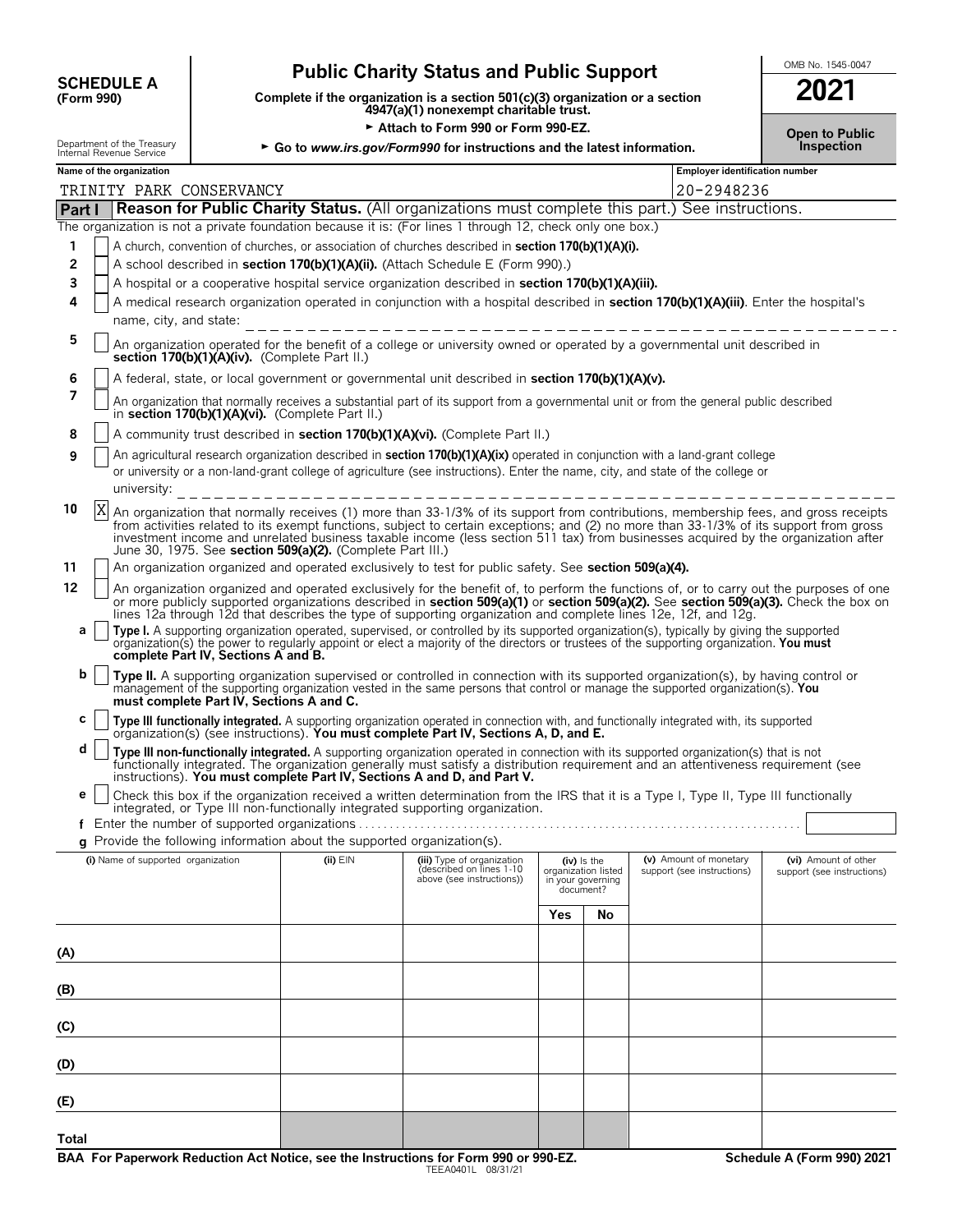#### Schedule A (Form 990) 2021 **PARINITY PARK CONSERVANCY** 20-2948236 Page 2

|  |  |  |  |  | <u>Part II Support Schedule for Organizations Described in Sections 170(b)(1)(A)(iv) and 170(b)(1)(A)(vi)</u> |  |  |  |  |  |
|--|--|--|--|--|---------------------------------------------------------------------------------------------------------------|--|--|--|--|--|
|  |  |  |  |  |                                                                                                               |  |  |  |  |  |

(Complete only if you checked the box on line 5, 7, or 8 of Part I or if the organization failed to qualify under Part III. If the organization fails to qualify under the tests listed below, please complete Part III.)

|    | <b>Section A. Public Support</b>                                                                                                                                                                                                                                                                                                                                                                      |            |            |            |            |            |           |
|----|-------------------------------------------------------------------------------------------------------------------------------------------------------------------------------------------------------------------------------------------------------------------------------------------------------------------------------------------------------------------------------------------------------|------------|------------|------------|------------|------------|-----------|
|    | Calendar year (or fiscal year<br>beginning in) $\blacktriangleright$                                                                                                                                                                                                                                                                                                                                  | (a) $2017$ | $(b)$ 2018 | $(c)$ 2019 | $(d)$ 2020 | $(e)$ 2021 | (f) Total |
|    | 1 Gifts, grants, contributions, and<br>membership fees received. (Do not<br>include any 'unusual grants.'). $\dots$                                                                                                                                                                                                                                                                                   |            |            |            |            |            |           |
|    | <b>2</b> Tax revenues levied for the<br>organization's benefit and<br>either paid to or expended<br>on its behalf                                                                                                                                                                                                                                                                                     |            |            |            |            |            |           |
| 3  | The value of services or<br>facilities furnished by a<br>governmental unit to the<br>organization without charge                                                                                                                                                                                                                                                                                      |            |            |            |            |            |           |
| 4  | <b>Total.</b> Add lines 1 through 3                                                                                                                                                                                                                                                                                                                                                                   |            |            |            |            |            |           |
| 5  | The portion of total<br>contributions by each person<br>(other than a governmental<br>unit or publicly supported<br>organization) included on line 1<br>that exceeds 2% of the amount<br>shown on line 11, column $(f)$                                                                                                                                                                               |            |            |            |            |            |           |
| 6  | <b>Public support.</b> Subtract line 5<br>from line $4$                                                                                                                                                                                                                                                                                                                                               |            |            |            |            |            |           |
|    | <b>Section B. Total Support</b>                                                                                                                                                                                                                                                                                                                                                                       |            |            |            |            |            |           |
|    | Calendar year (or fiscal year<br>beginning in) $\rightarrow$                                                                                                                                                                                                                                                                                                                                          | (a) $2017$ | (b) $2018$ | $(c)$ 2019 | $(d)$ 2020 | (e) $2021$ | (f) Total |
|    | 7 Amounts from line 4                                                                                                                                                                                                                                                                                                                                                                                 |            |            |            |            |            |           |
| 8  | Gross income from interest,<br>dividends, payments received<br>on securities loans, rents,<br>royalties, and income from<br>similar sources                                                                                                                                                                                                                                                           |            |            |            |            |            |           |
| 9  | Net income from unrelated<br>business activities, whether or<br>not the business is regularly<br>carried on                                                                                                                                                                                                                                                                                           |            |            |            |            |            |           |
| 10 | Other income. Do not include<br>gain or loss from the sale of<br>capital assets (Explain in                                                                                                                                                                                                                                                                                                           |            |            |            |            |            |           |
| 11 | Total support. Add lines 7<br>through $10, \ldots, \ldots, \ldots$                                                                                                                                                                                                                                                                                                                                    |            |            |            |            |            |           |
| 12 |                                                                                                                                                                                                                                                                                                                                                                                                       |            |            |            |            | 12         |           |
|    | 13 First 5 years. If the Form 990 is for the organization's first, second, third, fourth, or fifth tax year as a section 501(c)(3)                                                                                                                                                                                                                                                                    |            |            |            |            |            | ► □       |
|    | Section C. Computation of Public Support Percentage                                                                                                                                                                                                                                                                                                                                                   |            |            |            |            |            |           |
| 14 | Public support percentage for 2021 (line 6, column (f), divided by line 11, column (f)                                                                                                                                                                                                                                                                                                                |            |            |            |            | 14         | %         |
|    |                                                                                                                                                                                                                                                                                                                                                                                                       |            |            |            |            | 15         | %         |
|    | 16a 33-1/3% support test-2021. If the organization did not check the box on line 13, and line 14 is 33-1/3% or more, check this box                                                                                                                                                                                                                                                                   |            |            |            |            |            |           |
|    | <b>b 33-1/3% support test-2020.</b> If the organization did not check a box on line 13 or 16a, and line 15 is 33-1/3% or more, check this box                                                                                                                                                                                                                                                         |            |            |            |            |            |           |
|    | 17a 10%-facts-and-circumstances test-2021. If the organization did not check a box on line 13, 16a, or 16b, and line 14 is 10%<br>or more, and if the organization meets the facts-and-circumstances test, check this box and stop here. Explain in Part VI how<br>the organization meets the facts-and-circumstances test. The organization qualifies as a publicly supported organization           |            |            |            |            |            |           |
|    | <b>b 10%-facts-and-circumstances test-2020.</b> If the organization did not check a box on line 13, 16a, 16b, or 17a, and line 15 is 10%<br>or more, and if the organization meets the facts-and-circumstances test, check this box and stop here. Explain in Part VI how the<br>organization meets the facts-and-circumstances test. The organization qualifies as a publicly supported organization |            |            |            |            |            |           |
|    | 18 Private foundation. If the organization did not check a box on line 13, 16a, 16b, 17a, or 17b, check this box and see instructions                                                                                                                                                                                                                                                                 |            |            |            |            |            |           |

**BAA Schedule A (Form 990) 2021**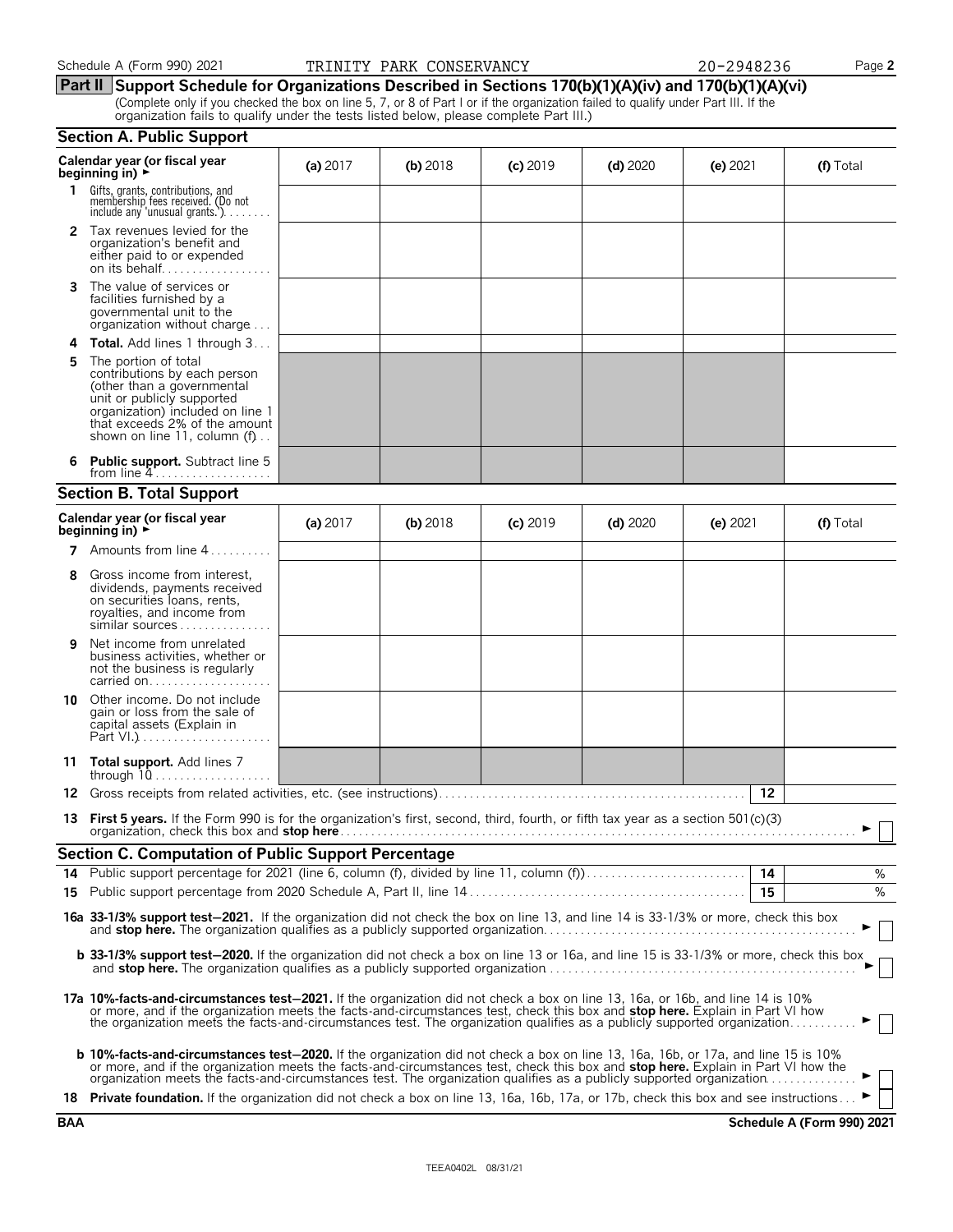#### **Part III Support Schedule for Organizations Described in Section 509(a)(2)**

(Complete only if you checked the box on line 10 of Part I or if the organization failed to qualify under Part II. If the organization fails to qualify under the tests listed below, please complete Part II.)

|    | <b>Section A. Public Support</b>                                                                                                                                                  |           |                                |            |                           |           |                                |  |  |  |  |
|----|-----------------------------------------------------------------------------------------------------------------------------------------------------------------------------------|-----------|--------------------------------|------------|---------------------------|-----------|--------------------------------|--|--|--|--|
|    | Calendar year (or fiscal year beginning in) ►                                                                                                                                     | (a) 2017  | (b) 2018                       | $(c)$ 2019 | $(d)$ 2020                | (e) 2021  | (f) Total                      |  |  |  |  |
|    | 1 Gifts, grants, contributions,                                                                                                                                                   |           |                                |            |                           |           |                                |  |  |  |  |
|    | and membership fees<br>received. (Do not include                                                                                                                                  |           |                                |            |                           |           |                                |  |  |  |  |
|    | any 'unusual grants.')<br>2 Gross receipts from admissions,                                                                                                                       |           | $495, 154. \vert 1, 613, 339.$ | 19469262.  | 10472500.                 | 11832784. | 43,883,039.                    |  |  |  |  |
|    | merchandise sold or services                                                                                                                                                      |           |                                |            |                           |           |                                |  |  |  |  |
|    | performed, or facilities                                                                                                                                                          |           |                                |            |                           |           |                                |  |  |  |  |
|    | furnished in any activity that is<br>related to the organization's                                                                                                                |           |                                |            |                           |           |                                |  |  |  |  |
|    | $tax\text{-}exempt$ purpose                                                                                                                                                       |           |                                | 137,589.   | 59,775.                   |           | 197,364.                       |  |  |  |  |
|    | <b>3</b> Gross receipts from activities                                                                                                                                           |           |                                |            |                           |           |                                |  |  |  |  |
|    | that are not an unrelated trade<br>or business under section 513.                                                                                                                 |           |                                |            |                           |           | $0$ .                          |  |  |  |  |
|    | 4 Tax revenues levied for the                                                                                                                                                     |           |                                |            |                           |           |                                |  |  |  |  |
|    | organization's benefit and                                                                                                                                                        |           |                                |            |                           |           |                                |  |  |  |  |
|    | either paid to or expended on                                                                                                                                                     |           |                                |            |                           |           |                                |  |  |  |  |
| 5  | The value of services or                                                                                                                                                          |           |                                |            |                           |           | $0$ .                          |  |  |  |  |
|    | facilities furnished by a                                                                                                                                                         |           |                                |            |                           |           |                                |  |  |  |  |
|    | governmental unit to the<br>organization without charge                                                                                                                           |           |                                |            |                           |           | $0$ .                          |  |  |  |  |
|    | 6 Total. Add lines 1 through 5                                                                                                                                                    | 495, 154. | 1,613,339.                     | 19606851.  | 10532275.                 | 11832784. | 44,080,403.                    |  |  |  |  |
|    | <b>7a</b> Amounts included on lines 1,                                                                                                                                            |           |                                |            |                           |           |                                |  |  |  |  |
|    | 2, and 3 received from                                                                                                                                                            |           |                                |            |                           |           |                                |  |  |  |  |
|    | disqualified persons                                                                                                                                                              |           | 297,500. 1,271,936.            | 19974350.  | $3,691,575.$ 1, 323, 500. |           | 26,558,861.                    |  |  |  |  |
|    | <b>b</b> Amounts included on lines 2<br>and 3 received from other than                                                                                                            |           |                                |            |                           |           |                                |  |  |  |  |
|    | disqualified persons that                                                                                                                                                         |           |                                |            |                           |           |                                |  |  |  |  |
|    | exceed the greater of \$5,000 or<br>1% of the amount on line 13                                                                                                                   |           |                                |            |                           |           |                                |  |  |  |  |
|    | for the year                                                                                                                                                                      | 0.        | 0.                             | 0.         | 0.                        | 0.        | $0$ .                          |  |  |  |  |
|    | c Add lines $7a$ and $7b$                                                                                                                                                         | 297,500.  | 1,271,936.                     | 19974350.  | 3,691,575.                | 1,323,500 | 26,558,861.                    |  |  |  |  |
|    | Public support. (Subtract line                                                                                                                                                    |           |                                |            |                           |           |                                |  |  |  |  |
|    |                                                                                                                                                                                   |           |                                |            |                           |           | 17,521,542.                    |  |  |  |  |
|    | <b>Section B. Total Support</b>                                                                                                                                                   |           |                                |            |                           |           |                                |  |  |  |  |
|    | Calendar year (or fiscal year beginning in) ►                                                                                                                                     | (a) 2017  | (b) 2018                       | $(c)$ 2019 | $(d)$ 2020                | (e) 2021  | (f) Total                      |  |  |  |  |
|    | <b>9</b> Amounts from line $6, \ldots, \ldots$                                                                                                                                    | 495,154.  | 1,613,339.                     | 19606851   | 10532275.                 | 11832784. | 44,080,403.                    |  |  |  |  |
|    | <b>10a</b> Gross income from interest, dividends,<br>payments received on securities loans,                                                                                       |           |                                |            |                           |           |                                |  |  |  |  |
|    | rents, royalties, and income from                                                                                                                                                 |           |                                |            |                           |           |                                |  |  |  |  |
|    | similar sources                                                                                                                                                                   | 134,032.  | 172,975.                       | 90,059.    | 114,914.                  | 314, 472. | 826,452.                       |  |  |  |  |
|    | <b>b</b> Unrelated business taxable<br>income (less section 511                                                                                                                   |           |                                |            |                           |           |                                |  |  |  |  |
|    | taxes) from businesses                                                                                                                                                            |           |                                |            |                           |           |                                |  |  |  |  |
|    | acquired after June 30, 1975<br>c Add lines $10a$ and $10b$                                                                                                                       |           |                                |            |                           |           |                                |  |  |  |  |
|    | <b>11</b> Net income from unrelated business                                                                                                                                      | 134,032.  | 172,975                        | 90,059.    | 114,914.                  | 314, 472. | 826, 452.                      |  |  |  |  |
|    | activities not included on line 10b,                                                                                                                                              |           |                                |            |                           |           |                                |  |  |  |  |
|    | whether or not the business is<br>regularly carried on $\dots\dots\dots\dots$                                                                                                     |           |                                |            |                           |           |                                |  |  |  |  |
|    | 12 Other income. Do not include                                                                                                                                                   |           |                                |            |                           |           | $0$ .                          |  |  |  |  |
|    | gain or loss from the sale of                                                                                                                                                     |           |                                |            |                           |           |                                |  |  |  |  |
|    | capital assets (Explain in                                                                                                                                                        |           |                                |            |                           |           | $0$ .                          |  |  |  |  |
|    | 13 Total support. (Add lines 9,                                                                                                                                                   |           |                                |            |                           |           |                                |  |  |  |  |
|    | 10c, 11, and $12.$ )                                                                                                                                                              |           | $629, 186. \vert 1, 786, 314.$ | 19696910.  | 10647189.                 | 12147256. | 44,906,855.                    |  |  |  |  |
|    | 14 First 5 years. If the Form 990 is for the organization's first, second, third, fourth, or fifth tax year as a section 501(c)(3)<br>organization, check this box and stop here. |           |                                |            |                           |           |                                |  |  |  |  |
|    | <b>Section C. Computation of Public Support Percentage</b>                                                                                                                        |           |                                |            |                           |           |                                |  |  |  |  |
| 15 | Public support percentage for 2021 (line 8, column (f), divided by line 13, column (f)                                                                                            |           |                                |            |                           | 15        | $39.02$ $%$                    |  |  |  |  |
|    |                                                                                                                                                                                   |           |                                |            |                           | 16        | 40.92 %                        |  |  |  |  |
|    | Section D. Computation of Investment Income Percentage                                                                                                                            |           |                                |            |                           |           |                                |  |  |  |  |
| 17 | Investment income percentage for 2021 (line 10c, column (f), divided by line 13, column (f)                                                                                       |           |                                |            |                           | 17        | 1.84 %                         |  |  |  |  |
| 18 |                                                                                                                                                                                   |           |                                |            |                           | 18        | $1.22$ $%$                     |  |  |  |  |
|    | 19a 33-1/3% support tests-2021. If the organization did not check the box on line 14, and line 15 is more than 33-1/3%, and line 17                                               |           |                                |            |                           |           |                                |  |  |  |  |
|    | is not more than 33-1/3%, check this box and stop here. The organization qualifies as a publicly supported organization                                                           |           |                                |            |                           |           | $\boldsymbol{\mathrm{X}}$<br>► |  |  |  |  |
|    | <b>b</b> 33-1/3% support tests-2020. If the organization did not check a box on line 14 or line 19a, and line 16 is more than 33-1/3%, and                                        |           |                                |            |                           |           |                                |  |  |  |  |
|    | line 18 is not more than 33-1/3%, check this box and stop here. The organization qualifies as a publicly supported organization                                                   |           |                                |            |                           |           |                                |  |  |  |  |
| 20 | <b>Private foundation.</b> If the organization did not check a box on line 14, 19a, or 19b, check this box and see instructions                                                   |           |                                |            |                           |           |                                |  |  |  |  |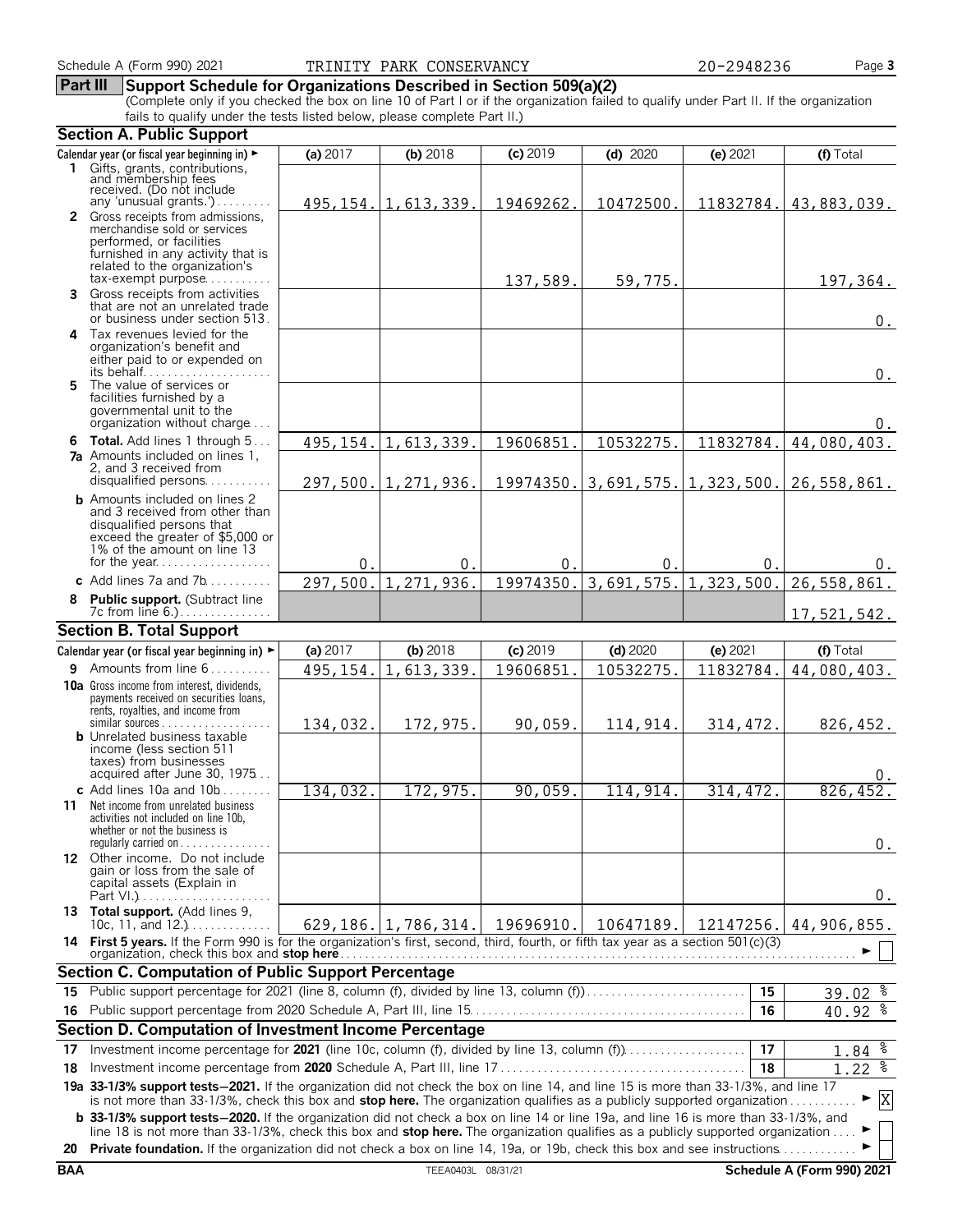### **Part IV Supporting Organizations**

(Complete only if you checked a box in line 12 on Part I. If you checked box 12a, Part I, complete Sections A and B. If you checked box 12b, Part I, complete Sections A and C. If you checked box 12c, Part I, complete Sections A, D, and E. If you checked box 12d, Part I, complete Sections A and D, and complete Part V.)

#### **Section A. All Supporting Organizations**

**Yes No 1** Are all of the organization's supported organizations listed by name in the organization's governing documents? *If 'No,' describe in Part VI how the supported organizations are designated. If designated by class or purpose, describe the designation. If historic and continuing relationship, explain.* **1 2** Did the organization have any supported organization that does not have an IRS determination of status under section 509(a)(1) or (2)? *If 'Yes,' explain in Part VI how the organization determined that the supported organization was described in section 509(a)(1) or (2)*. **2 3a** Did the organization have a supported organization described in section 501(c)(4), (5), or (6)? *If 'Yes,' answer lines 3b and 3c below.* **3a b** Did the organization confirm that each supported organization qualified under section 501(c)(4), (5), or (6) and satisfied the public support tests under section 509(a)(2)? *If 'Yes,' describe in Part VI when and how the organization made the determination*. **3b c** Did the organization ensure that all support to such organizations was used exclusively for section 170(c)(2)(B) purposes? *If 'Yes,' explain in Part VI what controls the organization put in place to ensure such use.*  $\begin{bmatrix} 1 & 3c \\ 2c & 3c \end{bmatrix}$  *3c* **4a** Was any supported organization not organized in the United States ('foreign supported organization')? *If 'Yes' and if you checked box 12a or 12b in Part I, answer lines 4b and 4c below.* **4a b** Did the organization have ultimate control and discretion in deciding whether to make grants to the foreign supported organization? *If 'Yes,' describe in Part VI how the organization had such control and discretion despite being controlled or supervised by or in connection with its supported organizations*. **4b c** Did the organization support any foreign supported organization that does not have an IRS determination under sections 501(c)(3) and 509(a)(1) or (2)? *If 'Yes,' explain in Part VI what controls the organization used to ensure that all support to the foreign supported organization was used exclusively for section 170(c)(2)(B) purposes.* **4c 5a** Did the organization add, substitute, or remove any supported organizations during the tax year? *If 'Yes,' answer lines 5b and 5c below (if applicable). Also, provide detail in Part VI, including (i) the names and EIN numbers of the supported organizations added, substituted, or removed; (ii) the reasons for each such action; (iii) the authority under the organization's organizing document authorizing such action; and (iv) how the action was accomplished (such as by amendment to the organizing document)*. **5a b Type I or Type II only.** Was any added or substituted supported organization part of a class already designated in the organization's organizing document? **5b c Substitutions only.** Was the substitution the result of an event beyond the organization's control? **5c 6** Did the organization provide support (whether in the form of grants or the provision of services or facilities) to anyone other than (i) its supported organizations, (ii) individuals that are part of the charitable class benefited by one or more of its supported organizations, or (iii) other supporting organizations that also support or benefit one or more of the filing organization's supported organizations? *If 'Yes,' provide detail in Part VI.* **6 7** Did the organization provide a grant, loan, compensation, or other similar payment to a substantial contributor (as defined in section 4958(c)(3)(C)), a family member of a substantial contributor, or a 35% controlled entity with regard to a substantial contributor? *If 'Yes,' complete Part I of Schedule L (Form 990)*. **7 8** Did the organization make a loan to a disqualified person (as defined in section 4958) not described on line 7? *If 'Yes,' complete Part I of Schedule L (Form 990).* **8 9a** Was the organization controlled directly or indirectly at any time during the tax year by one or more disqualified persons, as defined in section 4946 (other than foundation managers and organizations described in section 509(a)(1) or (2))? *If 'Yes,' provide detail in Part VI.* **9a** b Did one or more disqualified persons (as defined on line 9a) hold a controlling interest in any entity in which the<br>supporting organization had an interest? If 'Yes,' provide detail in **Part VI.** c Did a disqualified person (as defined on line 9a) have an ownership interest in, or derive any personal benefit from,<br>assets in which the supporting organization also had an interest? If 'Yes,' provide detail in Part VI **10a** Was the organization subject to the excess business holdings rules of section 4943 because of section 4943(f) (regarding certain Type II supporting organizations, and all Type III non-functionally integrated supporting organizations)? *If 'Yes,' answer line 10b below.* **10a b** Did the organization have any excess business holdings in the tax year? *(Use Schedule C, Form 4720, to determine whether the organization had excess business holdings.)* **10b**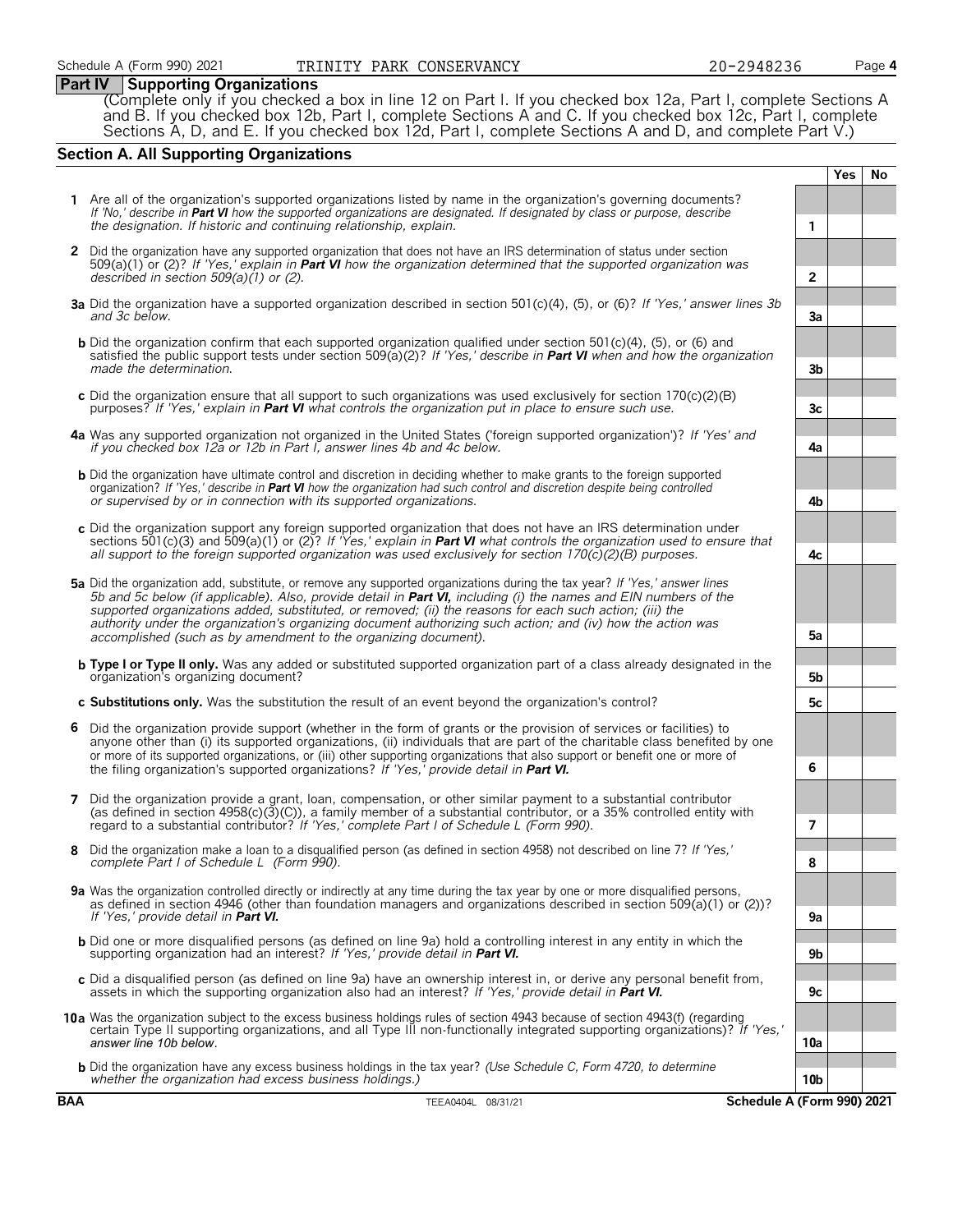### Schedule A (Form 990) 2021 **PIRINITY PARK CONSERVANCY** 20-2948236 Page 5

|  | 20-2948236 |  |
|--|------------|--|
|  |            |  |

|--|--|--|--|--|

**Yes No**

| .                                                                                                                                       |                 |     |    |
|-----------------------------------------------------------------------------------------------------------------------------------------|-----------------|-----|----|
|                                                                                                                                         |                 | Yes | No |
| 11 Has the organization accepted a gift or contribution from any of the following persons?                                              |                 |     |    |
| a A person who directly or indirectly controls, either alone or together with persons described on lines 11b and 11c below,             |                 |     |    |
| the governing body of a supported organization?                                                                                         | 11a             |     |    |
| <b>b</b> A family member of a person described on line 11a above?                                                                       | 11 <sub>b</sub> |     |    |
| C A 35% controlled entity of a person described on line 11a or 11b above? If 'Yes' to line 11a, 11b, or 11c, provide detail in Part VI. | 11c             |     |    |

#### **Section B. Type I Supporting Organizations**

- **1** Did the governing body, members of the governing body, officers acting in their official capacity, or membership of one or more supported organizations have the power to regularly appoint or elect at least a majority of the organization's officers, directors, or trustees at all times during the tax year? *If 'No,' describe in Part VI how the supported organization(s) effectively operated, supervised, or controlled the organization's activities. If the organization had more than one supported organization, describe how the powers to appoint and/or remove officers, directors, or trustees were allocated among the supported organizations and what conditions or restrictions, if any, applied to such powers* **1** *during the tax* year.
- **2** Did the organization operate for the benefit of any supported organization other than the supported organization(s) that operated, supervised, or controlled the supporting organization? *If 'Yes,' explain in Part VI how providing such benefit carried out the purposes of the supported organization(s) that operated, supervised, or controlled the supporting organization.* **2**

#### **Section C. Type II Supporting Organizations**

**Yes No 1** Were a majority of the organization's directors or trustees during the tax year also a majority of the directors or trustees of each of the organization's supported organization(s)? *If 'No,' describe in Part VI how control or management of the supporting organization was vested in the same persons that controlled or managed the supported organization(s).* **1**

#### **Section D. All Type III Supporting Organizations**

|                                                                                                                                                                                                                                                                                                                                                                                       | res) |  |
|---------------------------------------------------------------------------------------------------------------------------------------------------------------------------------------------------------------------------------------------------------------------------------------------------------------------------------------------------------------------------------------|------|--|
| Did the organization provide to each of its supported organizations, by the last day of the fifth month of the<br>organization's tax year, (i) a written notice describing the type and amount of support provided during the prior tax<br>year, (ii) a copy of the Form 990 that was most recently filed as of the date of notification, and (iii) copies of the                     |      |  |
| organization's governing documents in effect on the date of notification, to the extent not previously provided?                                                                                                                                                                                                                                                                      |      |  |
| 2 Were any of the organization's officers, directors, or trustees either (i) appointed or elected by the supported organization(s) or (ii) serving on the governing body of a supported organization? If 'No,' explain in Part                                                                                                                                                        |      |  |
| the organization maintained a close and continuous working relationship with the supported organization(s).                                                                                                                                                                                                                                                                           |      |  |
| 3 By reason of the relationship described on line 2, above, did the organization's supported organizations have a significant<br>voice in the organization's investment policies and in directing the use of the organization's income or assets at<br>all times during the tax year? If 'Yes,' describe in <b>Part VI</b> the role the organization's supported organizations played |      |  |
| in this regard.                                                                                                                                                                                                                                                                                                                                                                       |      |  |
|                                                                                                                                                                                                                                                                                                                                                                                       |      |  |

#### **Section E. Type III Functionally Integrated Supporting Organizations**

- **1** *Check the box next to the method that the organization used to satisfy the Integral Part Test during the year (see instructions).*
- **a** The organization satisfied the Activities Test. *Complete line 2 below.*
- **b** The organization is the parent of each of its supported organizations. *Complete line 3 below.*
- **c** The organization supported a governmental entity. *Describe in Part VI how you supported a governmental entity (see instructions).*

#### **2** Activities Test. *Answer lines 2a and 2b below.* **Yes No**

- **a** Did substantially all of the organization's activities during the tax year directly further the exempt purposes of the supported organization(s) to which the organization was responsive? *If 'Yes,' then in Part VI identify those supported organizations and explain how these activities directly furthered their exempt purposes, how the organization was responsive to those supported organizations, and how the organization determined that these activities constituted substantially all of its activities.* **2a**
- **b** Did the activities described on line 2a, above, constitute activities that, but for the organization's involvement, one or more of the organization's supported organization(s) would have been engaged in? *If 'Yes,' explain in Part VI the reasons for the organization's position that its supported organization(s) would have engaged in these activities but for the organization's involvement.* **2b**
- **3** Parent of Supported Organizations. *Answer lines 3a and 3b below.*
- **a** Did the organization have the power to regularly appoint or elect a majority of the officers, directors, or trustees of each of the supported organizations? *If 'Yes' or 'No,' provide details in Part VI.* **3a**
- **b** Did the organization exercise a substantial degree of direction over the policies, programs, and activities of each of its supported organizations? *If 'Yes,' describe in Part VI the role played by the organization in this regard.* **3b**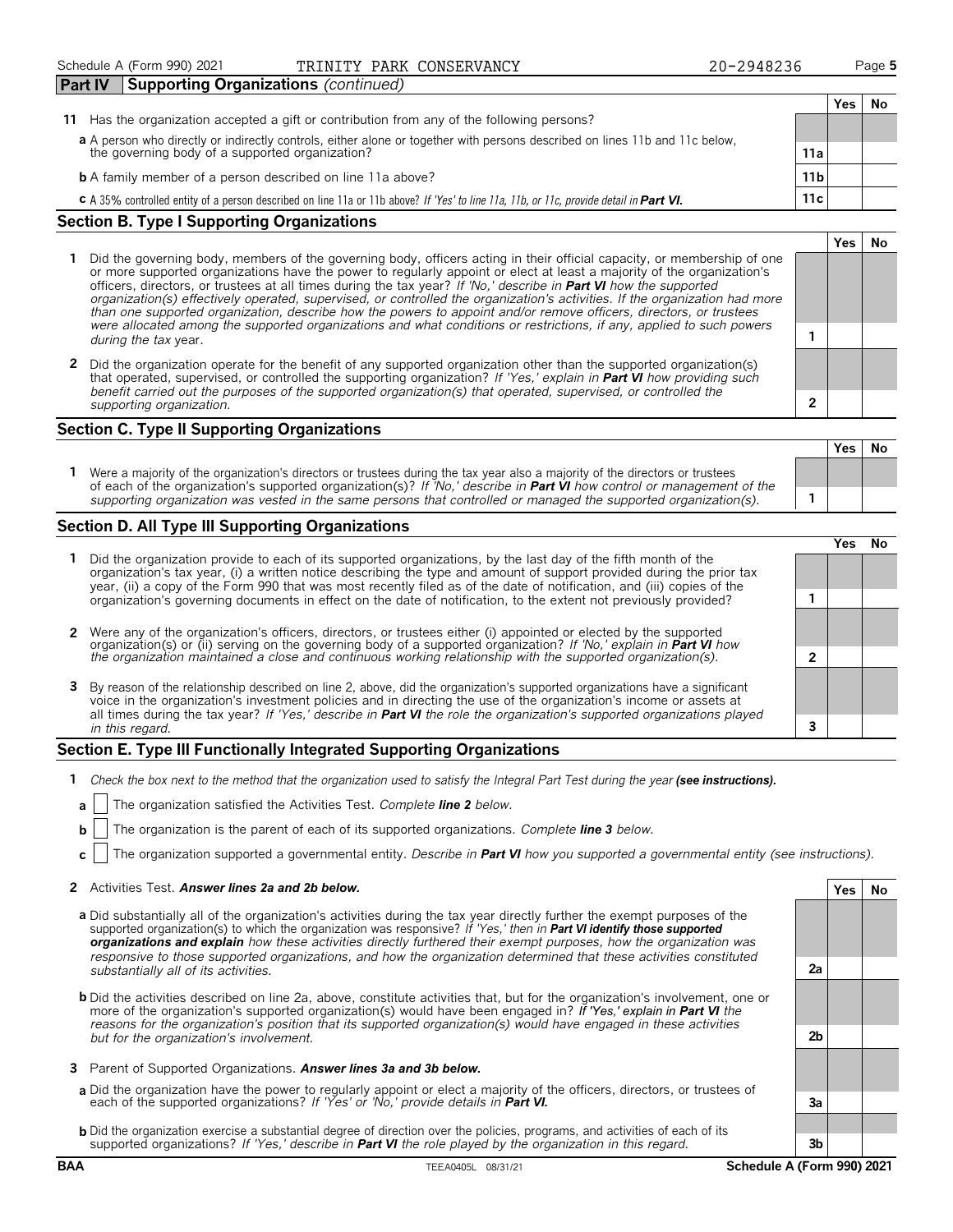| 1            | Check here if the organization satisfied the Integral Part Test as a qualifying trust on Nov. 20, 1970 (explain in Part VI). See<br><b>instructions.</b> All other Type III non-functionally integrated supporting organizations must complete Sections A through E. |                         |                |                                |
|--------------|----------------------------------------------------------------------------------------------------------------------------------------------------------------------------------------------------------------------------------------------------------------------|-------------------------|----------------|--------------------------------|
|              | Section A - Adjusted Net Income                                                                                                                                                                                                                                      |                         | (A) Prior Year | (B) Current Year<br>(optional) |
|              | 1 Net short-term capital gain                                                                                                                                                                                                                                        | 1                       |                |                                |
| 2            | Recoveries of prior-year distributions                                                                                                                                                                                                                               | $\overline{2}$          |                |                                |
| 3            | Other gross income (see instructions)                                                                                                                                                                                                                                | $\overline{\mathbf{3}}$ |                |                                |
| 4            | Add lines 1 through 3.                                                                                                                                                                                                                                               | 4                       |                |                                |
| 5            | Depreciation and depletion                                                                                                                                                                                                                                           | 5                       |                |                                |
| 6            | Portion of operating expenses paid or incurred for production or collection of gross<br>income or for management, conservation, or maintenance of property held for<br>production of income (see instructions)                                                       | 6                       |                |                                |
|              | 7 Other expenses (see instructions)                                                                                                                                                                                                                                  | $\overline{7}$          |                |                                |
| 8            | <b>Adjusted Net Income</b> (subtract lines 5, 6, and 7 from line 4)                                                                                                                                                                                                  | 8                       |                |                                |
|              | Section B - Minimum Asset Amount                                                                                                                                                                                                                                     |                         | (A) Prior Year | (B) Current Year<br>(optional) |
|              | 1 Aggregate fair market value of all non-exempt-use assets (see instructions for short<br>tax year or assets held for part of year):                                                                                                                                 |                         |                |                                |
|              | <b>a</b> Average monthly value of securities                                                                                                                                                                                                                         | 1a                      |                |                                |
|              | <b>b</b> Average monthly cash balances                                                                                                                                                                                                                               | 1 <sub>b</sub>          |                |                                |
|              | c Fair market value of other non-exempt-use assets                                                                                                                                                                                                                   | 1c                      |                |                                |
|              | <b>d Total</b> (add lines 1a, 1b, and 1c)                                                                                                                                                                                                                            | 1 <sub>d</sub>          |                |                                |
|              | <b>e Discount</b> claimed for blockage or other factors<br>(explain in detail in <b>Part VI</b> ):                                                                                                                                                                   |                         |                |                                |
|              | <b>2</b> Acquisition indebtedness applicable to non-exempt-use assets                                                                                                                                                                                                | $\overline{2}$          |                |                                |
| 3            | Subtract line 2 from line 1d.                                                                                                                                                                                                                                        | $\overline{\mathbf{3}}$ |                |                                |
| 4            | Cash deemed held for exempt use. Enter 0.015 of line 3 (for greater amount,<br>see instructions).                                                                                                                                                                    | 4                       |                |                                |
| 5.           | Net value of non-exempt-use assets (subtract line 4 from line 3)                                                                                                                                                                                                     | 5                       |                |                                |
| 6            | Multiply line 5 by 0.035.                                                                                                                                                                                                                                            | 6                       |                |                                |
| 7            | Recoveries of prior-year distributions                                                                                                                                                                                                                               | $\overline{7}$          |                |                                |
| 8            | Minimum Asset Amount (add line 7 to line 6)                                                                                                                                                                                                                          | 8                       |                |                                |
|              | Section C - Distributable Amount                                                                                                                                                                                                                                     |                         |                | <b>Current Year</b>            |
| 1            | Adjusted net income for prior year (from Section A, line 8, column A)                                                                                                                                                                                                | 1                       |                |                                |
| $\mathbf{2}$ | Enter $0.85$ of line $1$ .                                                                                                                                                                                                                                           | $\overline{2}$          |                |                                |
| 3            | Minimum asset amount for prior year (from Section B, line 8, column A)                                                                                                                                                                                               | $\overline{\mathbf{3}}$ |                |                                |
| 4            | Enter greater of line 2 or line 3.                                                                                                                                                                                                                                   | 4                       |                |                                |
| 5.           | Income tax imposed in prior year                                                                                                                                                                                                                                     | 5                       |                |                                |
| 6            | Distributable Amount. Subtract line 5 from line 4, unless subject to emergency<br>temporary reduction (see instructions).                                                                                                                                            | 6                       |                |                                |

**7**  $\mid$  Check here if the current year is the organization's first as a non-functionally integrated Type III supporting organization (see instructions).

**BAA Schedule A (Form 990) 2021**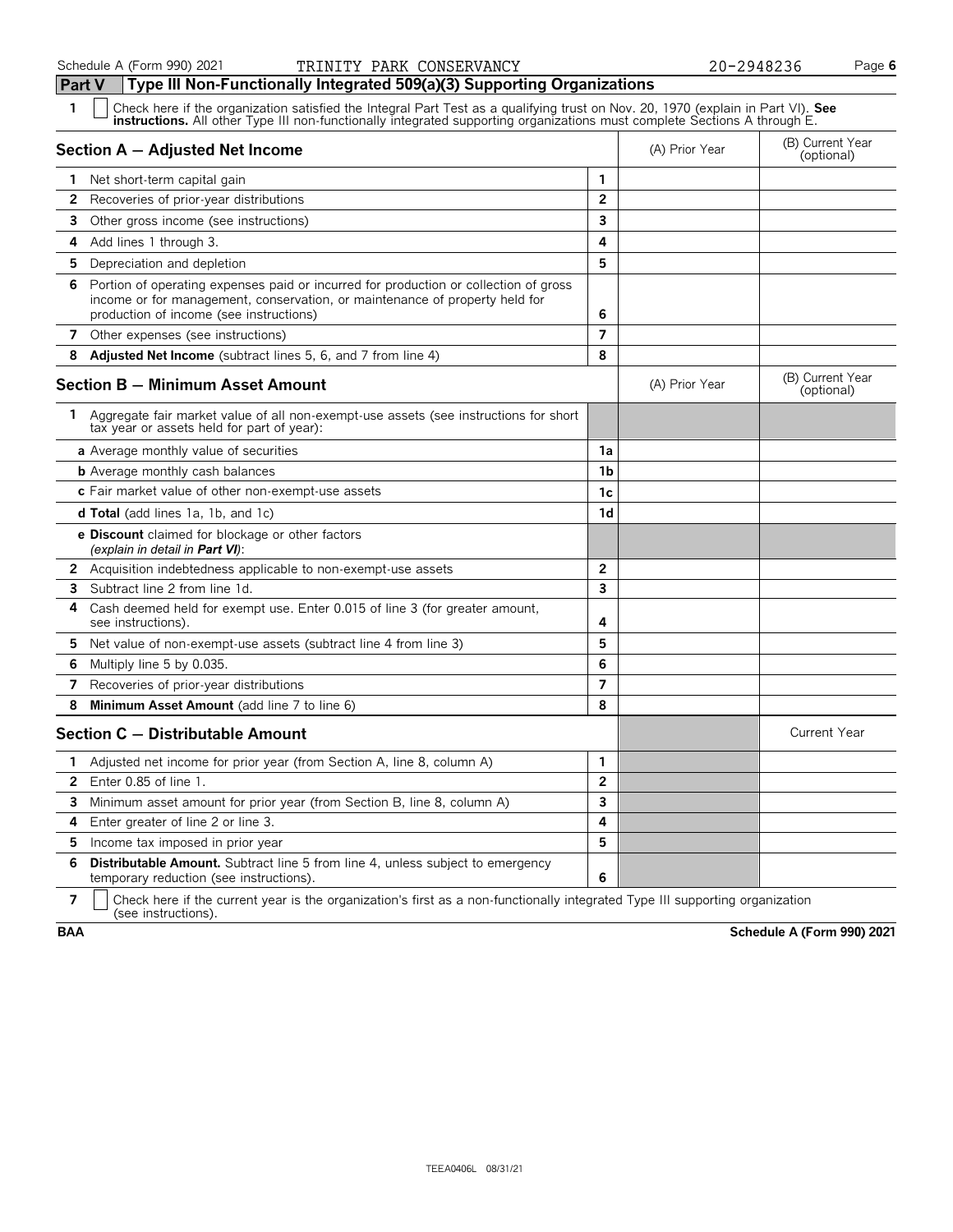|              | (Type III Non-Functionally Integrated 509(a)(3) Supporting Organizations (continued)<br><b>Part V</b>                                                                         |                                              |                                               |                |                                                  |
|--------------|-------------------------------------------------------------------------------------------------------------------------------------------------------------------------------|----------------------------------------------|-----------------------------------------------|----------------|--------------------------------------------------|
|              | <b>Section D - Distributions</b>                                                                                                                                              |                                              |                                               |                | <b>Current Year</b>                              |
| 1            | Amounts paid to supported organizations to accomplish exempt purposes                                                                                                         |                                              |                                               | 1              |                                                  |
| $\mathbf{2}$ | Amounts paid to perform activity that directly furthers exempt purposes of supported organizations,                                                                           |                                              |                                               |                |                                                  |
|              | in excess of income from activity                                                                                                                                             |                                              | 2                                             |                |                                                  |
| 3            | Administrative expenses paid to accomplish exempt purposes of supported organizations                                                                                         |                                              | 3                                             |                |                                                  |
| 4            | Amounts paid to acquire exempt-use assets                                                                                                                                     |                                              |                                               | 4              |                                                  |
| 5            | Qualified set-aside amounts (prior IRS approval required $-$ provide details in Part VI)                                                                                      |                                              |                                               | 5              |                                                  |
| 6            | Other distributions (describe in Part VI). See instructions.                                                                                                                  |                                              |                                               | 6              |                                                  |
| 7            | Total annual distributions. Add lines 1 through 6.                                                                                                                            |                                              |                                               | $\overline{7}$ |                                                  |
| 8            | Distributions to attentive supported organizations to which the organization is responsive (provide details<br>in Part VI). See instructions.                                 |                                              |                                               | 8              |                                                  |
| 9            | Distributable amount for 2021 from Section C, line 6                                                                                                                          |                                              |                                               | 9              |                                                  |
|              | 10 Line 8 amount divided by line 9 amount                                                                                                                                     |                                              |                                               | 10             |                                                  |
|              | Section E - Distribution Allocations (see instructions)                                                                                                                       | (i)<br><b>Excess</b><br><b>Distributions</b> | (ii)<br><b>Underdistributions</b><br>Pre-2021 |                | (iii)<br><b>Distributable</b><br>Amount for 2021 |
|              | Distributable amount for 2021 from Section C, line 6                                                                                                                          |                                              |                                               |                |                                                  |
|              | 2 Underdistributions, if any, for years prior to 2021 (reasonable<br>cause required $-$ explain in Part VI). See instructions.                                                |                                              |                                               |                |                                                  |
| 3            | Excess distributions carryover, if any, to 2021                                                                                                                               |                                              |                                               |                |                                                  |
|              | a From 2016                                                                                                                                                                   |                                              |                                               |                |                                                  |
|              | <b>b</b> From 2017.                                                                                                                                                           |                                              |                                               |                |                                                  |
|              | c From 2018                                                                                                                                                                   |                                              |                                               |                |                                                  |
|              | $d$ From 2019                                                                                                                                                                 |                                              |                                               |                |                                                  |
|              | <b>e</b> From 2020                                                                                                                                                            |                                              |                                               |                |                                                  |
|              | f Total of lines 3a through 3e                                                                                                                                                |                                              |                                               |                |                                                  |
|              | g Applied to underdistributions of prior years                                                                                                                                |                                              |                                               |                |                                                  |
|              | h Applied to 2021 distributable amount                                                                                                                                        |                                              |                                               |                |                                                  |
|              | i Carryover from 2016 not applied (see instructions)                                                                                                                          |                                              |                                               |                |                                                  |
|              | j Remainder. Subtract lines 3g, 3h, and 3i from line 3f.                                                                                                                      |                                              |                                               |                |                                                  |
| 4            | Distributions for 2021 from Section D.<br>\$<br>line $7:$                                                                                                                     |                                              |                                               |                |                                                  |
|              | a Applied to underdistributions of prior years                                                                                                                                |                                              |                                               |                |                                                  |
|              | <b>b</b> Applied to 2021 distributable amount                                                                                                                                 |                                              |                                               |                |                                                  |
|              | c Remainder. Subtract lines 4a and 4b from line 4.                                                                                                                            |                                              |                                               |                |                                                  |
| 5.           | Remaining underdistributions for years prior to 2021, if any.<br>Subtract lines 3g and 4a from line 2. For result greater than<br>zero, explain in Part VI. See instructions. |                                              |                                               |                |                                                  |
|              | 6 Remaining underdistributions for 2021. Subtract lines 3h and 4b<br>from line 1. For result greater than zero, explain in Part VI. See<br>instructions.                      |                                              |                                               |                |                                                  |
|              | 7 Excess distributions carryover to 2022. Add lines 3j and 4c.                                                                                                                |                                              |                                               |                |                                                  |
|              | 8 Breakdown of line 7:                                                                                                                                                        |                                              |                                               |                |                                                  |
|              | <b>a</b> Excess from 2017.                                                                                                                                                    |                                              |                                               |                |                                                  |
|              | <b>b</b> Excess from $2018$                                                                                                                                                   |                                              |                                               |                |                                                  |
|              | <b>c</b> Excess from 2019.                                                                                                                                                    |                                              |                                               |                |                                                  |
|              | <b>d</b> Excess from 2020                                                                                                                                                     |                                              |                                               |                |                                                  |
|              | e Excess from 2021.                                                                                                                                                           |                                              |                                               |                |                                                  |

**BAA Schedule A (Form 990) 2021**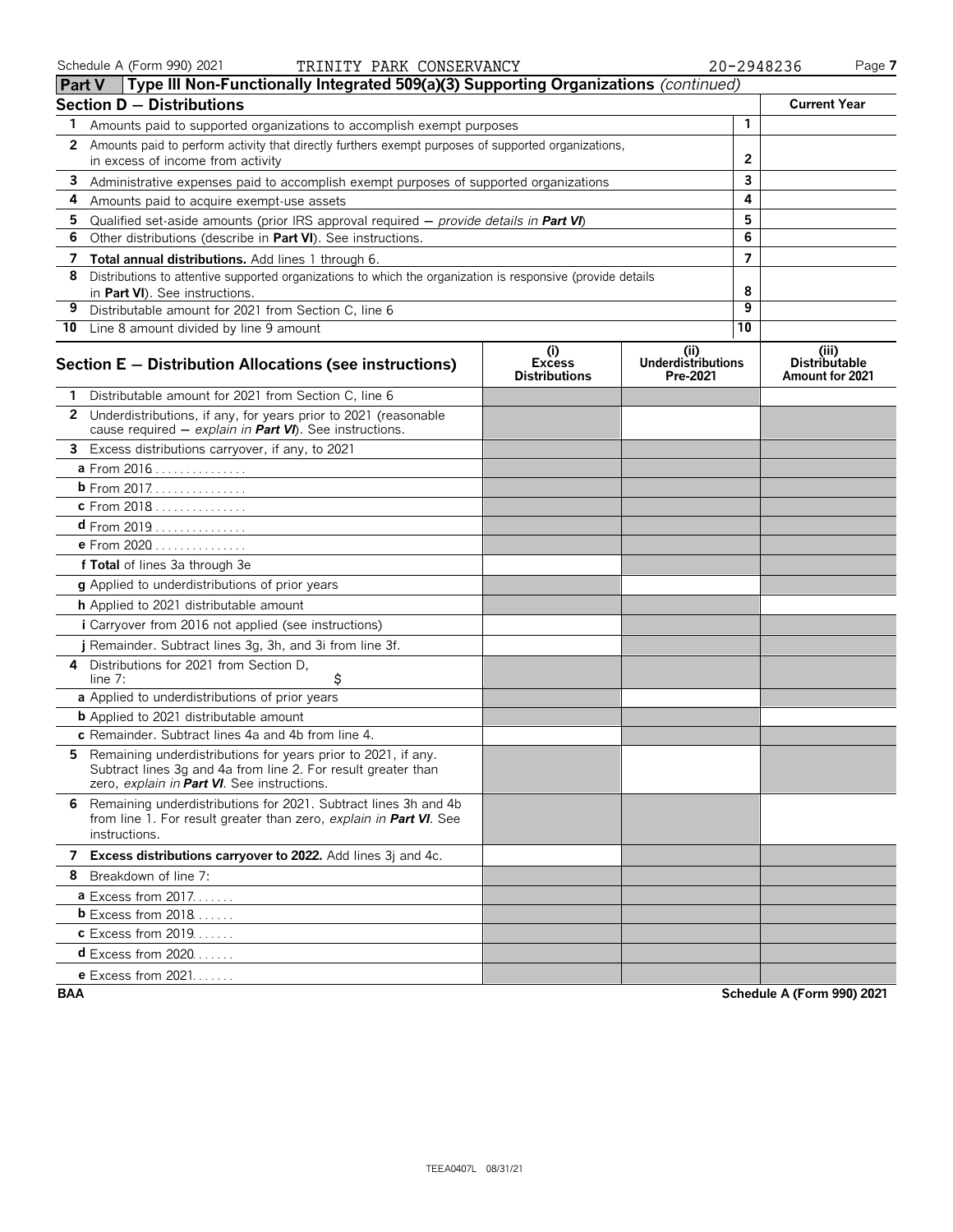| Schedule A (Form 990) 2021 | TRINITY PARK CONSERVANCY |                                                                                                | 20-2948236                                                                                                                                                                                                                                                                                                                                                                                                                                                                               | Page 8 |
|----------------------------|--------------------------|------------------------------------------------------------------------------------------------|------------------------------------------------------------------------------------------------------------------------------------------------------------------------------------------------------------------------------------------------------------------------------------------------------------------------------------------------------------------------------------------------------------------------------------------------------------------------------------------|--------|
| Part VI                    |                          | lines 2, 5, and 6. Also complete this part for any additional information. (See instructions.) | <b>Supplemental Information.</b> Provide the explanations required by Part II, line 10; Part II, line 17a or 17b; Part<br>III, line 12; Part IV, Section A, lines 1, 2, 3b, 3c, 4b, 4c, 5a, 6, 9a, 9b, 9c, 11a, 11b, and 11c; Part IV,<br>B, lines 1 and 2; Part IV, Section C, line 1; Part IV, Section D, lines 2 and 3; Part IV, Section E, lines 1c, 2a, 2b,<br>3a, and 3b; Part V, line 1; Part V, Section B, line 1e; Part V, Section D, lines 5, 6, and 8; and Part V, Section E, |        |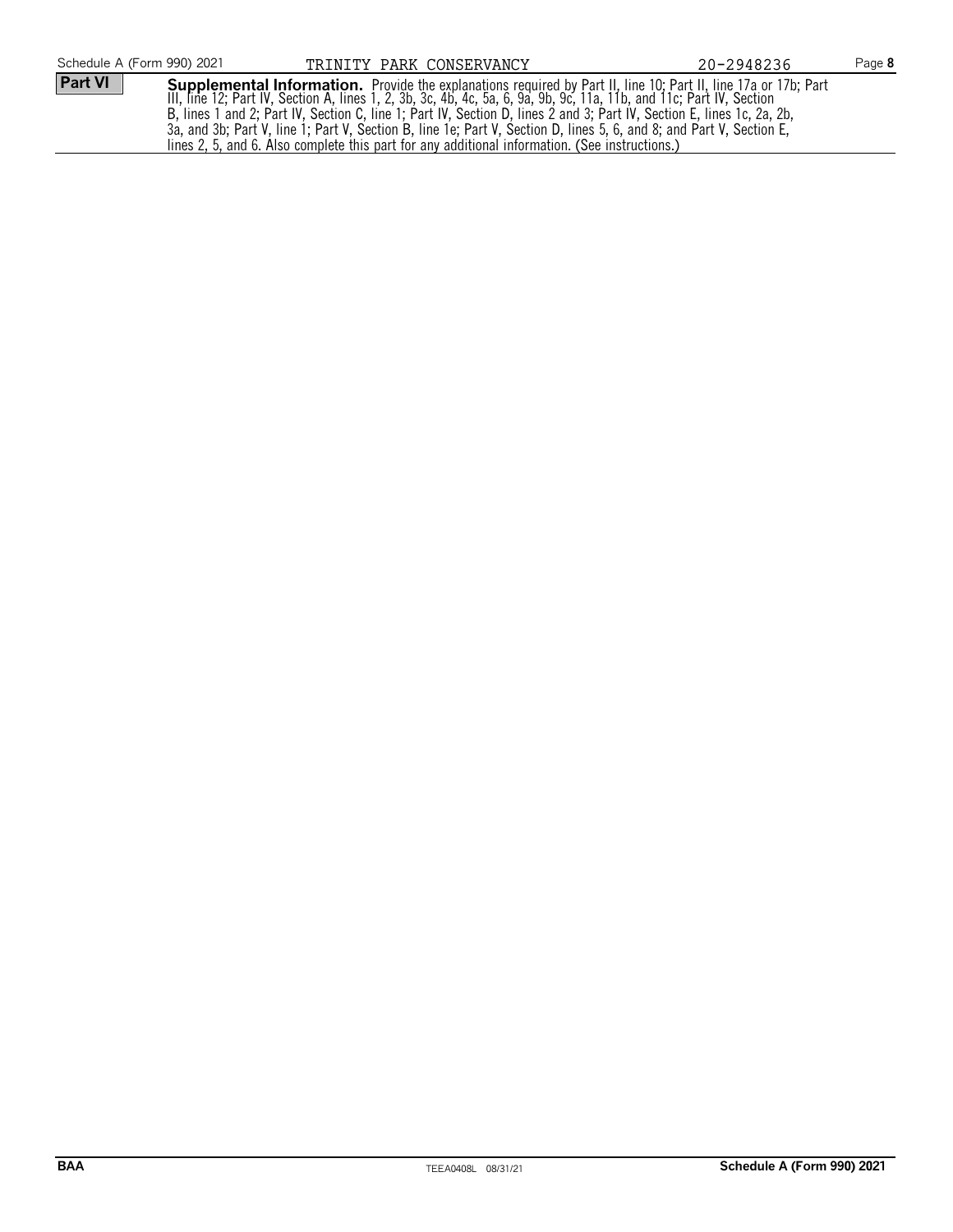| <b>SCHEDULE D</b> |  |
|-------------------|--|
| (Form 990)        |  |

### **SCHEDULE D Supplemental Financial Statements Fig. 1545-0047**

**Part IV, line 6, 7, 8, 9, 10, 11a, 11b, 11c, 11d, 11e, 11f, 12a, or 12b.**<br>
Part IV, line 6, 7, 8, 9, 10, 11a, 11b, 11c, 11d, 11e, 11f, 12a, or 12b.

Attach to Form 990.

Department of the Treasury **Department of the Treasury ▶ Go to** *www.irs.gov/Form990* **for instructions and the latest information. <b>Inspection Inspection Inspection** 

|                   | <b>Open to Publ</b> |
|-------------------|---------------------|
| <b>Inspection</b> |                     |

|                 | Name of the organization                                                                                                                                                                                                                                                                                                                                                               |                         |                                                    |                              | <b>Employer identification number</b> |                            |
|-----------------|----------------------------------------------------------------------------------------------------------------------------------------------------------------------------------------------------------------------------------------------------------------------------------------------------------------------------------------------------------------------------------------|-------------------------|----------------------------------------------------|------------------------------|---------------------------------------|----------------------------|
|                 | TRINITY PARK CONSERVANCY                                                                                                                                                                                                                                                                                                                                                               |                         |                                                    |                              |                                       |                            |
|                 |                                                                                                                                                                                                                                                                                                                                                                                        |                         |                                                    | 20-2948236                   |                                       |                            |
| Part I          | Organizations Maintaining Donor Advised Funds or Other Similar Funds or Accounts.<br>Complete if the organization answered 'Yes' on Form 990, Part IV, line 6.                                                                                                                                                                                                                         |                         |                                                    |                              |                                       |                            |
|                 |                                                                                                                                                                                                                                                                                                                                                                                        | (a) Donor advised funds |                                                    | (b) Funds and other accounts |                                       |                            |
| 1               | Total number at end of year                                                                                                                                                                                                                                                                                                                                                            |                         |                                                    |                              |                                       |                            |
| 2               | Aggregate value of contributions to (during year)                                                                                                                                                                                                                                                                                                                                      |                         |                                                    |                              |                                       |                            |
| 3               | Aggregate value of grants from (during year)                                                                                                                                                                                                                                                                                                                                           |                         |                                                    |                              |                                       |                            |
| 4               | Aggregate value at end of year                                                                                                                                                                                                                                                                                                                                                         |                         |                                                    |                              |                                       |                            |
|                 |                                                                                                                                                                                                                                                                                                                                                                                        |                         |                                                    |                              |                                       |                            |
| 5               | Did the organization inform all donors and donor advisors in writing that the assets held in donor advised funds<br>are the organization's property, subject to the organization's exclusive legal control?                                                                                                                                                                            |                         |                                                    |                              | Yes                                   | No                         |
| 6               | Did the organization inform all grantees, donors, and donor advisors in writing that grant funds can be used only for charitable purposes and not for the benefit of the donor or donor advisor, or for any other purpose conf                                                                                                                                                         |                         |                                                    |                              | <b>Yes</b>                            | No                         |
| Part II         | <b>Conservation Easements.</b>                                                                                                                                                                                                                                                                                                                                                         |                         |                                                    |                              |                                       |                            |
|                 | Complete if the organization answered 'Yes' on Form 990, Part IV, line 7.                                                                                                                                                                                                                                                                                                              |                         |                                                    |                              |                                       |                            |
|                 | 1 Purpose(s) of conservation easements held by the organization (check all that apply).                                                                                                                                                                                                                                                                                                |                         |                                                    |                              |                                       |                            |
|                 | Preservation of land for public use (for example, recreation or education)                                                                                                                                                                                                                                                                                                             |                         | Preservation of a historically important land area |                              |                                       |                            |
|                 | Protection of natural habitat                                                                                                                                                                                                                                                                                                                                                          |                         | Preservation of a certified historic structure     |                              |                                       |                            |
|                 | Preservation of open space                                                                                                                                                                                                                                                                                                                                                             |                         |                                                    |                              |                                       |                            |
| 2               | Complete lines 2a through 2d if the organization held a qualified conservation contribution in the form of a conservation easement on the                                                                                                                                                                                                                                              |                         |                                                    |                              |                                       |                            |
|                 | last day of the tax year.                                                                                                                                                                                                                                                                                                                                                              |                         |                                                    |                              |                                       |                            |
|                 |                                                                                                                                                                                                                                                                                                                                                                                        |                         |                                                    |                              | Held at the End of the Tax Year       |                            |
|                 |                                                                                                                                                                                                                                                                                                                                                                                        |                         | 2a                                                 |                              |                                       |                            |
|                 |                                                                                                                                                                                                                                                                                                                                                                                        |                         | 2 <sub>b</sub>                                     |                              |                                       |                            |
|                 | c Number of conservation easements on a certified historic structure included in (a)                                                                                                                                                                                                                                                                                                   |                         | 2c                                                 |                              |                                       |                            |
|                 | d Number of conservation easements included in (c) acquired after 7/25/06, and not on a historic                                                                                                                                                                                                                                                                                       |                         |                                                    |                              |                                       |                            |
|                 |                                                                                                                                                                                                                                                                                                                                                                                        |                         | 2d                                                 |                              |                                       |                            |
| 3.              | Number of conservation easements modified, transferred, released, extinguished, or terminated by the organization during the                                                                                                                                                                                                                                                           |                         |                                                    |                              |                                       |                            |
|                 | tax year $\blacktriangleright$                                                                                                                                                                                                                                                                                                                                                         |                         |                                                    |                              |                                       |                            |
| 4               | Number of states where property subject to conservation easement is located ►                                                                                                                                                                                                                                                                                                          |                         |                                                    |                              |                                       |                            |
| 5               | Does the organization have a written policy regarding the periodic monitoring, inspection, handling of violations,                                                                                                                                                                                                                                                                     |                         |                                                    |                              | Yes                                   | No                         |
| 6               | Staff and volunteer hours devoted to monitoring, inspecting, handling of violations, and enforcing conservation easements during the year                                                                                                                                                                                                                                              |                         |                                                    |                              |                                       |                            |
|                 |                                                                                                                                                                                                                                                                                                                                                                                        |                         |                                                    |                              |                                       |                            |
| 7               | Amount of expenses incurred in monitoring, inspecting, handling of violations, and enforcing conservation easements during the year<br>►\$                                                                                                                                                                                                                                             |                         |                                                    |                              |                                       |                            |
|                 | Does each conservation easement reported on line 2(d) above satisfy the requirements of section $170(h)(4)(B)(i)$                                                                                                                                                                                                                                                                      |                         |                                                    |                              |                                       |                            |
|                 |                                                                                                                                                                                                                                                                                                                                                                                        |                         |                                                    |                              | Yes                                   | No                         |
| 9               | In Part XIII, describe how the organization reports conservation easements in its revenue and expense statement and balance sheet, and<br>include, if applicable, the text of the footnote to the organization's financial statements that describes the organization's accounting for<br>conservation easements.                                                                      |                         |                                                    |                              |                                       |                            |
| <b>Part III</b> | Organizations Maintaining Collections of Art, Historical Treasures, or Other Similar Assets.<br>Complete if the organization answered 'Yes' on Form 990, Part IV, line 8.                                                                                                                                                                                                              |                         |                                                    |                              |                                       |                            |
|                 |                                                                                                                                                                                                                                                                                                                                                                                        |                         |                                                    |                              |                                       |                            |
|                 | 1a If the organization elected, as permitted under FASB ASC 958, not to report in its revenue statement and balance sheet works of art,<br>historical treasures, or other similar assets held for public exhibition, education, or research in furtherance of public service, provide in<br>Part XIII the text of the footnote to its financial statements that describes these items. |                         |                                                    |                              |                                       |                            |
|                 | b If the organization elected, as permitted under FASB ASC 958, to report in its revenue statement and balance sheet works of art,<br>historical treasures, or other similar assets held for public exhibition, education, or research in furtherance of public service, provide the<br>following amounts relating to these items:                                                     |                         |                                                    |                              |                                       |                            |
|                 |                                                                                                                                                                                                                                                                                                                                                                                        |                         |                                                    |                              |                                       |                            |
|                 |                                                                                                                                                                                                                                                                                                                                                                                        |                         |                                                    | $\triangleright$ \$          |                                       |                            |
| 2               | If the organization received or held works of art, historical treasures, or other similar assets for financial gain, provide the following amounts required to be reported under FASB ASC 958 relating to these items:                                                                                                                                                                 |                         |                                                    |                              |                                       |                            |
|                 |                                                                                                                                                                                                                                                                                                                                                                                        |                         |                                                    | ►\$                          |                                       |                            |
|                 |                                                                                                                                                                                                                                                                                                                                                                                        |                         |                                                    | $\blacktriangleright$ \$     |                                       |                            |
|                 | BAA For Paperwork Reduction Act Notice, see the Instructions for Form 990. TEEA3301L 08/30/21                                                                                                                                                                                                                                                                                          |                         |                                                    |                              |                                       | Schedule D (Form 990) 2021 |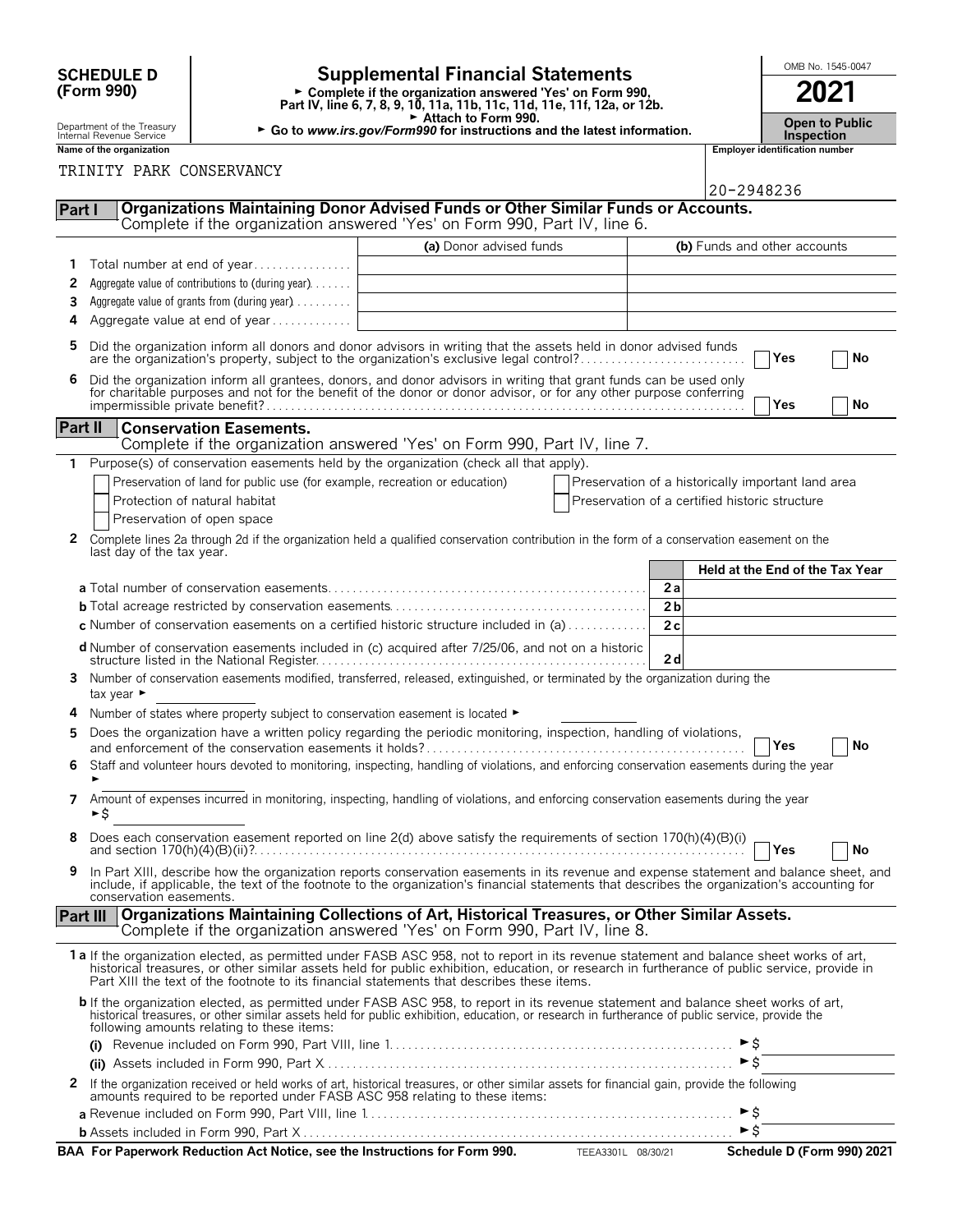| Schedule D (Form 990) 2021 TRINITY PARK CONSERVANCY                                                                                                                                                                            |                  |                                         |                                    | 20-2948236                      | Page 2                     |
|--------------------------------------------------------------------------------------------------------------------------------------------------------------------------------------------------------------------------------|------------------|-----------------------------------------|------------------------------------|---------------------------------|----------------------------|
| Part III   Organizations Maintaining Collections of Art, Historical Treasures, or Other Similar Assets (continued)                                                                                                             |                  |                                         |                                    |                                 |                            |
| 3 Using the organization's acquisition, accession, and other records, check any of the following that make significant use of its collection<br>items (check all that apply):                                                  |                  |                                         |                                    |                                 |                            |
| Public exhibition<br>a                                                                                                                                                                                                         |                  | d                                       | Loan or exchange program           |                                 |                            |
| Scholarly research<br>b                                                                                                                                                                                                        |                  | Other<br>е                              |                                    |                                 |                            |
| Preservation for future generations<br>С                                                                                                                                                                                       |                  |                                         |                                    |                                 |                            |
| Provide a description of the organization's collections and explain how they further the organization's exempt purpose in<br>Part XIII.                                                                                        |                  |                                         |                                    |                                 |                            |
| During the year, did the organization solicit or receive donations of art, historical treasures, or other similar assets to be sold to raise funds rather than to be maintained as part of the organization's collection?<br>5 |                  |                                         |                                    |                                 | Yes<br>No                  |
| <b>Escrow and Custodial Arrangements.</b> Complete if the organization answered 'Yes' on Form 990, Part IV,<br><b>Part IV</b><br>line 9, or reported an amount on Form 990, Part X, line 21.                                   |                  |                                         |                                    |                                 |                            |
| 1a Is the organization an agent, trustee, custodian or other intermediary for contributions or other assets not included                                                                                                       |                  |                                         |                                    |                                 | Yes<br>No                  |
| <b>b</b> If 'Yes,' explain the arrangement in Part XIII and complete the following table:                                                                                                                                      |                  |                                         |                                    |                                 |                            |
|                                                                                                                                                                                                                                |                  |                                         |                                    |                                 | Amount                     |
|                                                                                                                                                                                                                                |                  |                                         |                                    | <b>1 c</b>                      |                            |
|                                                                                                                                                                                                                                |                  |                                         |                                    | 1 <sub>d</sub>                  |                            |
|                                                                                                                                                                                                                                |                  |                                         |                                    | 1 e                             |                            |
|                                                                                                                                                                                                                                |                  |                                         |                                    | 1f                              |                            |
| 2a Did the organization include an amount on Form 990, Part X, line 21, for escrow or custodial account liability?                                                                                                             |                  |                                         |                                    |                                 | Yes<br>No                  |
|                                                                                                                                                                                                                                |                  |                                         |                                    |                                 |                            |
|                                                                                                                                                                                                                                |                  |                                         |                                    |                                 |                            |
| <b>Part V</b><br>Endowment Funds. Complete if the organization answered 'Yes' on Form 990, Part IV, line 10.                                                                                                                   |                  |                                         |                                    |                                 |                            |
|                                                                                                                                                                                                                                | (a) Current year | (b) Prior year                          | (c) Two years back                 | (d) Three years back            | (e) Four years back        |
| <b>1 a</b> Beginning of year balance                                                                                                                                                                                           |                  |                                         |                                    |                                 |                            |
| <b>b</b> Contributions                                                                                                                                                                                                         |                  |                                         |                                    |                                 |                            |
|                                                                                                                                                                                                                                |                  |                                         |                                    |                                 |                            |
| c Net investment earnings, gains,<br>and losses                                                                                                                                                                                |                  |                                         |                                    |                                 |                            |
| d Grants or scholarships                                                                                                                                                                                                       |                  |                                         |                                    |                                 |                            |
| <b>e</b> Other expenditures for facilities                                                                                                                                                                                     |                  |                                         |                                    |                                 |                            |
| and programs                                                                                                                                                                                                                   |                  |                                         |                                    |                                 |                            |
| <b>f</b> Administrative expenses $\dots$                                                                                                                                                                                       |                  |                                         |                                    |                                 |                            |
| <b>g</b> End of year balance $\ldots \ldots \ldots$                                                                                                                                                                            |                  |                                         |                                    |                                 |                            |
| 2 Provide the estimated percentage of the current year end balance (line 1g, column (a)) held as:                                                                                                                              |                  |                                         |                                    |                                 |                            |
| a Board designated or quasi-endowment $\blacktriangleright$                                                                                                                                                                    |                  |                                         |                                    |                                 |                            |
| <b>b</b> Permanent endowment ►                                                                                                                                                                                                 |                  |                                         |                                    |                                 |                            |
| c Term endowment ►                                                                                                                                                                                                             | ०                |                                         |                                    |                                 |                            |
| The percentages on lines 2a, 2b, and 2c should equal 100%.                                                                                                                                                                     |                  |                                         |                                    |                                 |                            |
|                                                                                                                                                                                                                                |                  |                                         |                                    |                                 |                            |
| 3a Are there endowment funds not in the possession of the organization that are held and administered for the<br>organization by:                                                                                              |                  |                                         |                                    |                                 | <b>Yes</b><br>No           |
|                                                                                                                                                                                                                                |                  |                                         |                                    |                                 | 3a(i)                      |
|                                                                                                                                                                                                                                |                  |                                         |                                    |                                 | 3a(ii)                     |
| b If 'Yes' on line 3a(ii), are the related organizations listed as required on Schedule R?                                                                                                                                     |                  |                                         |                                    |                                 | 3 <sub>b</sub>             |
| 4 Describe in Part XIII the intended uses of the organization's endowment funds.                                                                                                                                               |                  |                                         |                                    |                                 |                            |
| Part VI   Land, Buildings, and Equipment.                                                                                                                                                                                      |                  |                                         |                                    |                                 |                            |
| Complete if the organization answered 'Yes' on Form 990, Part IV, line 11a. See Form 990, Part X, line 10.                                                                                                                     |                  |                                         |                                    |                                 |                            |
|                                                                                                                                                                                                                                |                  |                                         |                                    |                                 |                            |
| Description of property                                                                                                                                                                                                        |                  | (a) Cost or other basis<br>(investment) | (b) Cost or other<br>basis (other) | (c) Accumulated<br>depreciation | (d) Book value             |
|                                                                                                                                                                                                                                |                  |                                         |                                    |                                 |                            |
|                                                                                                                                                                                                                                |                  |                                         |                                    |                                 |                            |
| c Leasehold improvements                                                                                                                                                                                                       |                  |                                         | 264, 225.                          | 264,225.                        | 0.                         |
|                                                                                                                                                                                                                                |                  |                                         | 66,657.                            | 66,657.                         | $\boldsymbol{0}$ .         |
|                                                                                                                                                                                                                                |                  |                                         | 39,800.                            | 39,800.                         | $\boldsymbol{0}$ .         |
|                                                                                                                                                                                                                                |                  |                                         |                                    |                                 | 0.                         |
| <b>BAA</b>                                                                                                                                                                                                                     |                  |                                         |                                    |                                 | Schedule D (Form 990) 2021 |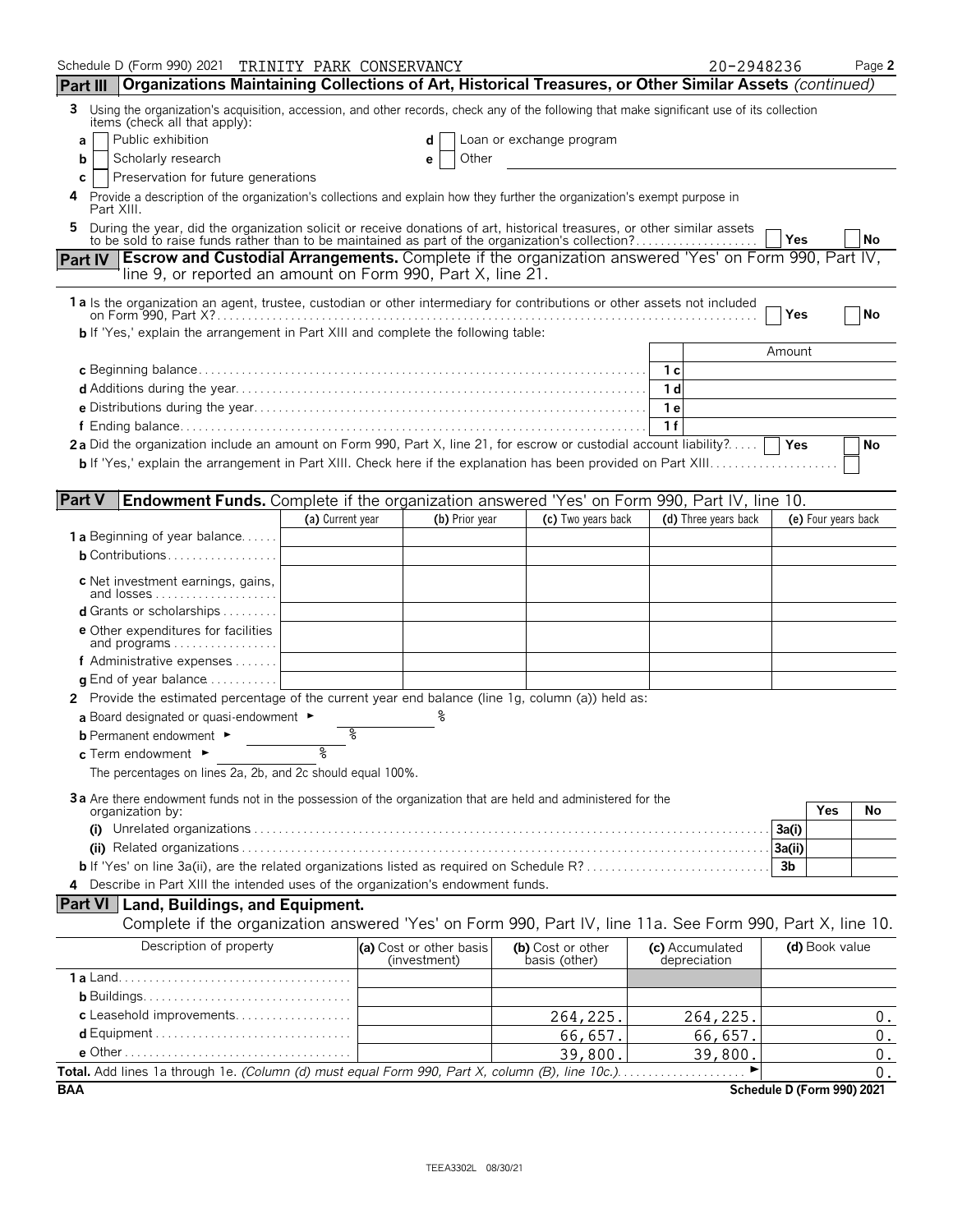|                  | Schedule D (Form 990) 2021<br>TRINITY PARK CONSERVANCY                                                                                                      |                              |                                                           | Page 3<br>20-2948236 |
|------------------|-------------------------------------------------------------------------------------------------------------------------------------------------------------|------------------------------|-----------------------------------------------------------|----------------------|
| <b>Part VII</b>  | Investments - Other Securities.<br>Complete if the organization answered 'Yes' on Form 990, Part IV, line 11b. See Form 990, Part X, line 12.               |                              | N/A                                                       |                      |
|                  | (a) Description of security or category (including name of security)                                                                                        | (b) Book value               | (c) Method of valuation: Cost or end-of-year market value |                      |
|                  |                                                                                                                                                             |                              |                                                           |                      |
|                  |                                                                                                                                                             |                              |                                                           |                      |
| (3) Other        |                                                                                                                                                             |                              |                                                           |                      |
| (A)              |                                                                                                                                                             |                              |                                                           |                      |
| (B)              |                                                                                                                                                             |                              |                                                           |                      |
| (C)              |                                                                                                                                                             |                              |                                                           |                      |
| (D)              |                                                                                                                                                             |                              |                                                           |                      |
| (E)              |                                                                                                                                                             |                              |                                                           |                      |
| (F)<br>(G)       |                                                                                                                                                             |                              |                                                           |                      |
| (H)              |                                                                                                                                                             |                              |                                                           |                      |
| $($ l $)$        |                                                                                                                                                             |                              |                                                           |                      |
|                  | Total. (Column (b) must equal Form 990, Part X, column (B) line 12.)                                                                                        |                              |                                                           |                      |
|                  | Part VIII Investments - Program Related.                                                                                                                    |                              | N/A                                                       |                      |
|                  | Complete if the organization answered 'Yes' on Form 990, Part IV, line 11c. See Form 990, Part X, line 13.                                                  |                              |                                                           |                      |
|                  | (a) Description of investment                                                                                                                               | (b) Book value               | (c) Method of valuation: Cost or end-of-year market value |                      |
| (1)              |                                                                                                                                                             |                              |                                                           |                      |
| (2)              |                                                                                                                                                             |                              |                                                           |                      |
| (3)              |                                                                                                                                                             |                              |                                                           |                      |
| (4)              |                                                                                                                                                             |                              |                                                           |                      |
| (5)              |                                                                                                                                                             |                              |                                                           |                      |
| (6)<br>(7)       |                                                                                                                                                             |                              |                                                           |                      |
| (8)              |                                                                                                                                                             |                              |                                                           |                      |
| (9)              |                                                                                                                                                             |                              |                                                           |                      |
| (10)             |                                                                                                                                                             |                              |                                                           |                      |
|                  | Total. (Column (b) must equal Form 990, Part X, column (B) line 13.).                                                                                       |                              |                                                           |                      |
| Part IX          | <b>Other Assets.</b>                                                                                                                                        |                              |                                                           |                      |
|                  | Complete if the organization answered 'Yes' on Form 990, Part IV, line 11d. See Form 990, Part X, line 15.                                                  | (a) Description              |                                                           | (b) Book value       |
|                  | (1) HELD FOR FUTURE CONSTRUCTION                                                                                                                            |                              |                                                           | 6,865,692.           |
|                  | (2) NOTE RECEIVABLE                                                                                                                                         |                              |                                                           |                      |
|                  | (3) ROUNDING                                                                                                                                                |                              |                                                           | l.                   |
| (4)              |                                                                                                                                                             |                              |                                                           |                      |
| $\overline{(5)}$ |                                                                                                                                                             |                              |                                                           |                      |
| (6)              |                                                                                                                                                             |                              |                                                           |                      |
| (7)<br>(8)       |                                                                                                                                                             |                              |                                                           |                      |
| (9)              |                                                                                                                                                             |                              |                                                           |                      |
| (10)             |                                                                                                                                                             |                              |                                                           |                      |
|                  |                                                                                                                                                             |                              |                                                           | ▶<br>6,865,693.      |
| Part X           | <b>Other Liabilities.</b>                                                                                                                                   |                              |                                                           |                      |
|                  | Complete if the organization answered 'Yes' on Form 990, Part IV, line 11e or 11f. See Form 990, Part X, line 25.                                           |                              |                                                           |                      |
| ī.               | (1) Federal income taxes                                                                                                                                    | (a) Description of liability |                                                           | (b) Book value       |
| (2)              |                                                                                                                                                             |                              |                                                           |                      |
| (3)              |                                                                                                                                                             |                              |                                                           |                      |
| (4)              |                                                                                                                                                             |                              |                                                           |                      |
| $\overline{(5)}$ |                                                                                                                                                             |                              |                                                           |                      |
| $\overline{(6)}$ |                                                                                                                                                             |                              |                                                           |                      |
| (7)              |                                                                                                                                                             |                              |                                                           |                      |
| (8)              |                                                                                                                                                             |                              |                                                           |                      |
| (9)<br>(10)      |                                                                                                                                                             |                              |                                                           |                      |
| (11)             |                                                                                                                                                             |                              |                                                           |                      |
|                  | Total. (Column (b) must equal Form 990, Part X, column (B) line 25.). $\ldots \ldots \ldots \ldots \ldots \ldots \ldots \ldots \ldots \ldots \ldots \ldots$ |                              |                                                           | ▶                    |

**2.** Liability for uncertain tax positions. In Part XIII, provide the text of the footnote to the organization's financial statements that reports the organization's liability for uncertain tax positions under FASB ASC 740. Check here if the text of the footnote has been provided in Part XIII. . . . . . . . . . . . . . . . . . . . . . . . . . . . . . . . . . . . . . . . . . . . . . . . . . . . . . . .

 $\Box$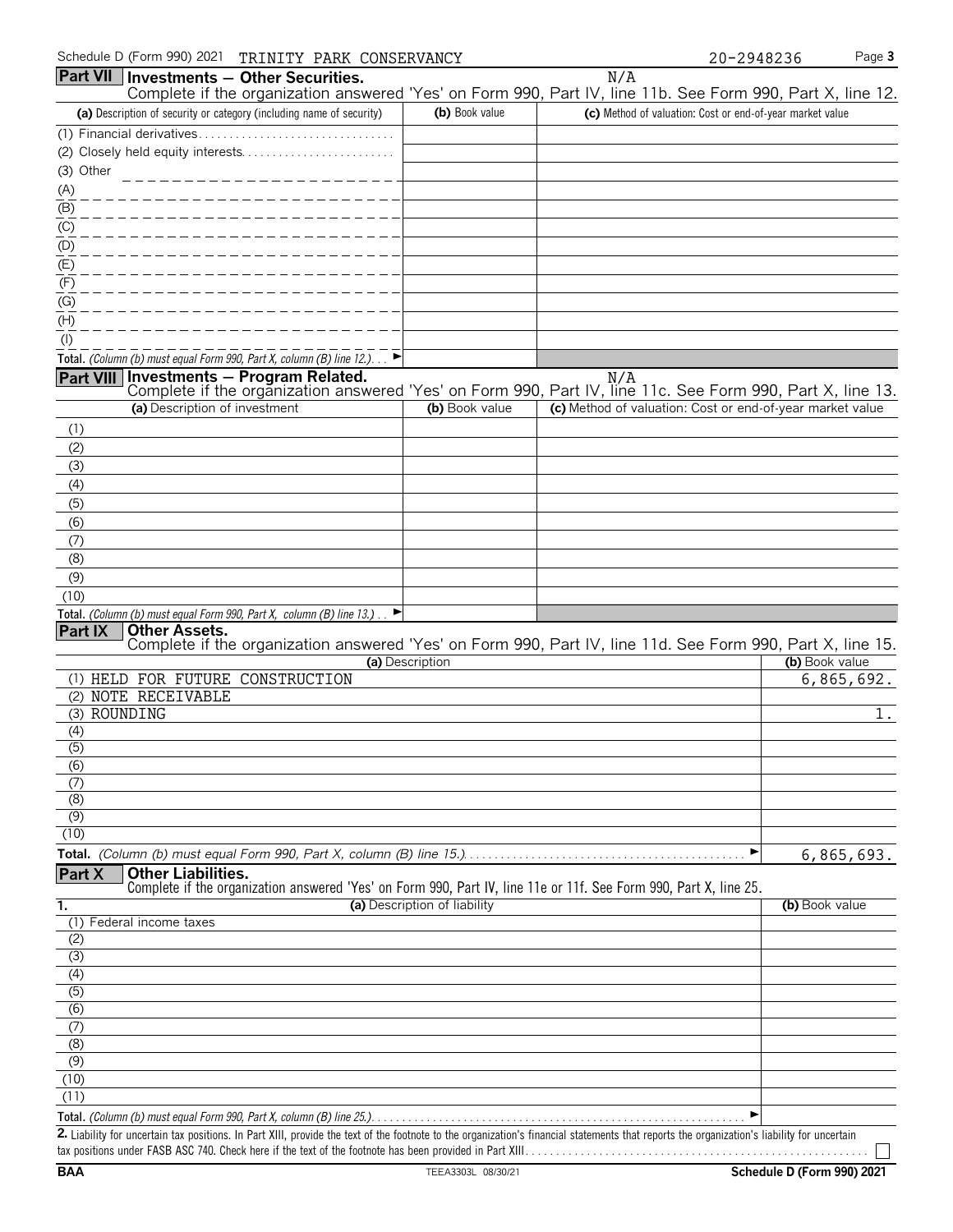| Schedule D (Form 990) 2021 TRINITY PARK CONSERVANCY                                                     |                | 20-2948236<br>Page 4 |
|---------------------------------------------------------------------------------------------------------|----------------|----------------------|
| <b>Part XI</b> Reconciliation of Revenue per Audited Financial Statements With Revenue per Return.      |                |                      |
| Complete if the organization answered 'Yes' on Form 990, Part IV, line 12a.                             |                |                      |
| 1 Total revenue, gains, and other support per audited financial statements                              | $\mathbf{1}$   | 12, 222, 583.        |
| Amounts included on line 1 but not on Form 990, Part VIII, line 12:<br>$\mathbf{2}$                     |                |                      |
|                                                                                                         |                |                      |
| 2 <sub>b</sub>                                                                                          |                |                      |
|                                                                                                         |                |                      |
|                                                                                                         |                |                      |
|                                                                                                         | 2e             |                      |
| 3.                                                                                                      | $\mathbf{3}$   | 12, 222, 583.        |
| Amounts included on Form 990, Part VIII, line 12, but not on line 1:                                    |                |                      |
| a Investment expenses not included on Form 990, Part VIII, line 7b. 4a                                  |                |                      |
|                                                                                                         |                |                      |
|                                                                                                         | 4с             |                      |
| 5 Total revenue. Add lines 3 and 4c. (This must equal Form 990, Part I, line 12.)                       | $\overline{5}$ | 12, 222, 583.        |
| <b>Part XII   Reconciliation of Expenses per Audited Financial Statements With Expenses per Return.</b> |                |                      |
| Complete if the organization answered 'Yes' on Form 990, Part IV, line 12a.                             |                |                      |
|                                                                                                         | $\mathbf{1}$   | 5, 103, 341.         |
| Amounts included on line 1 but not on Form 990, Part IX, line 25:<br>2                                  |                |                      |
| 2al                                                                                                     |                |                      |
|                                                                                                         |                |                      |
|                                                                                                         |                |                      |
|                                                                                                         |                |                      |
|                                                                                                         | <b>2e</b>      |                      |
| 3                                                                                                       | $\mathbf{3}$   | 5, 103, 341.         |
| Amounts included on Form 990, Part IX, line 25, but not on line 1:<br>4                                 |                |                      |
| a Investment expenses not included on Form 990, Part VIII, line 7b. 4a                                  |                |                      |
|                                                                                                         |                |                      |
|                                                                                                         | 4 c            |                      |
|                                                                                                         | $\overline{5}$ | 5, 103, 341.         |
| Part XIII Supplemental Information.                                                                     |                |                      |

Provide the descriptions required for Part II, lines 3, 5, and 9; Part III, lines 1a and 4; Part IV, lines 1b and 2b; Part V,

line 4; Part X, line 2; Part XI, lines 2d and 4b; and Part XII, lines 2d and 4b. Also complete this part to provide any additional information.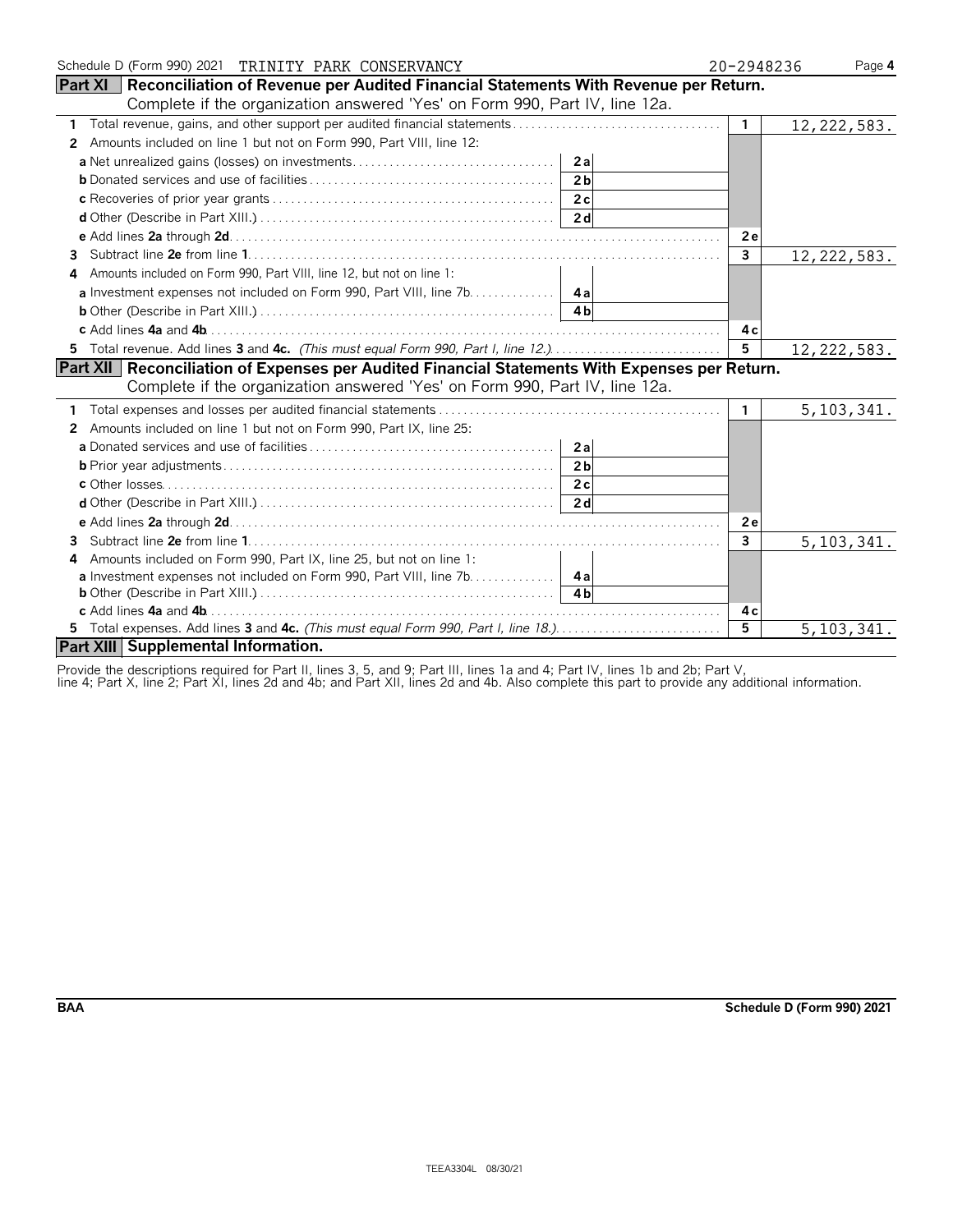| <b>SCHEDULE I</b><br>(Form 990)                                                                                                                                                                                                                                                   | <b>Grants and Other Assistance to Organizations,</b><br>Governments, and Individuals in the United States<br>Complete if the organization answered 'Yes' on Form 990, Part IV, line 21 or 22. |                                    |                          |                                     |                                                             |                                          | OMB No. 1545-0047<br>2021<br><b>Open to Public</b> |  |
|-----------------------------------------------------------------------------------------------------------------------------------------------------------------------------------------------------------------------------------------------------------------------------------|-----------------------------------------------------------------------------------------------------------------------------------------------------------------------------------------------|------------------------------------|--------------------------|-------------------------------------|-------------------------------------------------------------|------------------------------------------|----------------------------------------------------|--|
| Department of the Treasury<br>Internal Revenue Service                                                                                                                                                                                                                            | Attach to Form 990.<br>Go to www.irs.gov/Form990 for the latest information.                                                                                                                  |                                    |                          |                                     |                                                             |                                          |                                                    |  |
| Name of the organization                                                                                                                                                                                                                                                          |                                                                                                                                                                                               |                                    |                          |                                     |                                                             | <b>Employer identification number</b>    |                                                    |  |
| 20-2948236<br>TRINITY PARK CONSERVANCY<br><b>Part I General Information on Grants and Assistance</b>                                                                                                                                                                              |                                                                                                                                                                                               |                                    |                          |                                     |                                                             |                                          |                                                    |  |
| 1 Does the organization maintain records to substantiate the amount of the grants or assistance, the grantees' eligibility for the grants or assistance, and                                                                                                                      |                                                                                                                                                                                               |                                    |                          |                                     |                                                             |                                          | $X$ Yes<br> No                                     |  |
| 2 Describe in Part IV the organization's procedures for monitoring the use of grant funds in the United States.                                                                                                                                                                   |                                                                                                                                                                                               |                                    |                          |                                     |                                                             | SEE PART IV                              |                                                    |  |
| Part II Grants and Other Assistance to Domestic Organizations and Domestic Governments. Complete if the organization answered 'Yes' on<br>Form 990, Part IV, line 21, for any recipient that received more than \$5,000. Part II can be duplicated if additional space is needed. |                                                                                                                                                                                               |                                    |                          |                                     |                                                             |                                          |                                                    |  |
| 1 (a) Name and address of organization<br>or government                                                                                                                                                                                                                           | $(b)$ $E$ IN                                                                                                                                                                                  | (c) IRC section<br>(if applicable) | (d) Amount of cash grant | (e) Amount of noncash<br>assistance | (f) Method of valuation<br>(book, FMV, appraisal,<br>other) | (g) Description of<br>noncash assistance | (h) Purpose of grant<br>or assistance              |  |
| (1) TPC COMMUNITY DEV CORP<br>1444 OAK LAWN AVE, STE 200<br>DALLAS, TX 75207                                                                                                                                                                                                      | 85-2569395                                                                                                                                                                                    |                                    | 72,667.                  | 0.                                  | <b>FMV</b>                                                  |                                          | OPERATIONS                                         |  |
| (2) BUILDERS OF HOPE CDC<br>PO BOX 224723                                                                                                                                                                                                                                         |                                                                                                                                                                                               |                                    |                          |                                     |                                                             |                                          |                                                    |  |
| DALLAS, TX 75222<br>(3)                                                                                                                                                                                                                                                           | 75-2756681                                                                                                                                                                                    |                                    | 60,000                   | 0.                                  | <b>FMV</b>                                                  |                                          |                                                    |  |
| (4)                                                                                                                                                                                                                                                                               |                                                                                                                                                                                               |                                    |                          |                                     |                                                             |                                          |                                                    |  |
| (5)                                                                                                                                                                                                                                                                               |                                                                                                                                                                                               |                                    |                          |                                     |                                                             |                                          |                                                    |  |
| (6)                                                                                                                                                                                                                                                                               |                                                                                                                                                                                               |                                    |                          |                                     |                                                             |                                          |                                                    |  |
| (7)                                                                                                                                                                                                                                                                               |                                                                                                                                                                                               |                                    |                          |                                     |                                                             |                                          |                                                    |  |
| (8)                                                                                                                                                                                                                                                                               |                                                                                                                                                                                               |                                    |                          |                                     |                                                             |                                          |                                                    |  |
|                                                                                                                                                                                                                                                                                   |                                                                                                                                                                                               |                                    |                          |                                     |                                                             |                                          | 2<br>$\Omega$                                      |  |

**BAA For Paperwork Reduction Act Notice, see the Instructions for Form 990.** TEEA3901L 07/12/21 Schedule I (Form 990) 2021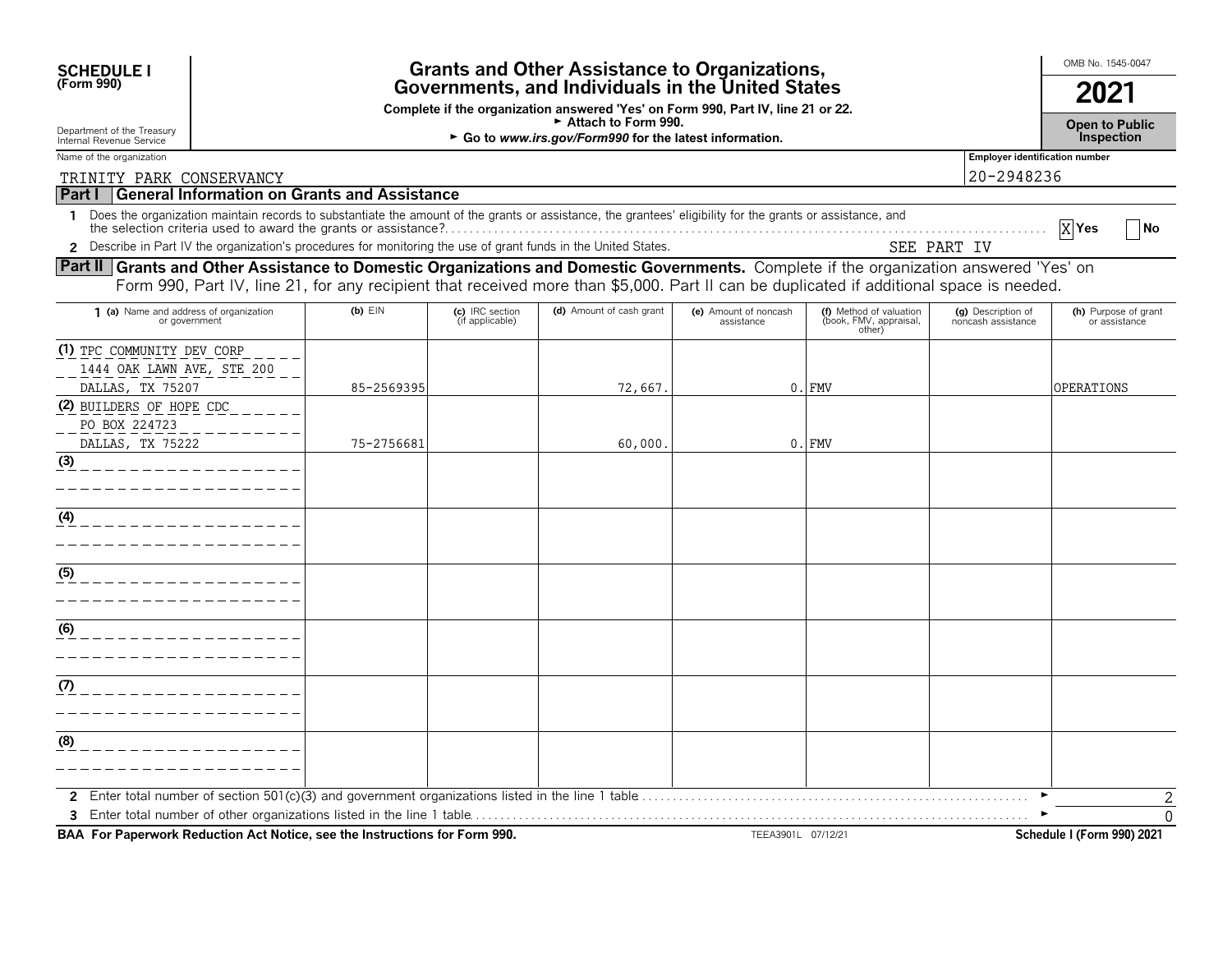**Part III** Grants and Other Assistance to Domestic Individuals. Complete if the organization answered 'Yes' on Form 990, Part IV, line 22. Part III can be duplicated if additional space is needed.

| (a) Type of grant or assistance | (b) Number of<br>recipients | (c) Amount of<br>cash grant | (d) Amount of<br>noncash assistance | (e) Method of valuation (book,<br>FMV, appraisal, other) | (f) Description of noncash assistance |
|---------------------------------|-----------------------------|-----------------------------|-------------------------------------|----------------------------------------------------------|---------------------------------------|
|                                 |                             |                             |                                     |                                                          |                                       |
|                                 |                             |                             |                                     |                                                          |                                       |
|                                 |                             |                             |                                     |                                                          |                                       |
|                                 |                             |                             |                                     |                                                          |                                       |
| э                               |                             |                             |                                     |                                                          |                                       |
| 6                               |                             |                             |                                     |                                                          |                                       |
|                                 |                             |                             |                                     |                                                          |                                       |

**Part IV** Supplemental Information. Provide the information required in Part I, line 2; Part III, column (b); and any other additional information.

#### **PART I, LINE 2 - PROCEDURES FOR MONITORING USE OF GRANTS FUNDS IN U.S.**

THE ORGANIZATION HOLDS MONTHLY FINANCE COMMITTEE MEETINGS AND FIVE BOARD MEETINGS, AS

WELL AS DISTRIBUTES ANNUAL STATEMENTS TO DETERMINE AND DISCUSS GRANTEES AND GRANTS,

ELIGIBILITY FOR ORGANIZATIONS TO RECEIVE GRANTS IS VERIFIED BY STAFF USING GUIDESTAR.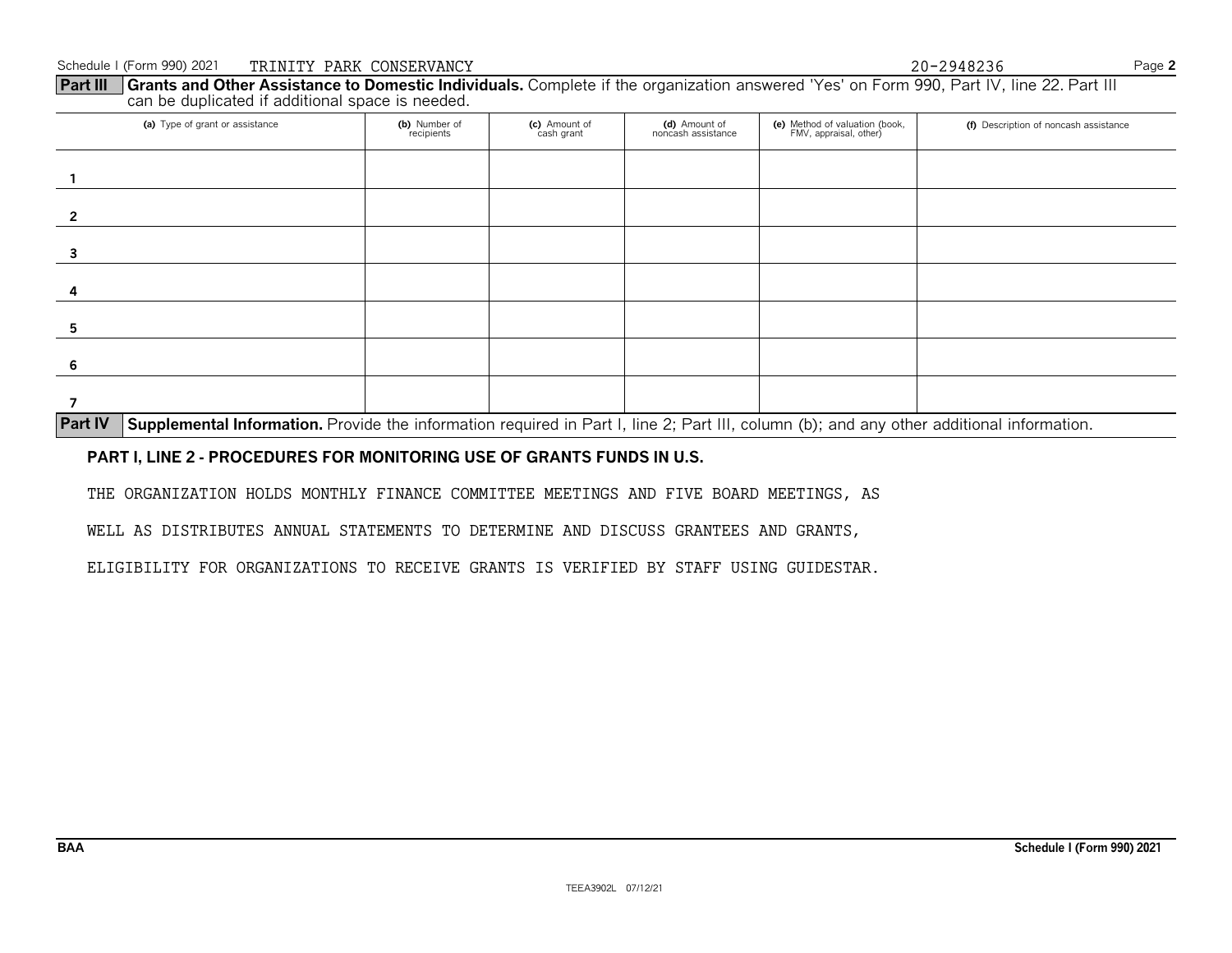| <b>SCHEDULE J</b> |
|-------------------|
|                   |

**Compensation Information**<br>
Cors, Trustees, Key Employees, and Highest Compensated Employees<br>
2021

**(Form 990) For certain Officers, Directors, Trustees, Key Employees, and Highest Compensated Employees**<br>► Complete if the organization answered 'Yes' on Form 990, Part IV, line 23.

| Attach to Form 990.<br>Department of the Treasury<br>Internal Revenue Service |                          |                                                                                                                                                                                                                                    |    |                                                                        |                                                     | <b>Open to Public</b> |                   |             |
|-------------------------------------------------------------------------------|--------------------------|------------------------------------------------------------------------------------------------------------------------------------------------------------------------------------------------------------------------------------|----|------------------------------------------------------------------------|-----------------------------------------------------|-----------------------|-------------------|-------------|
|                                                                               |                          |                                                                                                                                                                                                                                    |    | Go to www.irs.gov/Form990 for instructions and the latest information. |                                                     |                       | <b>Inspection</b> |             |
|                                                                               | Name of the organization |                                                                                                                                                                                                                                    |    |                                                                        | <b>Employer identification number</b><br>20-2948236 |                       |                   |             |
| Part I                                                                        |                          | TRINITY PARK CONSERVANCY<br><b>Questions Regarding Compensation</b>                                                                                                                                                                |    |                                                                        |                                                     |                       |                   |             |
|                                                                               |                          |                                                                                                                                                                                                                                    |    |                                                                        |                                                     |                       |                   |             |
|                                                                               |                          |                                                                                                                                                                                                                                    |    |                                                                        |                                                     |                       | <b>Yes</b>        | No          |
|                                                                               |                          | 1 a Check the appropriate box(es) if the organization provided any of the following to or for a person listed on Form 990, Part VII, Section A, line 1a. Complete Part III to provide any relevant information regarding these     |    |                                                                        |                                                     |                       |                   |             |
|                                                                               |                          | First-class or charter travel                                                                                                                                                                                                      |    | Housing allowance or residence for personal use                        |                                                     |                       |                   |             |
|                                                                               | Travel for companions    |                                                                                                                                                                                                                                    |    | Payments for business use of personal residence                        |                                                     |                       |                   |             |
|                                                                               |                          | Tax indemnification and gross-up payments                                                                                                                                                                                          |    | Health or social club dues or initiation fees                          |                                                     |                       |                   |             |
|                                                                               |                          | Discretionary spending account                                                                                                                                                                                                     |    | Personal services (such as maid, chauffeur, chef)                      |                                                     |                       |                   |             |
|                                                                               |                          |                                                                                                                                                                                                                                    |    |                                                                        |                                                     |                       |                   |             |
|                                                                               |                          | <b>b</b> If any of the boxes on line 1a are checked, did the organization follow a written policy regarding payment or<br>reimbursement or provision of all of the expenses described above? If 'No,' complete Part III to explain |    |                                                                        |                                                     | 1b                    |                   |             |
|                                                                               |                          |                                                                                                                                                                                                                                    |    |                                                                        |                                                     |                       |                   |             |
| 2                                                                             |                          | Did the organization require substantiation prior to reimbursing or allowing expenses incurred by all directors,                                                                                                                   |    |                                                                        |                                                     |                       |                   |             |
|                                                                               |                          | trustees, and officers, including the CEO/Executive Director, regarding the items checked on line 1a?                                                                                                                              |    |                                                                        |                                                     | $\overline{2}$        |                   |             |
| 3                                                                             |                          | Indicate which, if any, of the following the organization used to establish the compensation of the organization's CEO/                                                                                                            |    |                                                                        |                                                     |                       |                   |             |
|                                                                               |                          | Executive Director. Check all that apply. Do not check any boxes for methods used by a related organization to<br>establish compensation of the CEO/Executive Director, but explain in Part III.                                   |    |                                                                        |                                                     |                       |                   |             |
| X                                                                             |                          | Compensation committee                                                                                                                                                                                                             |    | X Written employment contract                                          |                                                     |                       |                   |             |
|                                                                               |                          | Independent compensation consultant                                                                                                                                                                                                | ΙX | Compensation survey or study                                           |                                                     |                       |                   |             |
|                                                                               |                          | $X$ Form 990 of other organizations                                                                                                                                                                                                | X  | Approval by the board or compensation committee                        |                                                     |                       |                   |             |
|                                                                               |                          |                                                                                                                                                                                                                                    |    |                                                                        |                                                     |                       |                   |             |
|                                                                               |                          | During the year, did any person listed on Form 990, Part VII, Section A, line 1a, with respect to the filing organization or a related organization:                                                                               |    |                                                                        |                                                     |                       |                   |             |
|                                                                               |                          |                                                                                                                                                                                                                                    |    |                                                                        |                                                     | 4а                    |                   | Χ           |
|                                                                               |                          | <b>b</b> Participate in or receive payment from a supplemental nonqualified retirement plan?                                                                                                                                       |    |                                                                        |                                                     | 4 <sub>b</sub>        |                   | $\mathbf X$ |
|                                                                               |                          |                                                                                                                                                                                                                                    |    |                                                                        |                                                     | 4 c                   |                   | $\mathbf X$ |
|                                                                               |                          | If 'Yes' to any of lines 4a-c, list the persons and provide the applicable amounts for each item in Part III.                                                                                                                      |    |                                                                        |                                                     |                       |                   |             |
|                                                                               |                          | Only section 501(c)(3), 501(c)(4), and 501(c)(29) organizations must complete lines 5-9.                                                                                                                                           |    |                                                                        |                                                     |                       |                   |             |
|                                                                               |                          |                                                                                                                                                                                                                                    |    |                                                                        |                                                     |                       |                   |             |
| 5.                                                                            |                          | For persons listed on Form 990, Part VII, Section A, line 1a, did the organization pay or accrue any compensation<br>contingent on the revenues of:                                                                                |    |                                                                        |                                                     |                       |                   |             |
|                                                                               |                          |                                                                                                                                                                                                                                    |    |                                                                        |                                                     | 5а                    |                   | Χ           |
|                                                                               |                          |                                                                                                                                                                                                                                    |    |                                                                        |                                                     | 5 b                   |                   | X           |
|                                                                               |                          | If 'Yes' on line 5a or 5b, describe in Part III.                                                                                                                                                                                   |    |                                                                        |                                                     |                       |                   |             |
|                                                                               |                          | 6 For persons listed on Form 990, Part VII, Section A, line 1a, did the organization pay or accrue any compensation                                                                                                                |    |                                                                        |                                                     |                       |                   |             |
|                                                                               |                          | contingent on the net earnings of:                                                                                                                                                                                                 |    |                                                                        |                                                     | 6 a                   |                   |             |
|                                                                               |                          |                                                                                                                                                                                                                                    |    |                                                                        |                                                     | 6 <sub>b</sub>        |                   | Χ<br>X      |
|                                                                               |                          | If 'Yes' on line 6a or 6b, describe in Part III.                                                                                                                                                                                   |    |                                                                        |                                                     |                       |                   |             |
|                                                                               |                          | 7 For persons listed on Form 990, Part VII, Section A, line 1a, did the organization provide any nonfixed                                                                                                                          |    |                                                                        |                                                     |                       |                   |             |
|                                                                               |                          |                                                                                                                                                                                                                                    |    |                                                                        |                                                     | $\overline{7}$        |                   | Χ           |
|                                                                               |                          | 8 Were any amounts reported on Form 990, Part VII, paid or accrued pursuant to a contract that was subject                                                                                                                         |    |                                                                        |                                                     |                       |                   |             |
|                                                                               |                          | to the initial contract exception described in Regulations section 53.4958-4(a)(3)?                                                                                                                                                |    |                                                                        |                                                     | 8                     |                   |             |
|                                                                               |                          |                                                                                                                                                                                                                                    |    |                                                                        |                                                     |                       |                   | Χ           |
|                                                                               |                          | 9 If 'Yes' on line 8, did the organization also follow the rebuttable presumption procedure described in Regulations                                                                                                               |    |                                                                        |                                                     | 9                     |                   |             |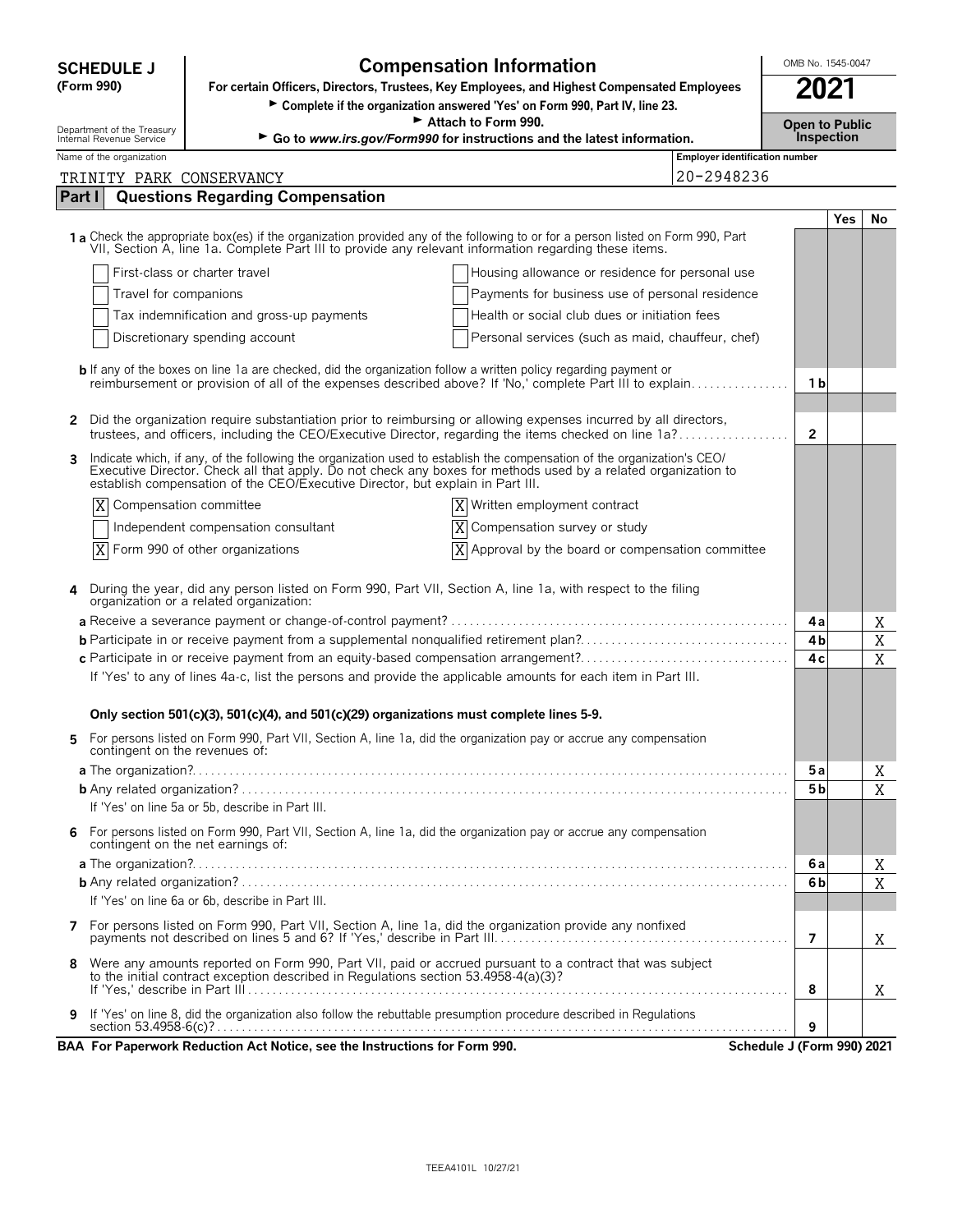For each individual whose compensation must be reported on Schedule J, report compensation from the organization on row (i) and from related organizations, described in the instructions, on row (ii). Do not list any individuals that aren't listed on Form 990, Part VII.

Note: The sum of columns (B)(i)-(iii) for each listed individual must equal the total amount of Form 990, Part VII, Section A, line 1a, applicable column (D) and (E) amounts for that individual.

|                                           |                          |                                           | (B) Breakdown of W-2 and/or 1099-MISC and/or 1099-NEC compensation |                                                         | (D) Nontaxable | $(E)$ Total of<br>columns $(B)(i)$ - $(D)$ | (F) Compensation                                              |
|-------------------------------------------|--------------------------|-------------------------------------------|--------------------------------------------------------------------|---------------------------------------------------------|----------------|--------------------------------------------|---------------------------------------------------------------|
| (A) Name and Title                        | (i) Base<br>compensation | (ii) Bonus &<br>incentive<br>compensation | (iii) Other<br>reportable<br>compensation                          | (C) Retirement<br>and other<br>deferred<br>compensation | benefits       |                                            | in column (B)<br>reported as<br>deferred on prior<br>Form 990 |
| SARAH FLETCHER<br>(i)                     | 175,000                  | $\mathsf{O}\xspace$                       | 0                                                                  | 0                                                       | 7,000.         | 182,000                                    | $\boldsymbol{0}$ .                                            |
| (i)<br>1 CFO                              | $\mathbf 0$              | $\mathbf 0$ .                             | $\mathbf{0}$                                                       | 0                                                       | $\mathbf 0$ .  | $\overline{0}$                             | $0$ .                                                         |
| ANTHONY MOORE<br>(i)                      | 259,848                  | $\mathbf{0}$                              | 19,307                                                             | 0                                                       | 15, 680.       | 294,835                                    | $\overline{0}$ .                                              |
| (i)<br>2 PRESIDENT & CEO                  | $\mathbf 0$              | $\mathbf{0}$                              | 0                                                                  | 0                                                       | $\mathbf 0$ .  | $\overline{0}$                             | $\boldsymbol{0}$ .                                            |
| (i)<br>CAROLINE LAW                       | 210,750                  | $\mathsf{O}\xspace$                       | $\overline{0}$                                                     | $\mathsf{O}\xspace$                                     | 17,995.        | 228,745                                    | $\overline{0}$ .                                              |
| (i)<br>3 CAO                              | $\mathbf 0$              | $\mathbf 0$                               | 0                                                                  | 0                                                       | $\mathbf{0}$   | $\mathbf 0$                                | $\boldsymbol{0}$ .                                            |
| ELISSA IZMAILYAN<br>(i)                   | 175,000                  | $\mathsf 0$                               | 0                                                                  | $\boldsymbol{0}$                                        | 17, 389.       | 192, 389                                   | $\overline{0}$ .                                              |
| (i)<br>4 SR DIR OF COMMUNITY AND ECON DEV | $\mathbf 0$              | $\pmb{0}$                                 | 0                                                                  | 0                                                       | $\mathbf{0}$   | $\mathbf 0$                                | $\boldsymbol{0}$ .                                            |
| (i)<br>MARCUS SHROPSHIRE                  | 136,913                  | $\mathbf 0$                               | $\mathbf 0$                                                        | $\boldsymbol{0}$                                        | 15,866.        | 152, 779                                   | $\overline{0}$ .                                              |
| (i)<br>5 DIR CAPITAL PROJS                | 0                        | $\mathbf 0$                               | 0                                                                  | 0                                                       | $\mathbf{0}$   | $\mathbf 0$                                | $\boldsymbol{0}$ .                                            |
| (i)<br>WALTER ELCOCK                      | 51, 515.                 | $\mathsf{O}\xspace$                       | $\overline{0}$                                                     | $\boldsymbol{0}$                                        | $\mathbf{0}$ . | 51, 515                                    | $\overline{0}$ .                                              |
| (i)<br>6 INTERIM PRESIDENT & CEO          | 0                        | $\mathsf 0$                               | $\mathbf 0$                                                        | 0                                                       | 0.             | $\mathbf 0$                                | $\boldsymbol{0}$ .                                            |
| (i)                                       |                          |                                           |                                                                    |                                                         |                |                                            |                                                               |
| (i)<br>7                                  |                          |                                           |                                                                    |                                                         |                |                                            |                                                               |
| (i)                                       |                          |                                           |                                                                    |                                                         |                |                                            |                                                               |
| (i)<br>8                                  |                          |                                           |                                                                    |                                                         |                |                                            |                                                               |
| (i)                                       |                          |                                           |                                                                    |                                                         |                |                                            |                                                               |
| (i)<br>9                                  |                          |                                           |                                                                    |                                                         |                |                                            |                                                               |
| (i)                                       |                          |                                           |                                                                    |                                                         |                |                                            |                                                               |
| (i)<br>10                                 |                          |                                           |                                                                    |                                                         |                |                                            |                                                               |
| (i)                                       |                          |                                           |                                                                    |                                                         |                |                                            |                                                               |
| (i)<br>11                                 |                          |                                           |                                                                    |                                                         |                |                                            |                                                               |
| (i)                                       |                          |                                           |                                                                    |                                                         |                |                                            |                                                               |
| (i)<br>12                                 |                          |                                           |                                                                    |                                                         |                |                                            |                                                               |
| (i)<br>(i)                                |                          |                                           |                                                                    |                                                         |                |                                            |                                                               |
| 13                                        |                          |                                           |                                                                    |                                                         |                |                                            |                                                               |
| (i)                                       |                          |                                           |                                                                    |                                                         |                |                                            |                                                               |
| (i)<br>14<br>(i)                          |                          |                                           |                                                                    |                                                         |                |                                            |                                                               |
| (i)<br>15                                 |                          |                                           |                                                                    |                                                         |                |                                            |                                                               |
| (i)                                       |                          |                                           |                                                                    |                                                         |                |                                            |                                                               |
| (i)<br>16                                 |                          |                                           |                                                                    |                                                         |                |                                            |                                                               |
| <b>BAA</b>                                |                          | TEEA4102L 10/27/21                        |                                                                    |                                                         |                |                                            | Schedule J (Form 990) 2021                                    |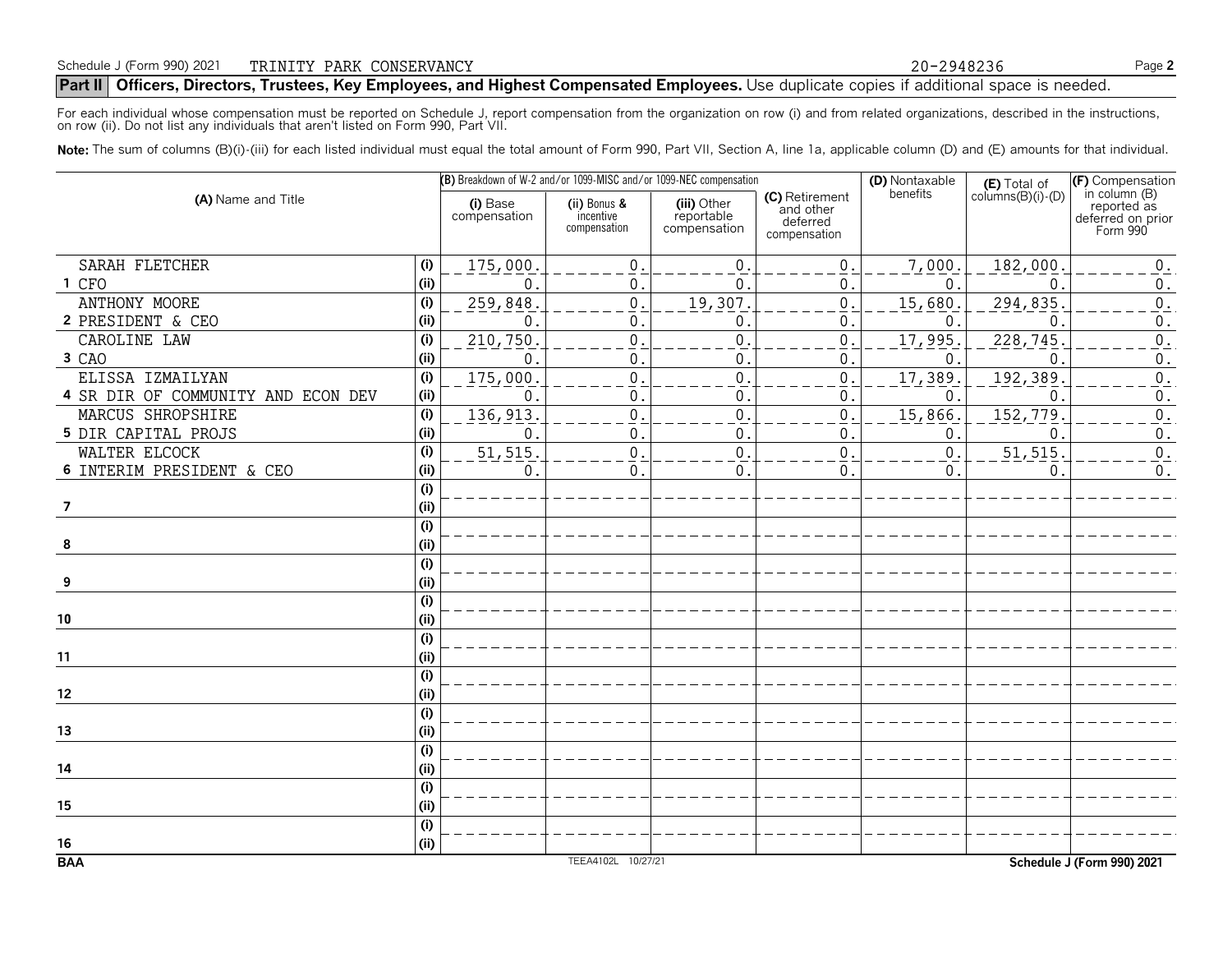#### **Part III Supplemental Information**

Provide the information, explanation, or descriptions required for Part I, lines 1a, 1b, 3, 4a, 4b, 4c, 5a, 5b, 6a, 6b, 7, and 8, and for Part II. Also complete this part for any additional information.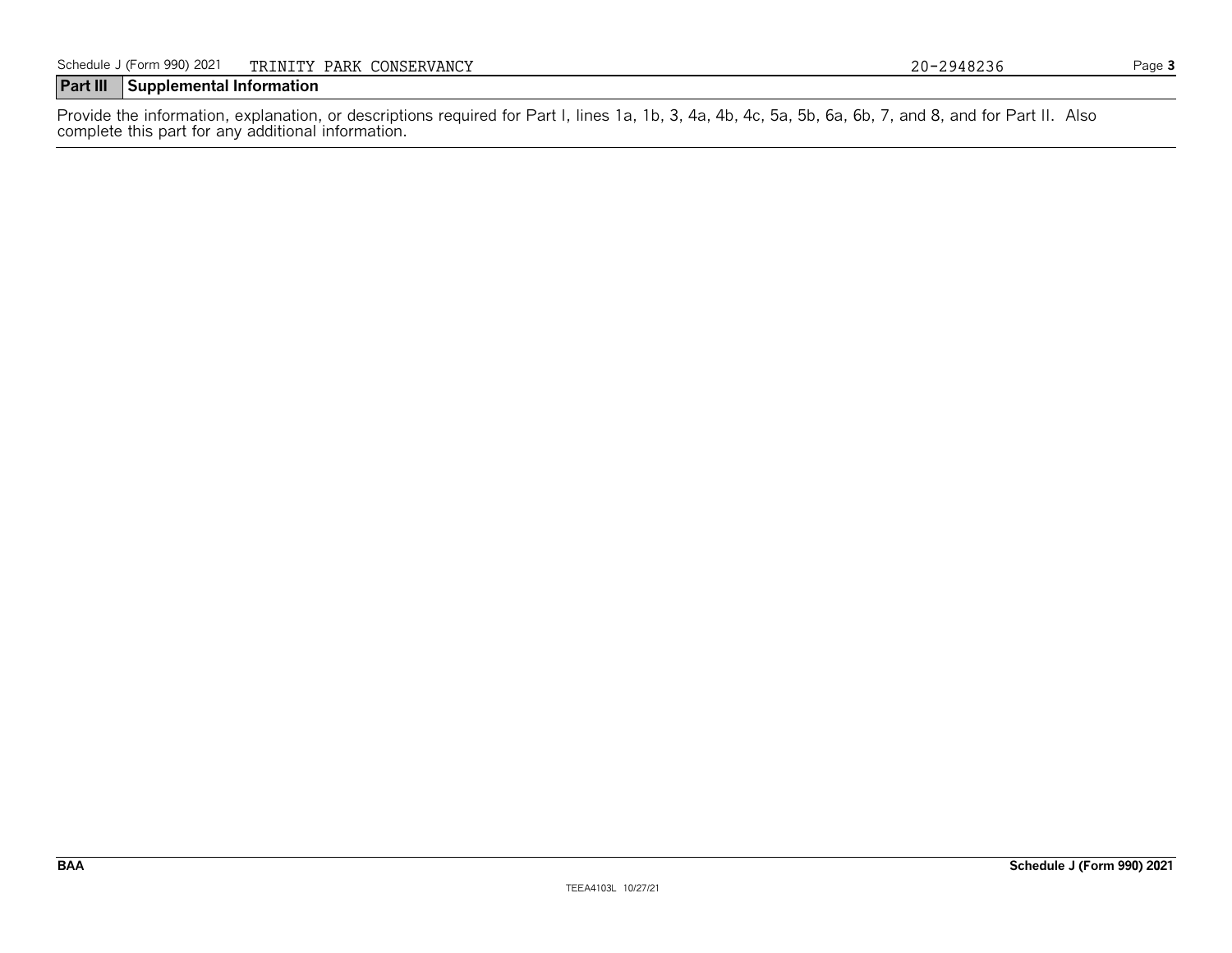Department of the Treasury **Constant Comment of the Collam Constant Constant Constant Comment of the Inspection<br>Internal Revenue Service <b>Inspection** 

| пена<br>Revenue<br><b>SEINICE</b> |                                       |       |
|-----------------------------------|---------------------------------------|-------|
| Name<br>anızatıon                 | <br>Employer<br><b>identification</b> | numbe |

#### TRINITY PARK CONSERVANCY 20-2948236

#### **FORM 990, PART III, LINE 1 - ORGANIZATION MISSION**

TRINITY PARK CONSERVANCY CHAMPIONS THE TRANSFORMATION OF THE TRINITY RIVER TO BECOME THE HEART OF DALLAS. WITH THE COMMUNITY, THE CONSERVANCY WILL DESIGN PUBLIC SPACES THAT UNITE US, ENRICH PEOPLE'S LIVES THROUGH ACCESS TO NATURE, CREATE ECONOMIC DEVELOPMENT OPPORTUNITIES, AND INSPIRE PROTECTION FOR THE RIVER ECOSYSTEMS IN THIS SHARED NATURAL TREASURE.

#### **FORM 990, PART VI, LINE 11B - FORM 990 REVIEW PROCESS**

THE CONSERVANCY ENSURES THAT ITS REQUIRED TAX RETURNS ARE SUBMITTED ACCURATELY AND TIMELY TO THE INTERNAL REVENUE SERVICE. THESE INCLUDE, BUT MAY NOT BE LIMITED TO, THE FORM 990, FORM 990-T IF APPROPRIATE, AND FORMS 941. IT MAY ENGAGE CONTRACTORS AND/OR CONSULTANTS, INCLUDING ITS PAYROLL PROCESSING CONTRACTOR AND/OR ITS INDEPENDENT CERTIFIED PUBLIC ACCOUNTING FIRM TO ASSIST WITH THE PREPARATION AND SUBMISSION OF THOSE REPORTS. THE FORM 990 AND FORM 990-T IF APPROPRIATE, ARE REVIEWED AND APPROVED BY THE AUDIT COMMITTEE, IN ACCORDANCE WITH THE JANUARY 17, 2017 AUDIT COMMITTEE CHARTER, BEFORE FINAL APPROVAL BY THE BOARD OF DIRECTORS PRIOR TO SUBMISSION TO THE IRS.

**FORM 990, PART VI, LINE 12C - EXPLANATION OF MONITORING AND ENFORCEMENT OF CONFLICTS** THE CONSERVANCY ENSURES THAT EACH OFFICER, DIRECTOR, EMPLOYEE OR COMMITTEE MEMBER OF

THE ORGANIZATION HAS COMPLETED AND SIGNED A CONFLICT OF INTEREST FORM AT LEAST ANNUALLY. IF A CONFLICT ARISES, A PANEL OF DISINTERESTED DIRECTORS OR COMMITTEE MEMBERS WILL BE ASSEMBLED AND WILL DETERMINE BY MAJORITY VOTE WHETHER THE TRANSACTION AND ARRANGEMENT IS REASONABLE AND FAIR TO THE CONSERVANCY. IF IT IS DETERMINED THAT THE TRANSACTION OR ARRANGEMENT IS REASONABLE AND FAIR TO THE CONSERVANCY, THEN THE DISINTERESTED DIRECTORS OR COMMITTEE MEMBERS BY MAJORITY VOTE MAY APPROVE THE PROPOSED TRANSACTION OR ARRANGEMENT. DETAILED MINUTES OF THE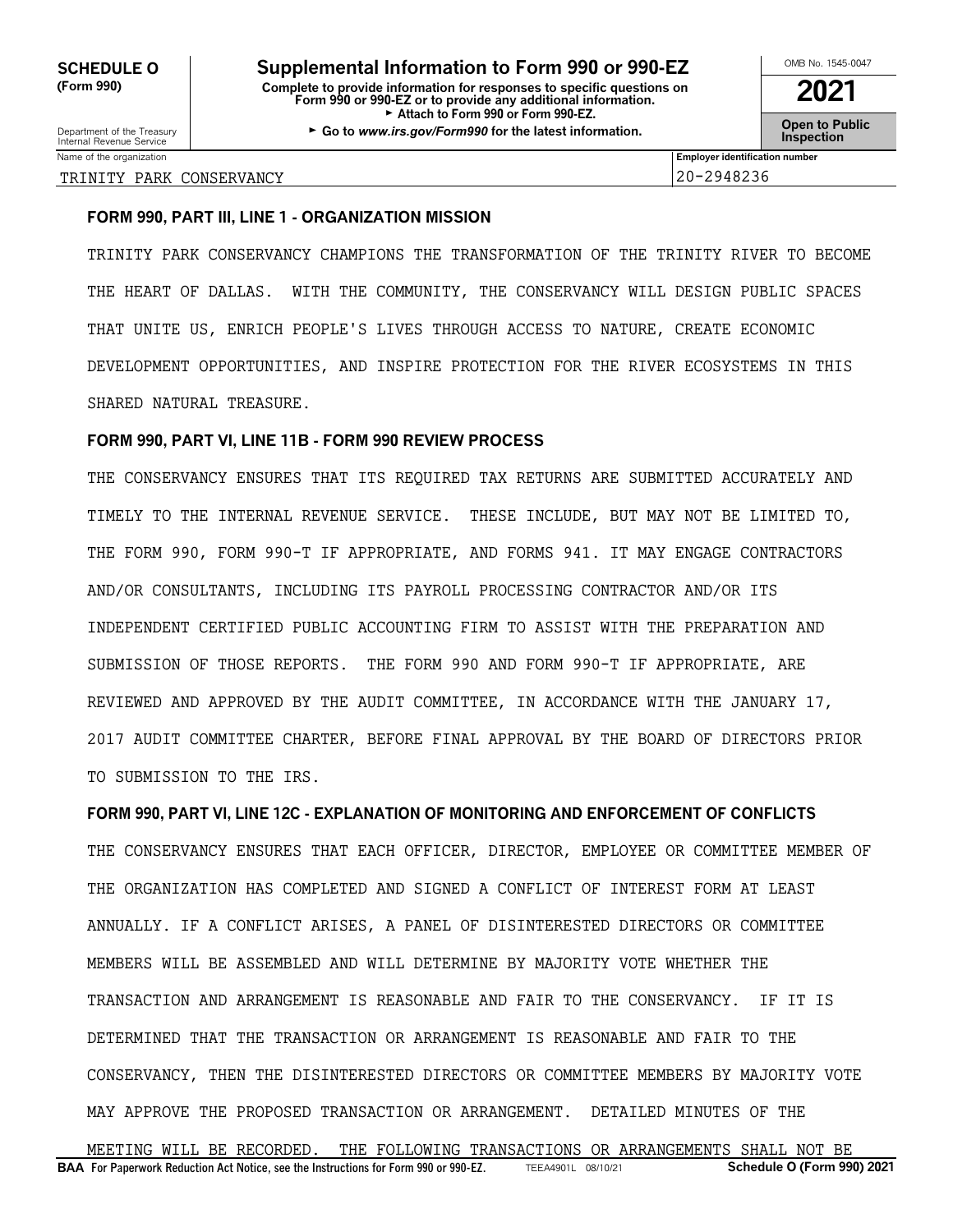| Schedule O (Form 990) 2021 | $P$ age $\geq$                        |
|----------------------------|---------------------------------------|
| Name of the organization   | <b>Employer identification number</b> |
| TRINITY PARK CONSERVANCY   | 20-2948236                            |

**FORM 990, PART VI, LINE 12C - EXPLANATION OF MONITORING AND ENFORCEMENT OF CONFLICTS (CONTINUED)** SUBJECT TO THE REQUIREMENTS OF THIS POLICY: A WHOLLY GRATUITOUS TRANSFER OF ASSETS OR PROMISE TO TRANSFER ASSETS TO THE CONSERVANCY, AN INTEREST-FREE LOAN TO THE CONSERVANCY, AND A WHOLLY GRATUITOUS LEASE TO THE CONSERVANCY.

**FORM 990, PART VI, LINE 15A - COMPENSATION REVIEW & APPROVAL PROCESS - CEO & TOP MANAGEMENT** A COMPENSATION COMMITTEE IS ESTABLISHED ANNUALLY TO EVALUATE THE CEO ON HIS/HER PERFORMANCE, AND ASK FOR HIS/HER INPUT ON MATTERS OF PERFORMANCE AND COMPENSATION. THE COMPENSATION COMMITTEE WILL OBTAIN RESEARCH AND INFORMATION TO MAKE A RECOMMENDATION TO THE FULL BOARD FOR THE COMPENSATION SALARY AND BENEFITS OF THE CEO BASED ON A REVIEW OF COMPARABILITY DATA. 1. SALARY AND BENEFIT COMPENSATION STUDIES BY INDEPENDENT SOURCES 2. WRITTEN JOB OFFERS FOR POSITIONS AT SIMILAR ORGANIZATIONS 3. DOCUMENTED TELEPHONE CALLS ABOUT SIMILAR POSITIONS AT BOTH NONPROFIT AND FOR-PROFIT ORGANIZATIONS AND 4. INFORMATON OBTAINED FROM THE IRS FORM 990 FILINGS OF SIMILAR ORGANIZATIONS. DETAILED MINUTES OF THE MEETING WILL BE RECORDED. THE PROCESS WAS LAST UNDERTAKEN IN 2021.

**FORM 990, PART VI, LINE 15B - COMPENSATION REVIEW & APPROVAL PROCESS - OFFICERS & KEY EMPLOYEES** CEO, CFO, AND CAO REVIEW AND DETERMINE COMPENSATION OF OTHER OFFICERS AND KEY EMPLOYEES OF THE CONSERVANCY. WORKFORCE GO, THE HR SYSTEM UTILIZED BY THE CONSERVANCY TRACKS AND RECORDS DETAILS OF ANNUAL REVIEW AND COMPENSATION. COMPARABLE DATA AND BOARD APPROVED ORGANIZATION BUDGETING HELP TO ESTABLISH AMOUNTS.

DETAILED MINUTES OF ALL REVIEWS WILL BE RECORDED. THIS PROCESS WAS LAST UNDERTAKEN IN 2020.

**FORM 990, PART VI, LINE 19 - OTHER ORGANIZATION DOCUMENTS PUBLICLY AVAILABLE** CONSERVANCY'S GOVERNING DOCUMENTS AND CONFLICT OF INTEREST POLICY ARE MADE AVAILABLE UPON REQUEST. FINANCIAL STATEMENTS ARE AVAILABLE UPON REQUEST AND ON THE ORGANIZATION'S WEBSITE.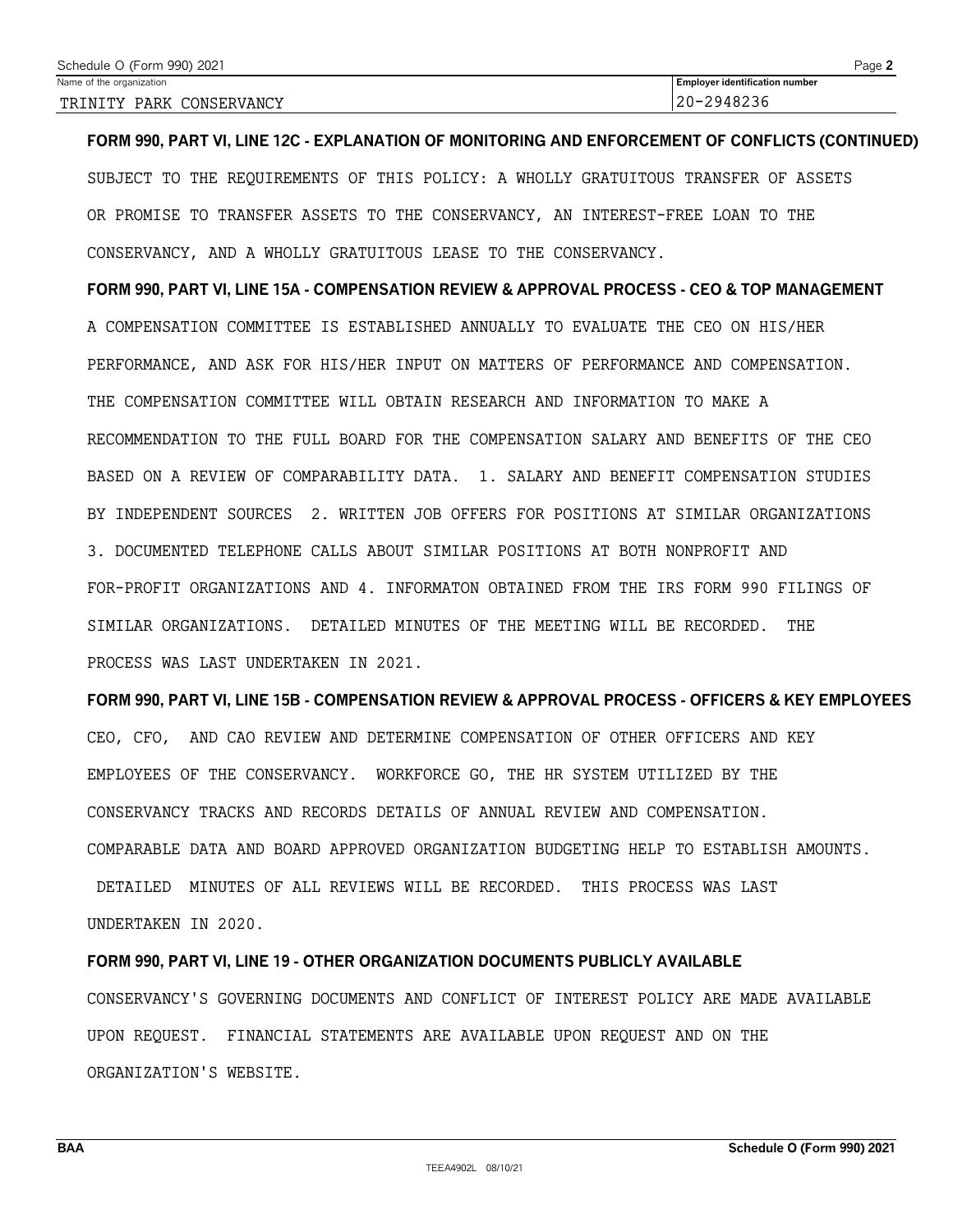#### TRINITY PARK CONSERVANCY 20-2948236

**Employer identification number** 

#### **FORM 990, PART IX, LINE 11G OTHER FEES FOR SERVICES**

|                                                 |       | (A)                    | (B)                        | (C)                     | (D)              |
|-------------------------------------------------|-------|------------------------|----------------------------|-------------------------|------------------|
|                                                 |       | TOTAL                  | PROGRAM<br><b>SERVICES</b> | MANAGEMENT<br>& GENERAL | FUND-<br>RAISING |
| DESIGN/CONSTRUCTION<br>MARKETING/COMMUNICATIONS |       | 1,902,207.<br>137,656. | 1,811,686.<br>137,656.     | 90,521.                 |                  |
| OTHER PROF SVCS<br>PLANNING STUDIES             |       | 258,741.<br>303,751.   | 258,141.<br>303,751.       | 600.                    |                  |
|                                                 | TOTAL |                        |                            | 91,121                  |                  |

#### **FORM 990, PART VII, SECTION A, LINE 1A - OFFICERS**

ANTHONY MOORE WAS HIRED AS PRESIDENT AND CEO EFFECTIVE APRIL 2021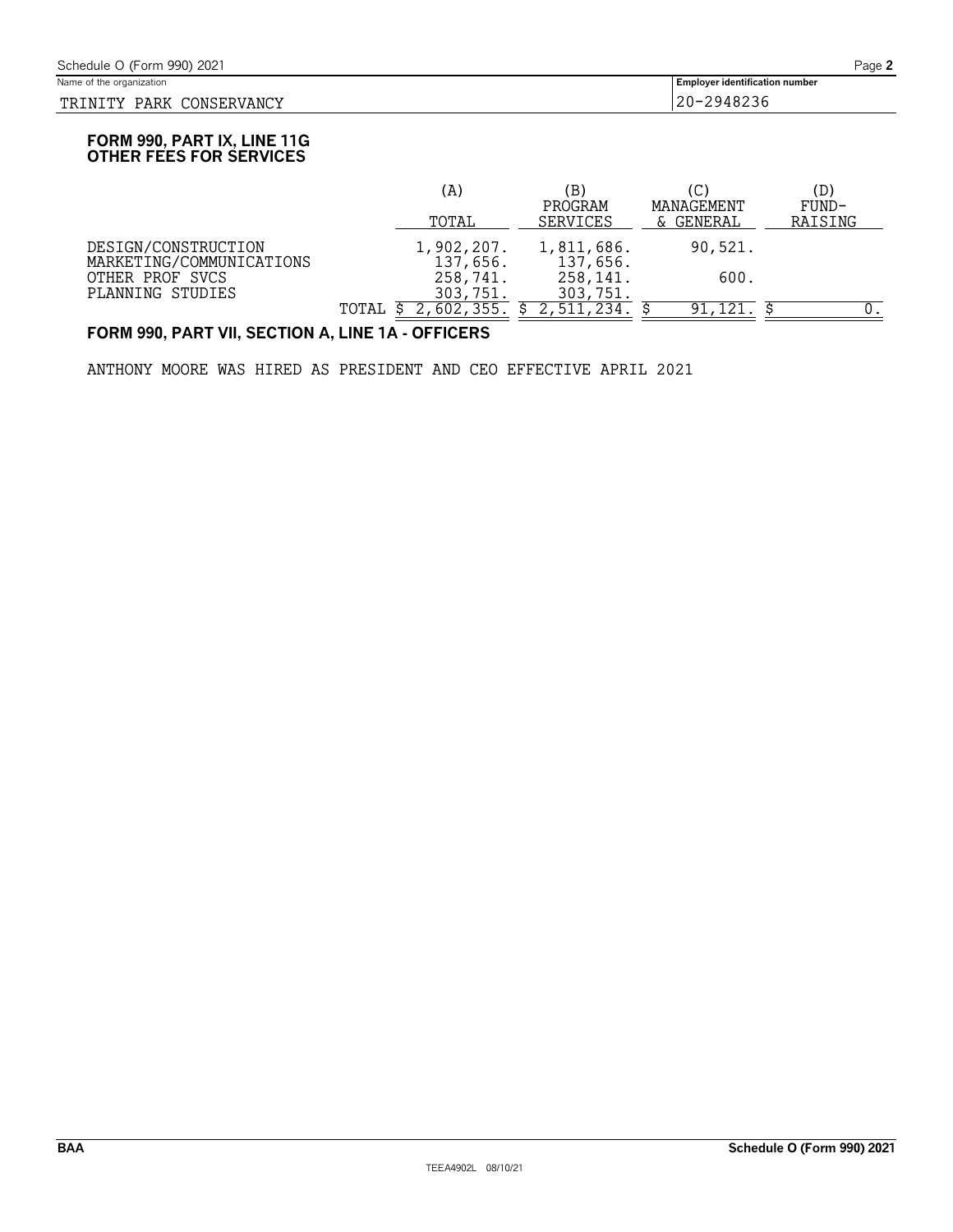# **SCHEDULE R Related Organizations and Unrelated Partnerships**<br>(Form 990) **Related Organization arguered "Yes' on Form 990, Bart IV, line 32, 24, 25h**

Form 990)<br>Form 990, Part IV, line 33, 34, 35b, 36, or 37.<br>Attach to Form 990.

► Go to *www.irs.gov/Form990* for instructions and the latest information. <br>Inspection

OMB No. 1545-0047

20-2948236

Department of the Treasury<br>Internal Revenue Service

Name of the organization **FRINITY PARK CONSERVANCY Employer identification number** 

#### **Part I Identification of Disregarded Entities.** Complete if the organization answered 'Yes' on Form 990, Part IV, line 33.

| (a)<br>Name, address, and EIN (if applicable) of disregarded entity                                                                                 | (b)<br>Primary activity | (c)<br>Legal domicile (state<br>or foreign country) | (d)<br>Total income | (e)<br>End-of-year assets | Direct controlling<br>entity |
|-----------------------------------------------------------------------------------------------------------------------------------------------------|-------------------------|-----------------------------------------------------|---------------------|---------------------------|------------------------------|
| (1) RFA 106 W COMMERCE LLC                                                                                                                          |                         |                                                     |                     |                           |                              |
| 1444 OAK LAWN AVE, STE 200                                                                                                                          |                         |                                                     |                     |                           |                              |
| DALLAS, TX 75207                                                                                                                                    | PROPERTY HOLDING        |                                                     |                     |                           | RIVERFRONT                   |
|                                                                                                                                                     | COMPANY                 | TХ                                                  |                     | 3,838,146.                | ACQUISITIONS                 |
| <u>(2) RIVERFRONT ACQUISITIONS, LLC</u>                                                                                                             | PARK IMPACT             |                                                     |                     |                           |                              |
| <u>. 1444 OAK LAWN AVE, STE 200</u>                                                                                                                 | OUTSIDE OF              |                                                     |                     |                           |                              |
| DALLAS, TX 75207                                                                                                                                    | HAROLD SIMMONS          |                                                     |                     |                           | TRINITY PARK                 |
|                                                                                                                                                     | PARK BOUNDARIES         | TХ                                                  | 326,824.            | 5,710,920.                | CONSERVANCY                  |
| <u>(3) TPC - BECKLEY, LLC</u>                                                                                                                       |                         |                                                     |                     |                           |                              |
| <u>__ 1444 OAK LAWN AVE, STE 200</u>                                                                                                                |                         |                                                     |                     |                           |                              |
| DALLAS, TX 75207                                                                                                                                    | PROPERTY HOLDING        |                                                     |                     |                           | TRINITY PARK                 |
|                                                                                                                                                     | COMPANY                 | TУ                                                  |                     | 3,027,546.                | CONSERVANCY                  |
| Part II   Identification of Related Tax-Exempt Organizations. Complete if the organization answered 'Yes' on Form 990, Part IV, line 34, because it |                         |                                                     |                     |                           |                              |

had one or more related tax-exempt organizations during the tax year.

| (a)<br>Name, address, and EIN of related organization                                              | (b)<br>Primary activity                   | Legal domicile (state<br>or foreign country) | (d)<br>Exempt Code<br>section | (e)<br>Public charity status<br>(if section $501(c)(3)$ ) | (f)<br>Direct controlling<br>entity | $(g)$<br>Sec 512(b)(13)<br>controlled entity? |    |
|----------------------------------------------------------------------------------------------------|-------------------------------------------|----------------------------------------------|-------------------------------|-----------------------------------------------------------|-------------------------------------|-----------------------------------------------|----|
|                                                                                                    |                                           |                                              |                               |                                                           |                                     | <b>Yes</b>                                    | No |
| (1) TPC COMMUNITY DEVELOPMENT CORP<br>1444 OAK LAWN AVE, STE 200<br>DALLAS, TX 75207<br>85-2569395 | SUPPORTING<br>TRINITY PARK<br>CONSERVANCY | TX                                           | 501C3                         | 12A, I                                                    | TRINITY PARK<br>CONSERVANCY         |                                               | Χ  |
| $\overline{(2)}$                                                                                   |                                           |                                              |                               |                                                           |                                     |                                               |    |
| $\overline{(3)}$                                                                                   |                                           |                                              |                               |                                                           |                                     |                                               |    |
| (4)                                                                                                |                                           |                                              |                               |                                                           |                                     |                                               |    |

**BAA For Paperwork Reduction Act Notice, see the Instructions for Form 990.** TEEA5001L 09/21/21 Schedule **R** (Form 990) 2021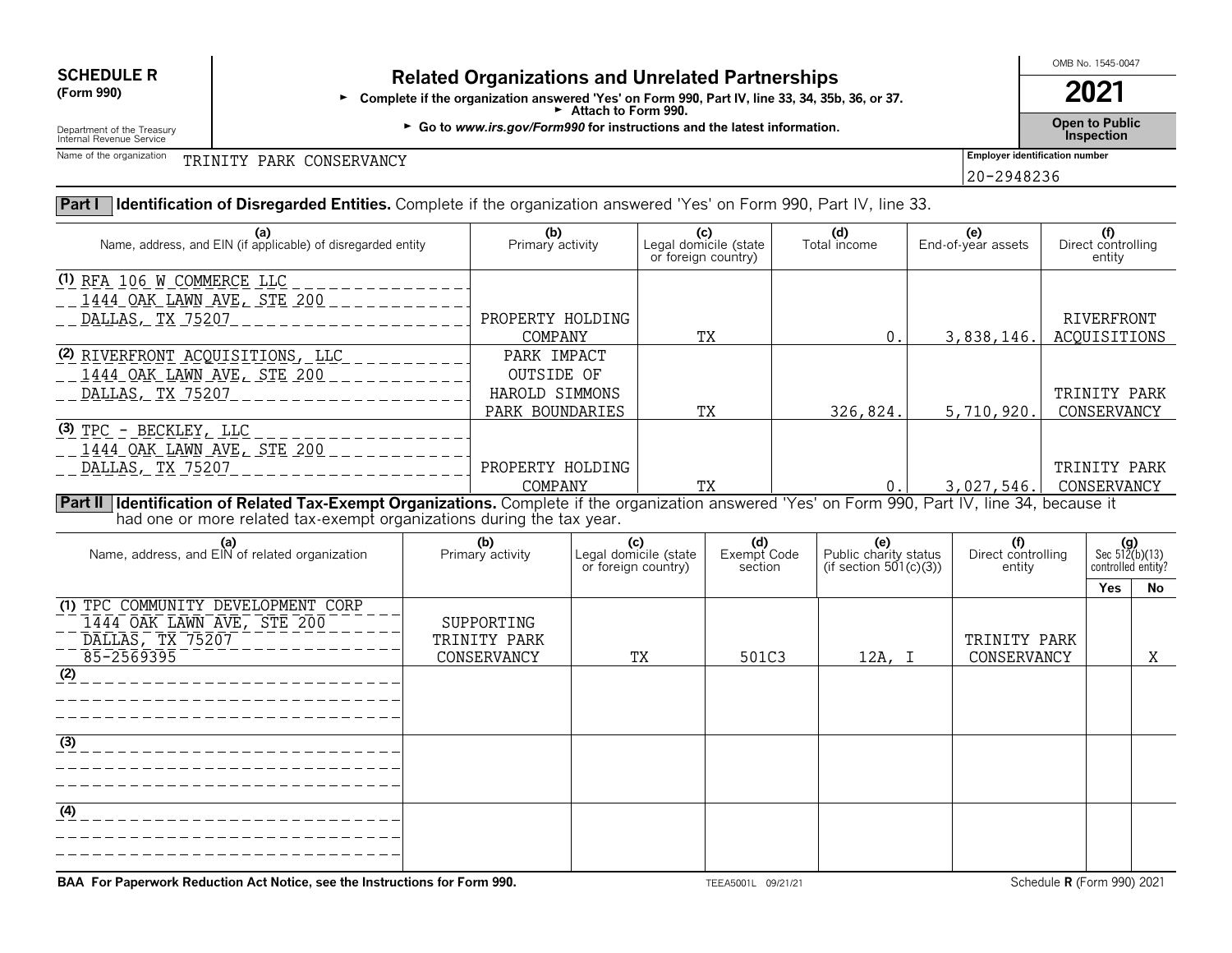#### Schedule **R** (Form 990) 2021 PINITY PARK CONSERVANCY 2018 20 20 2948236 Page 2

Part III I **Identification of Related Organizations Taxable as a Partnership.** Complete if the organization answered 'Yes' on Form 990, Part IV, line 34,<br>because it had one or more related organizations treated as a partne

| (a)<br>Name, address, and EIN of<br>related organization | (b)<br>Primary activity                                                                                                                                                                                                                                          | (c)<br>Legal<br>domicile<br>(state or<br>foreign | (d)<br>Direct<br>controlling<br>entity | (e)<br>Predominant income<br>(related, unrelated,<br>excluded from tax<br>under sections | $\overline{(\text{f})}$<br>Share of total<br>income |                       | (g)<br>Share of<br>end-of-year<br>assets |            | (h)<br>Dispropor-<br>tionate<br>allocations? | (i)<br>Code V-UBI<br>amount in box<br>20 of Schedule<br>K-1 (Form | managing<br>partner?    | (j)<br>General or | (k)<br>Percentage<br>ownership |
|----------------------------------------------------------|------------------------------------------------------------------------------------------------------------------------------------------------------------------------------------------------------------------------------------------------------------------|--------------------------------------------------|----------------------------------------|------------------------------------------------------------------------------------------|-----------------------------------------------------|-----------------------|------------------------------------------|------------|----------------------------------------------|-------------------------------------------------------------------|-------------------------|-------------------|--------------------------------|
|                                                          |                                                                                                                                                                                                                                                                  | country)                                         |                                        | $512 - 514$                                                                              |                                                     |                       |                                          | <b>Yes</b> | <b>No</b>                                    | 1065                                                              | Yes                     | No                |                                |
| $(1)$ _ _ _ _ _ _ _ _ _ _ _ _ _                          |                                                                                                                                                                                                                                                                  |                                                  |                                        |                                                                                          |                                                     |                       |                                          |            |                                              |                                                                   |                         |                   |                                |
|                                                          |                                                                                                                                                                                                                                                                  |                                                  |                                        |                                                                                          |                                                     |                       |                                          |            |                                              |                                                                   |                         |                   |                                |
|                                                          |                                                                                                                                                                                                                                                                  |                                                  |                                        |                                                                                          |                                                     |                       |                                          |            |                                              |                                                                   |                         |                   |                                |
|                                                          |                                                                                                                                                                                                                                                                  |                                                  |                                        |                                                                                          |                                                     |                       |                                          |            |                                              |                                                                   |                         |                   |                                |
| $(2)$ _ _ _ _ _ _ _ _ _ _ _ _                            |                                                                                                                                                                                                                                                                  |                                                  |                                        |                                                                                          |                                                     |                       |                                          |            |                                              |                                                                   |                         |                   |                                |
|                                                          |                                                                                                                                                                                                                                                                  |                                                  |                                        |                                                                                          |                                                     |                       |                                          |            |                                              |                                                                   |                         |                   |                                |
|                                                          |                                                                                                                                                                                                                                                                  |                                                  |                                        |                                                                                          |                                                     |                       |                                          |            |                                              |                                                                   |                         |                   |                                |
| $\frac{(3)}{2}$ - - - - - - - - - - - -                  |                                                                                                                                                                                                                                                                  |                                                  |                                        |                                                                                          |                                                     |                       |                                          |            |                                              |                                                                   |                         |                   |                                |
|                                                          |                                                                                                                                                                                                                                                                  |                                                  |                                        |                                                                                          |                                                     |                       |                                          |            |                                              |                                                                   |                         |                   |                                |
|                                                          |                                                                                                                                                                                                                                                                  |                                                  |                                        |                                                                                          |                                                     |                       |                                          |            |                                              |                                                                   |                         |                   |                                |
|                                                          |                                                                                                                                                                                                                                                                  |                                                  |                                        |                                                                                          |                                                     |                       |                                          |            |                                              |                                                                   |                         |                   |                                |
| <b>Part IV</b>                                           | Identification of Related Organizations Taxable as a Corporation or Trust. Complete if the organization answered 'Yes' on Form 990, Part IV,<br>line 34, because it had one or more related organizations treated as a corporation or trust during the tax year. |                                                  |                                        |                                                                                          |                                                     |                       |                                          |            |                                              |                                                                   |                         |                   |                                |
| (a)<br>Name, address, and EIN of related organization    |                                                                                                                                                                                                                                                                  |                                                  | (b)                                    | (c)<br>Legal domicile                                                                    | (d)<br>Direct                                       | (e)<br>Type of entity | (f)                                      |            |                                              | (g)<br>Share of end-of-                                           | (h)                     |                   | (i)<br>Sec $512(b)(13)$        |
|                                                          |                                                                                                                                                                                                                                                                  |                                                  | Primary activity                       | (state or foreign                                                                        | controlling                                         | (C corp, S corp,      | Share of<br>total income                 |            |                                              | year assets                                                       | Percentage<br>ownership |                   | controlled entity?             |
|                                                          |                                                                                                                                                                                                                                                                  |                                                  |                                        | country)                                                                                 | entity                                              | or trust)             |                                          |            |                                              |                                                                   |                         | Yes               | No                             |
|                                                          |                                                                                                                                                                                                                                                                  |                                                  |                                        |                                                                                          |                                                     |                       |                                          |            |                                              |                                                                   |                         |                   |                                |
| ______________________                                   |                                                                                                                                                                                                                                                                  |                                                  |                                        |                                                                                          |                                                     |                       |                                          |            |                                              |                                                                   |                         |                   |                                |
| _ _ _ _ _ _ _ _ _ _ _ _ _ _ _ _ _ _                      |                                                                                                                                                                                                                                                                  |                                                  |                                        |                                                                                          |                                                     |                       |                                          |            |                                              |                                                                   |                         |                   |                                |
| (2)                                                      |                                                                                                                                                                                                                                                                  |                                                  |                                        |                                                                                          |                                                     |                       |                                          |            |                                              |                                                                   |                         |                   |                                |
|                                                          |                                                                                                                                                                                                                                                                  |                                                  |                                        |                                                                                          |                                                     |                       |                                          |            |                                              |                                                                   |                         |                   |                                |
|                                                          |                                                                                                                                                                                                                                                                  |                                                  |                                        |                                                                                          |                                                     |                       |                                          |            |                                              |                                                                   |                         |                   |                                |
|                                                          |                                                                                                                                                                                                                                                                  |                                                  |                                        |                                                                                          |                                                     |                       |                                          |            |                                              |                                                                   |                         |                   |                                |
| (3)                                                      |                                                                                                                                                                                                                                                                  |                                                  |                                        |                                                                                          |                                                     |                       |                                          |            |                                              |                                                                   |                         |                   |                                |
|                                                          |                                                                                                                                                                                                                                                                  |                                                  |                                        |                                                                                          |                                                     |                       |                                          |            |                                              |                                                                   |                         |                   |                                |
|                                                          |                                                                                                                                                                                                                                                                  |                                                  |                                        |                                                                                          |                                                     |                       |                                          |            |                                              |                                                                   |                         |                   |                                |
| <b>BAA</b>                                               |                                                                                                                                                                                                                                                                  |                                                  |                                        |                                                                                          | TEEA5002L 09/21/21                                  |                       |                                          |            |                                              |                                                                   |                         |                   | Schedule R (Form 990) 2021     |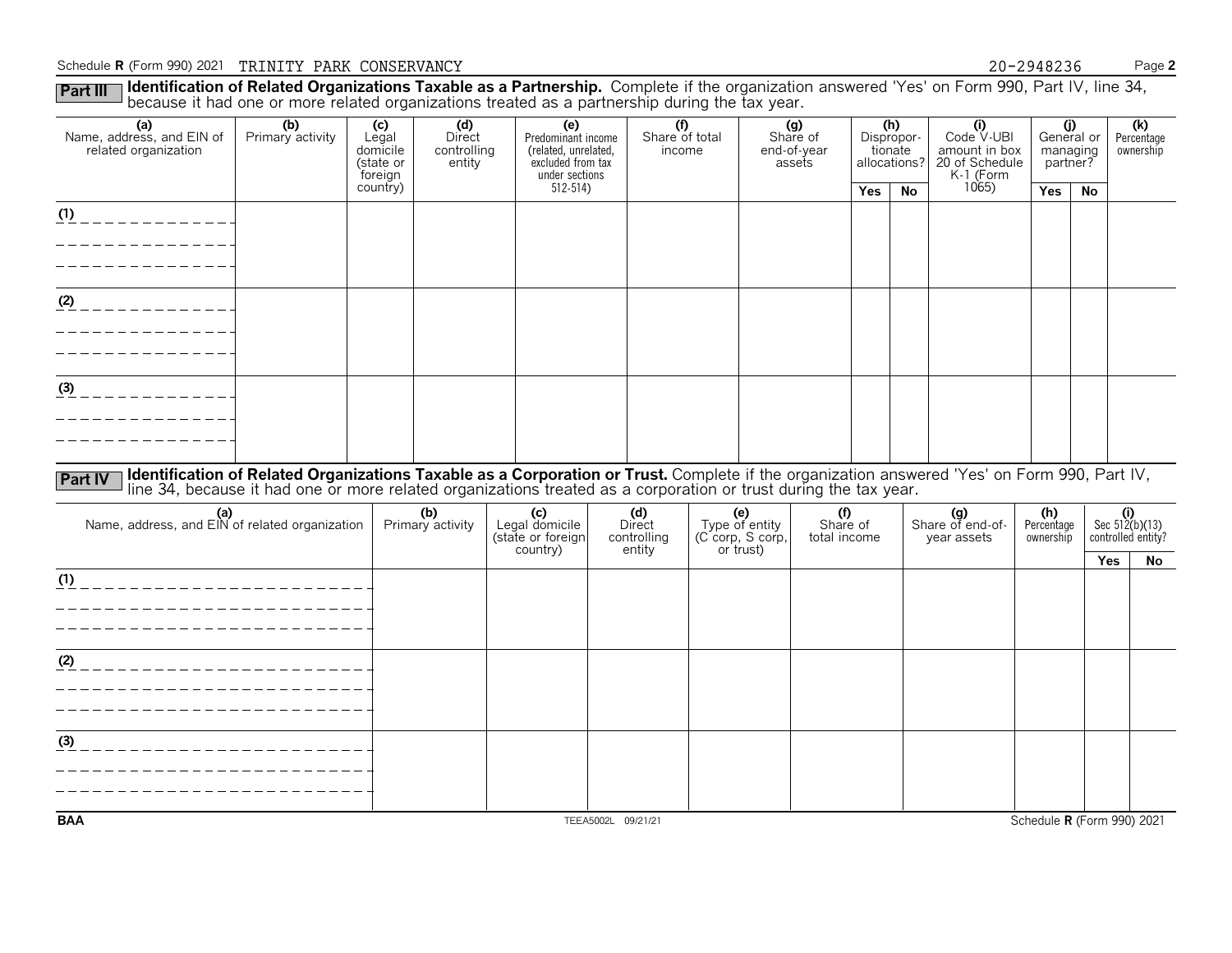### **Part V** Transactions With Related Organizations. Complete if the organization answered 'Yes' on Form 990, Part IV, line 34, 35b, or 36.

| During the tax year, did the organization engage in any of the following transactions with one or more related organizations listed in Parts II-IV?<br>X<br>1 a<br>X<br>1 <sub>b</sub><br>X<br>1 <sup>c</sup><br>X<br>1 <sub>d</sub><br>X<br>1 e<br>X<br>1f<br>$\overline{X}$<br>1 <sub>q</sub><br>X<br>1 h<br>$\,$ X<br>1i<br>X<br>1j<br>1k<br>X<br>X<br>11<br>X<br>1 <sub>m</sub><br>X<br>1n<br>X<br>1 <sub>o</sub><br>X<br>1 p<br>X<br>1 a<br>X<br>1r<br>1 <sub>s</sub><br>X<br>2 If the answer to any of the above is 'Yes,' see the instructions for information on who must complete this line, including covered relationships and transaction thresholds.<br>(b)<br>(a)<br>Name of related organization<br>(d)<br>Method of determining<br>(c)<br>Amount involved<br>Transaction<br>amount involved<br>$type(a-s)$<br>72,667. ACTUAL EXPENSE<br>(1) TPC COMMUNITY DEVELOPMENT CORP<br>B | <b>Note:</b> Complete line 1 if any entity is listed in Parts II, III, or IV of this schedule. |  |  |  |  | Yes I | No |
|-------------------------------------------------------------------------------------------------------------------------------------------------------------------------------------------------------------------------------------------------------------------------------------------------------------------------------------------------------------------------------------------------------------------------------------------------------------------------------------------------------------------------------------------------------------------------------------------------------------------------------------------------------------------------------------------------------------------------------------------------------------------------------------------------------------------------------------------------------------------------------------------------|------------------------------------------------------------------------------------------------|--|--|--|--|-------|----|
|                                                                                                                                                                                                                                                                                                                                                                                                                                                                                                                                                                                                                                                                                                                                                                                                                                                                                                 |                                                                                                |  |  |  |  |       |    |
|                                                                                                                                                                                                                                                                                                                                                                                                                                                                                                                                                                                                                                                                                                                                                                                                                                                                                                 |                                                                                                |  |  |  |  |       |    |
|                                                                                                                                                                                                                                                                                                                                                                                                                                                                                                                                                                                                                                                                                                                                                                                                                                                                                                 |                                                                                                |  |  |  |  |       |    |
|                                                                                                                                                                                                                                                                                                                                                                                                                                                                                                                                                                                                                                                                                                                                                                                                                                                                                                 |                                                                                                |  |  |  |  |       |    |
|                                                                                                                                                                                                                                                                                                                                                                                                                                                                                                                                                                                                                                                                                                                                                                                                                                                                                                 |                                                                                                |  |  |  |  |       |    |
|                                                                                                                                                                                                                                                                                                                                                                                                                                                                                                                                                                                                                                                                                                                                                                                                                                                                                                 |                                                                                                |  |  |  |  |       |    |
|                                                                                                                                                                                                                                                                                                                                                                                                                                                                                                                                                                                                                                                                                                                                                                                                                                                                                                 |                                                                                                |  |  |  |  |       |    |
|                                                                                                                                                                                                                                                                                                                                                                                                                                                                                                                                                                                                                                                                                                                                                                                                                                                                                                 |                                                                                                |  |  |  |  |       |    |
|                                                                                                                                                                                                                                                                                                                                                                                                                                                                                                                                                                                                                                                                                                                                                                                                                                                                                                 |                                                                                                |  |  |  |  |       |    |
|                                                                                                                                                                                                                                                                                                                                                                                                                                                                                                                                                                                                                                                                                                                                                                                                                                                                                                 |                                                                                                |  |  |  |  |       |    |
|                                                                                                                                                                                                                                                                                                                                                                                                                                                                                                                                                                                                                                                                                                                                                                                                                                                                                                 |                                                                                                |  |  |  |  |       |    |
|                                                                                                                                                                                                                                                                                                                                                                                                                                                                                                                                                                                                                                                                                                                                                                                                                                                                                                 |                                                                                                |  |  |  |  |       |    |
|                                                                                                                                                                                                                                                                                                                                                                                                                                                                                                                                                                                                                                                                                                                                                                                                                                                                                                 |                                                                                                |  |  |  |  |       |    |
|                                                                                                                                                                                                                                                                                                                                                                                                                                                                                                                                                                                                                                                                                                                                                                                                                                                                                                 |                                                                                                |  |  |  |  |       |    |
|                                                                                                                                                                                                                                                                                                                                                                                                                                                                                                                                                                                                                                                                                                                                                                                                                                                                                                 |                                                                                                |  |  |  |  |       |    |
|                                                                                                                                                                                                                                                                                                                                                                                                                                                                                                                                                                                                                                                                                                                                                                                                                                                                                                 |                                                                                                |  |  |  |  |       |    |
|                                                                                                                                                                                                                                                                                                                                                                                                                                                                                                                                                                                                                                                                                                                                                                                                                                                                                                 |                                                                                                |  |  |  |  |       |    |
|                                                                                                                                                                                                                                                                                                                                                                                                                                                                                                                                                                                                                                                                                                                                                                                                                                                                                                 |                                                                                                |  |  |  |  |       |    |
|                                                                                                                                                                                                                                                                                                                                                                                                                                                                                                                                                                                                                                                                                                                                                                                                                                                                                                 |                                                                                                |  |  |  |  |       |    |
|                                                                                                                                                                                                                                                                                                                                                                                                                                                                                                                                                                                                                                                                                                                                                                                                                                                                                                 |                                                                                                |  |  |  |  |       |    |
|                                                                                                                                                                                                                                                                                                                                                                                                                                                                                                                                                                                                                                                                                                                                                                                                                                                                                                 |                                                                                                |  |  |  |  |       |    |
|                                                                                                                                                                                                                                                                                                                                                                                                                                                                                                                                                                                                                                                                                                                                                                                                                                                                                                 |                                                                                                |  |  |  |  |       |    |
|                                                                                                                                                                                                                                                                                                                                                                                                                                                                                                                                                                                                                                                                                                                                                                                                                                                                                                 |                                                                                                |  |  |  |  |       |    |
|                                                                                                                                                                                                                                                                                                                                                                                                                                                                                                                                                                                                                                                                                                                                                                                                                                                                                                 |                                                                                                |  |  |  |  |       |    |
|                                                                                                                                                                                                                                                                                                                                                                                                                                                                                                                                                                                                                                                                                                                                                                                                                                                                                                 |                                                                                                |  |  |  |  |       |    |
|                                                                                                                                                                                                                                                                                                                                                                                                                                                                                                                                                                                                                                                                                                                                                                                                                                                                                                 |                                                                                                |  |  |  |  |       |    |
|                                                                                                                                                                                                                                                                                                                                                                                                                                                                                                                                                                                                                                                                                                                                                                                                                                                                                                 |                                                                                                |  |  |  |  |       |    |
|                                                                                                                                                                                                                                                                                                                                                                                                                                                                                                                                                                                                                                                                                                                                                                                                                                                                                                 |                                                                                                |  |  |  |  |       |    |
|                                                                                                                                                                                                                                                                                                                                                                                                                                                                                                                                                                                                                                                                                                                                                                                                                                                                                                 |                                                                                                |  |  |  |  |       |    |
| $50.000$ $FMT$<br>D                                                                                                                                                                                                                                                                                                                                                                                                                                                                                                                                                                                                                                                                                                                                                                                                                                                                             |                                                                                                |  |  |  |  |       |    |

| (2) TPC COMMUNITY DEVELOPMENT CORP | 60,000.FMV |                            |
|------------------------------------|------------|----------------------------|
| (3)                                |            |                            |
| (4)                                |            |                            |
| (5)                                |            |                            |
| (6)                                |            |                            |
| <b>BAA</b><br>TEEA5003L 09/21/21   |            | Schedule R (Form 990) 2021 |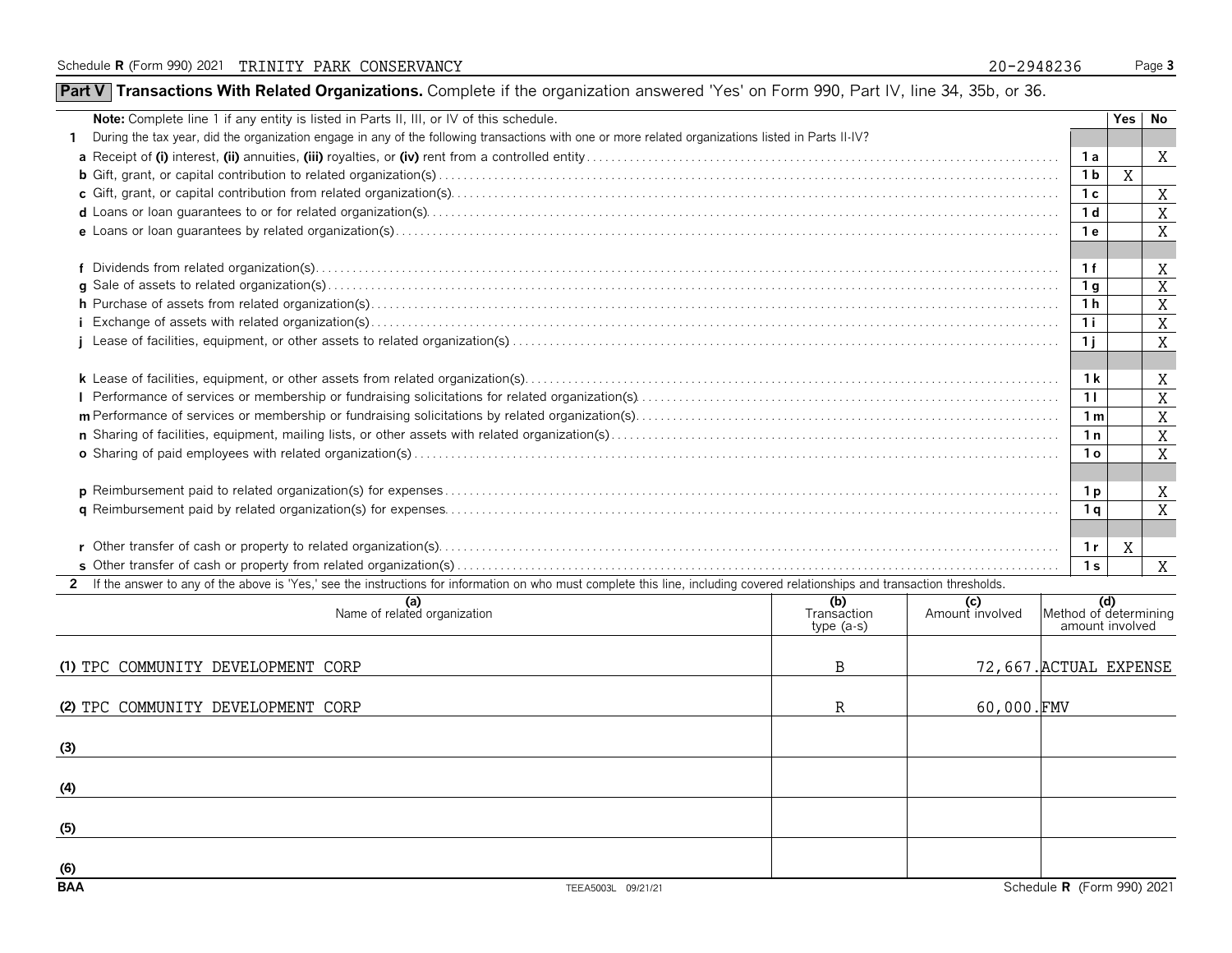#### **Part VI** Unrelated Organizations Taxable as a Partnership. Complete if the organization answered 'Yes' on Form 990, Part IV, line 37.

Provide the following information for each entity taxed as a partnership through which the organization conducted more than five percent of its activities (measured by total assets or gross revenue) that was not a related organization. See instructions regarding exclusion for certain investment partnerships.

|                                                                                                          |  | (c)<br>Legal domicile<br>(state or foreign<br>country) | (d)<br>Predominant<br>income<br>(related, unre-<br>lated, excluded<br>from tax under<br>sections 512-514) | (e)<br>Are all partners<br>section<br>$501(c)(3)$<br>organizations? |    | (f)<br>Share of<br>total income | (g)<br>Share of<br>end-of-year<br>assets | (h)<br>Dispropor-<br>tionate<br>allocations? |    | $(i)$<br>Code $\vee$ UBI<br>amount in box<br>20 of Schedule<br>K-1<br>(Form 1065) | $\frac{1}{2}$ General or<br>managing<br>partner? |    | $\overline{\mathsf{Reicentage}}$<br>ownership |
|----------------------------------------------------------------------------------------------------------|--|--------------------------------------------------------|-----------------------------------------------------------------------------------------------------------|---------------------------------------------------------------------|----|---------------------------------|------------------------------------------|----------------------------------------------|----|-----------------------------------------------------------------------------------|--------------------------------------------------|----|-----------------------------------------------|
|                                                                                                          |  |                                                        |                                                                                                           | Yes                                                                 | No |                                 |                                          | Yes                                          | No |                                                                                   | Yes                                              | No |                                               |
| $\overline{(\frac{1}{12})}$ _ _ _ _ _ _ _ _ _ _ _ _ _ _ _ _ _<br>_______________                         |  |                                                        |                                                                                                           |                                                                     |    |                                 |                                          |                                              |    |                                                                                   |                                                  |    |                                               |
| <u>(2) _ _ _ _ _ _ _ _ _ _ _ _ _ _ _ _</u><br>----------------                                           |  |                                                        |                                                                                                           |                                                                     |    |                                 |                                          |                                              |    |                                                                                   |                                                  |    |                                               |
| $\frac{3}{(3)}$ _ _ _ _ _ _ _ _ _ _ _ _ _ _ _ _                                                          |  |                                                        |                                                                                                           |                                                                     |    |                                 |                                          |                                              |    |                                                                                   |                                                  |    |                                               |
| $\frac{1}{\left(4\right)}$ _ _ _ _ _ _ _ _ _ _ _ _ _ _ _ _ _<br>_________________<br>_________________   |  |                                                        |                                                                                                           |                                                                     |    |                                 |                                          |                                              |    |                                                                                   |                                                  |    |                                               |
| $\frac{(5)}{2}$ _ _ _ _ _ _ _ _ _ _ _ _ _ _ _ _<br>________________<br>_ _ _ _ _ _ _ _ _ _ _ _ _ _ _ _ _ |  |                                                        |                                                                                                           |                                                                     |    |                                 |                                          |                                              |    |                                                                                   |                                                  |    |                                               |
| <u>(6)</u> _ _ _ _ _ _ _ _ _ _ _ _ _ _ _                                                                 |  |                                                        |                                                                                                           |                                                                     |    |                                 |                                          |                                              |    |                                                                                   |                                                  |    |                                               |
| $\frac{1}{\sqrt{2}}$ _ _ _ _ _ _ _ _ _ _ _ _ _ _ _ _ _                                                   |  |                                                        |                                                                                                           |                                                                     |    |                                 |                                          |                                              |    |                                                                                   |                                                  |    |                                               |
| (8)<br>_____________                                                                                     |  |                                                        |                                                                                                           |                                                                     |    |                                 |                                          |                                              |    |                                                                                   |                                                  |    |                                               |
| <b>BAA</b>                                                                                               |  |                                                        |                                                                                                           | TEEA5004L 09/21/21                                                  |    |                                 |                                          |                                              |    |                                                                                   |                                                  |    | Schedule R (Form 990) 2021                    |